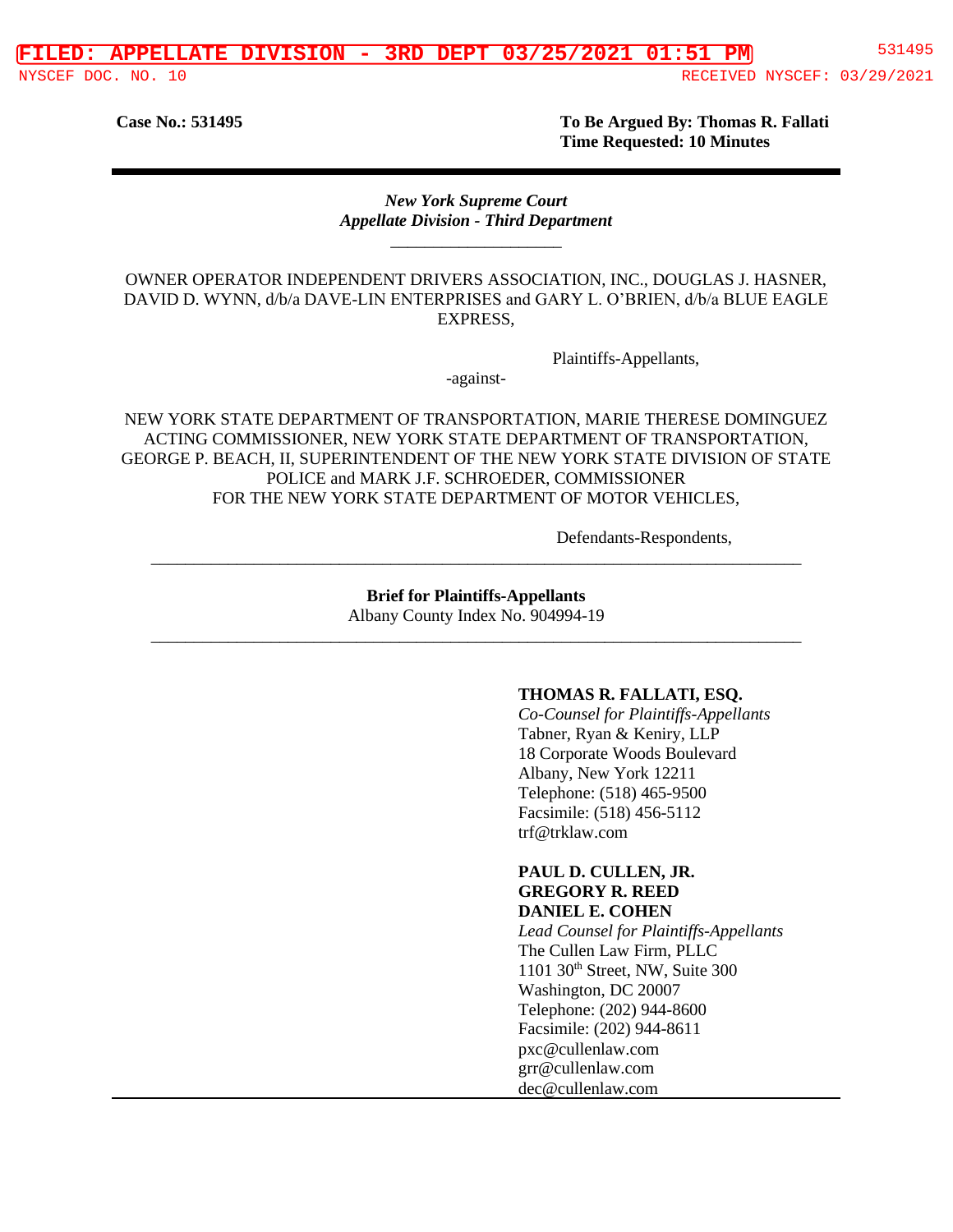# **Table of Contents**

| $14 -$        | A. The warrantless GPS tracking mandated by the ELD Rule violates the privacy<br>protections guaranteed by Article I, Section 12 of the New York Constitution. -                                                                     |
|---------------|--------------------------------------------------------------------------------------------------------------------------------------------------------------------------------------------------------------------------------------|
| 1.            | The ELD Rule imposes the type of pervasive warrantless GPS tracking<br>of individuals that has been held unconstitutional under Article I,                                                                                           |
| 2.            | The Supreme Court did not apply binding Court of Appeals Article I,<br>Section 12 precedent rejecting the constitutionality of warrantless GPS                                                                                       |
|               | B. The Supreme Court ignored disqualifying circumstances that preclude                                                                                                                                                               |
|               | Defendants from circumventing the warrant requirement when conducting ELD                                                                                                                                                            |
|               |                                                                                                                                                                                                                                      |
| 1.            | Administrative searches designed specifically to uncover evidence of<br>penal violations are subject to the traditional warrant upon probable                                                                                        |
| a.            | The Court of Appeals in <i>Keta</i> has designated <i>People v. Burger</i> as the<br>controlling judicial precedent addressing warrantless administrative                                                                            |
| $\mathbf b$ . | The ELD Rule is undertaken solely to uncover evidence of violations<br>of the penal code and therefore does not qualify as an administrative                                                                                         |
| 2.            | Warrantless administrative searches have been approved by courts only<br>for business <i>premises</i> and records, <i>not persons</i> . The warrantless search<br>of persons under the ELD Rule violates important rights of privacy |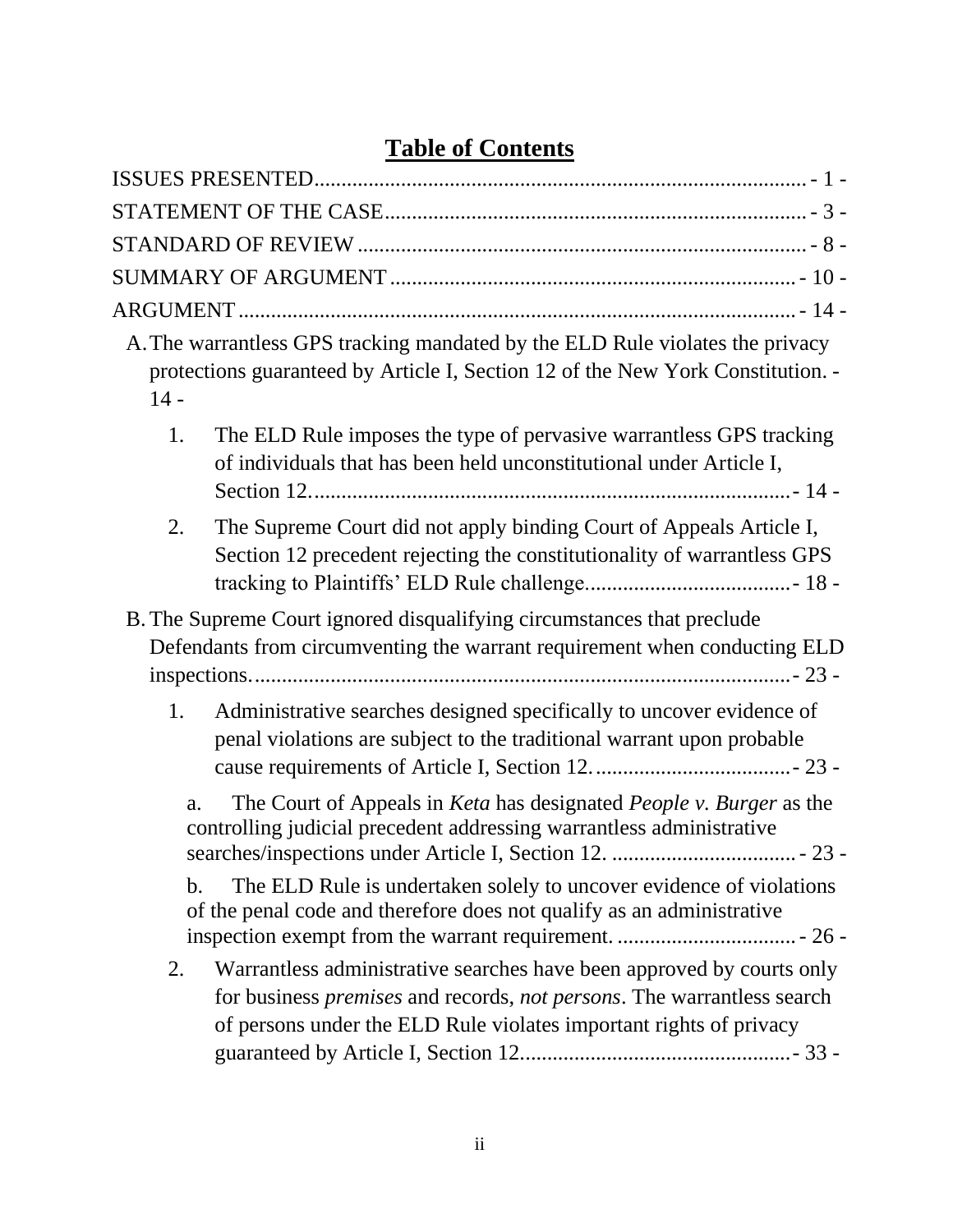|    | C. Even if the closely regulated business exception to Article I, Section 12 could<br>be applied, the ELD Rule fails to satisfy the three independent, demanding |
|----|------------------------------------------------------------------------------------------------------------------------------------------------------------------|
| 1. | Truck drivers have a sufficient expectation of privacy that may not be                                                                                           |
| 2. | NYSDOT has failed to demonstrate that warrantless searches are                                                                                                   |
| 3. | The ELD Rule does not include explicit, meaningful limitations on its<br>warrantless searches, which are required to provide a constitutionally                  |
|    | D. NYSDOT failed to comply with the New York Administrative Procedures Act                                                                                       |
|    |                                                                                                                                                                  |
| 1. | Because the NYSDOT failed to consider controlling law and Plaintiffs'<br>substantive comments in its promulgation of the ELD Rule, its adoption                  |
| 2. | NYSDOT failed to comply with New York's Administrative Procedures<br>Act when it failed address or incorporate alternatives in its                               |
|    | E. Plaintiffs' facial challenge to the constitutionality of the ELD Rule is consistent                                                                           |
|    |                                                                                                                                                                  |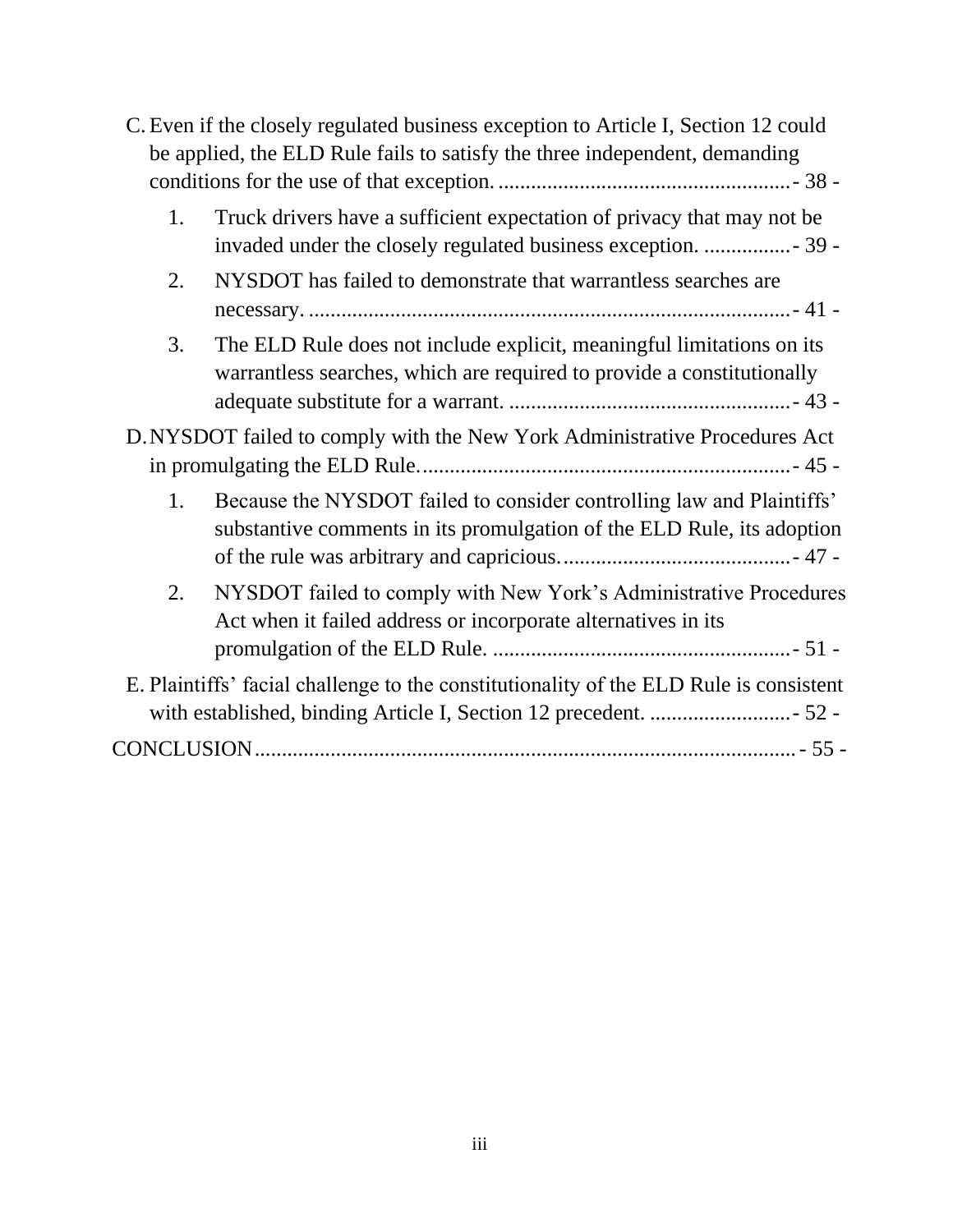## **TABLE OF AUTHORITIES**

## **Cases**

| 5 Borough Pawn, LLC v. City of New York,                           |
|--------------------------------------------------------------------|
|                                                                    |
| 8th Street Parking Corp. v. Dep't of Consumer Affairs of New York, |
| Amazon.com, LLC v. N.Y. State Dep't of Taxation & Fin.,            |
| Brady v. Ottaway Newspapers,                                       |
| Carniol v. N.Y.C. Taxi & Limousine Comm'n,                         |
| Caruso v. Ward,                                                    |
| Chanko v. Am. Broadcasting Cos.,                                   |
| Cici v. Chemung County,                                            |
| City of Los Angeles v. Patel,                                      |
| Civil Serv. Employees Ass'n, Inc., v. City of Schenectady,         |
| Colao v. Mills,                                                    |
| Collateral Loanbrokers Ass'n of N.Y., Inc. v. City of New York,    |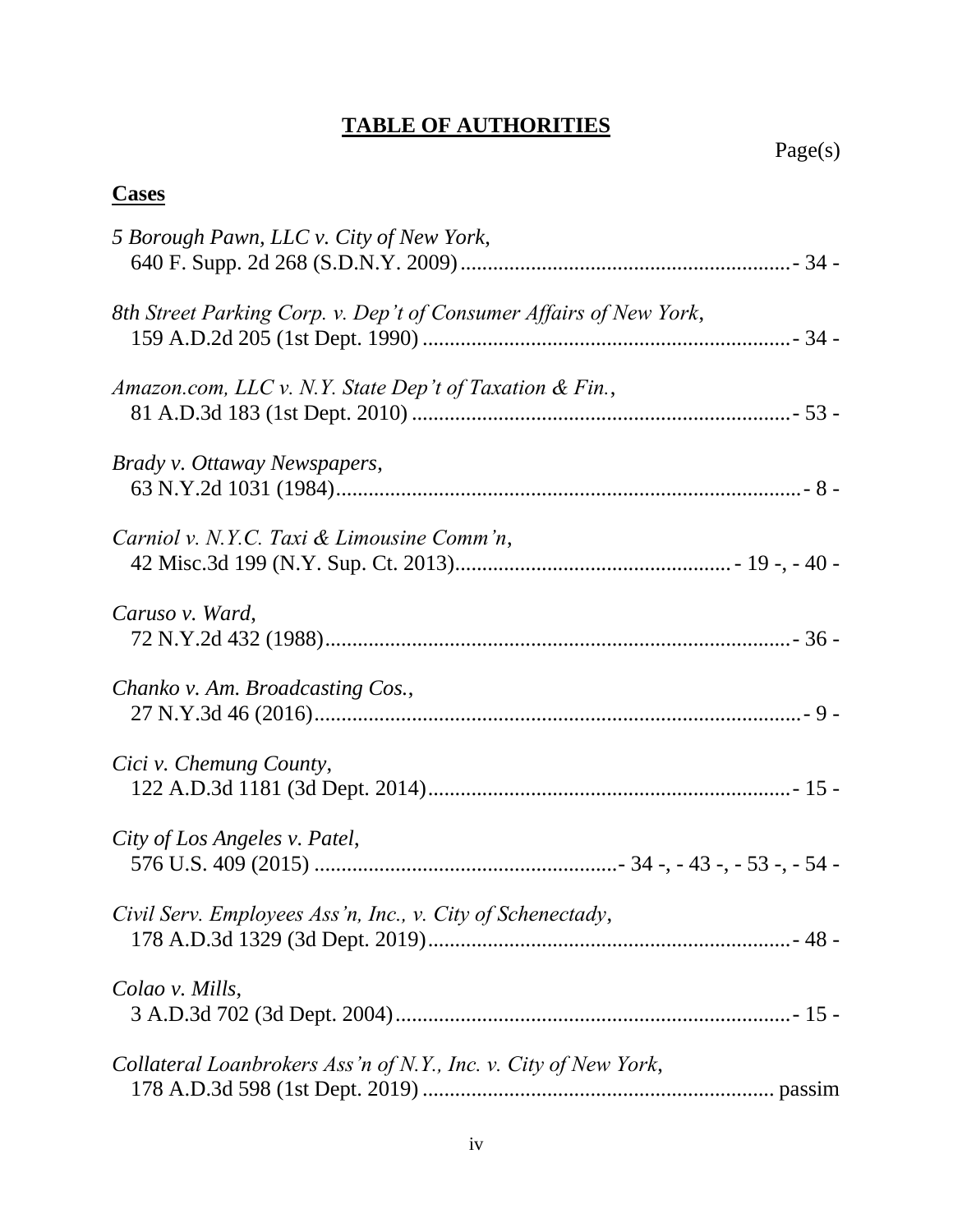| Colonnade Corp. v. United States,                    |
|------------------------------------------------------|
| Cunningham v. N.Y. State Dep't of Labor,             |
| Cunningham v. N.Y. State Dep't of Labor,             |
| Donovan v. Dewey,                                    |
| Gem. Fin. Serv., Inc. v. City of New York,           |
| Glenwood TV, Inc. v. Ratner,                         |
| Goshen v. Mutual Life Ins. Co. of N.Y.,              |
| Graven v. Children's Home R.T.F., Inc.,              |
| Gulf Ins. Co. v. Transatlantic Reins Co.,            |
| Huff v. Dep't of Corrections,                        |
| Illinois v Krull,                                    |
| Inc. Vill. of Hempstead v. Pub. Emp't Relations Bd., |
| Johnson v. Woodruff,                                 |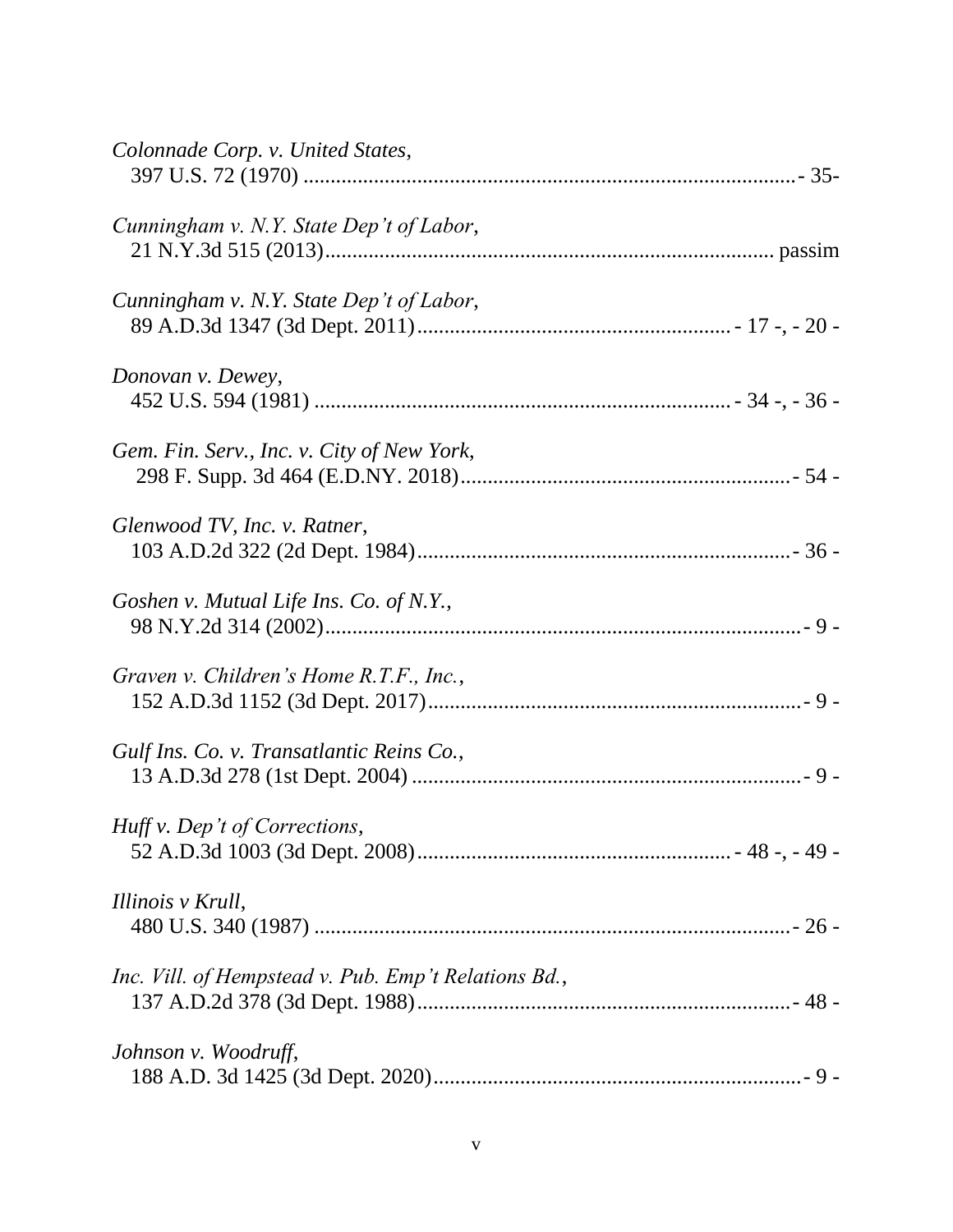| Karakus v. N.Y.C. Dep't of Consumer Affairs,                        |
|---------------------------------------------------------------------|
| Leon v. Martinez,                                                   |
| Marshall v. Barlow's, Inc.,                                         |
| Matter of Casalino Interior Demolition Corp. v. Martinez,           |
| Matter of Doe v. Coughlin,                                          |
| Matter of Finn's Liquor Shop v. State Liquor Auth.,                 |
| Murtaugh v. N.Y. State Dep't of Env'l Conservation,                 |
| New York v. Burger,                                                 |
| O'Connor v. Ortega,                                                 |
| Olmstead v. United States,                                          |
| OOIDA v. Karas,                                                     |
| Owner-Operator Indep. Drivers Ass'n, Inc. v. Calhoun,               |
| Owner-Operator Indep. Drivers Ass'n, Inc. v. U.S. Dep't of Transp., |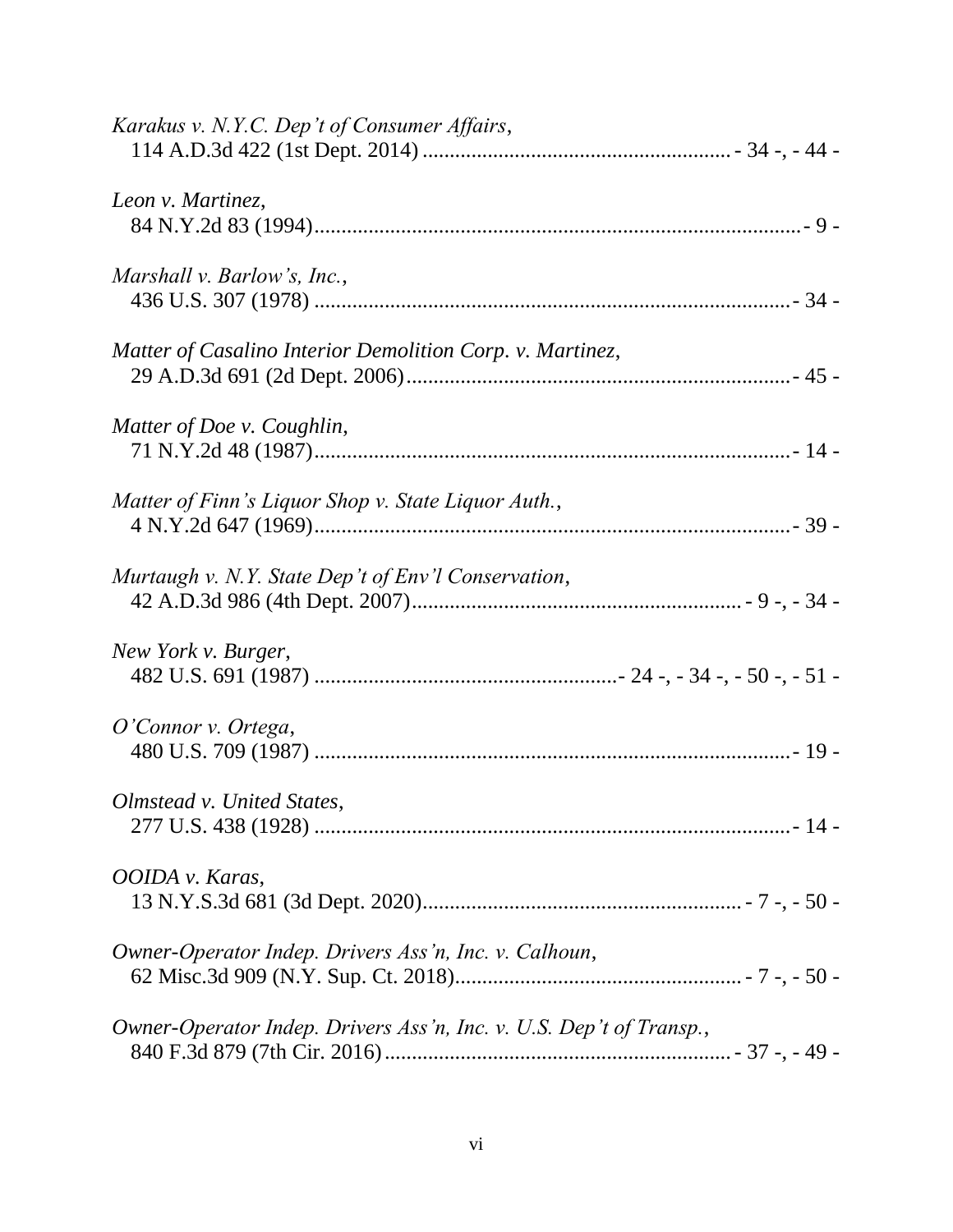| Pac. Carlton Dev. Corp. v. 752 Pacific, LLC,                  |
|---------------------------------------------------------------|
| Patchogue-Medford Congress of Teachers v. Board of Education, |
| Pell v. Board of Ed. of Union Free School Dist.,              |
| People v. Burger,                                             |
| People v. Calhoun,                                            |
| People v. Davis,                                              |
| People v. Ingle,                                              |
| People v. Keta,                                               |
| People v. LaValle,                                            |
| People v. Lewis,                                              |
| People v. McIver,                                             |
| People v. Onofre,                                             |
| People v. Pace,                                               |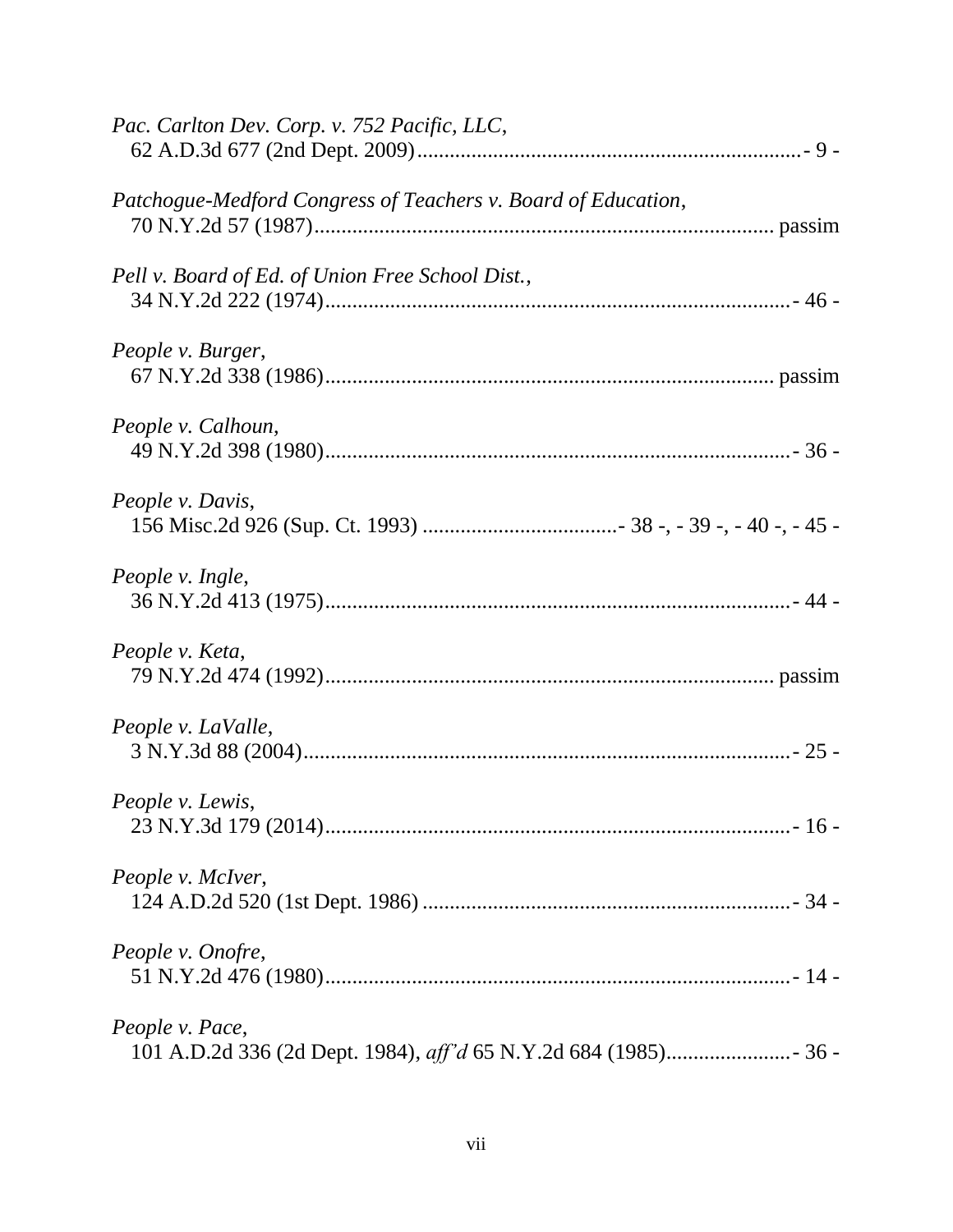| People v. Quackenbush,                               |
|------------------------------------------------------|
| People v. Reyes,                                     |
| People v. Scott,                                     |
| People v. Stuart,                                    |
| People v. Suarez,                                    |
| People v. Weaver,                                    |
| Resto v. State of New York, Dep't of Motor Vehicles, |
| Serpas v. Schmidt,                                   |
| Skinner v. Railway Labor Executives' Ass'n,          |
| State v. Jackson,                                    |
| U.S. No. 1 Laffey Real Estate v. Hanna,              |
| United States v. Biswell,                            |
| United States v. Salerno,                            |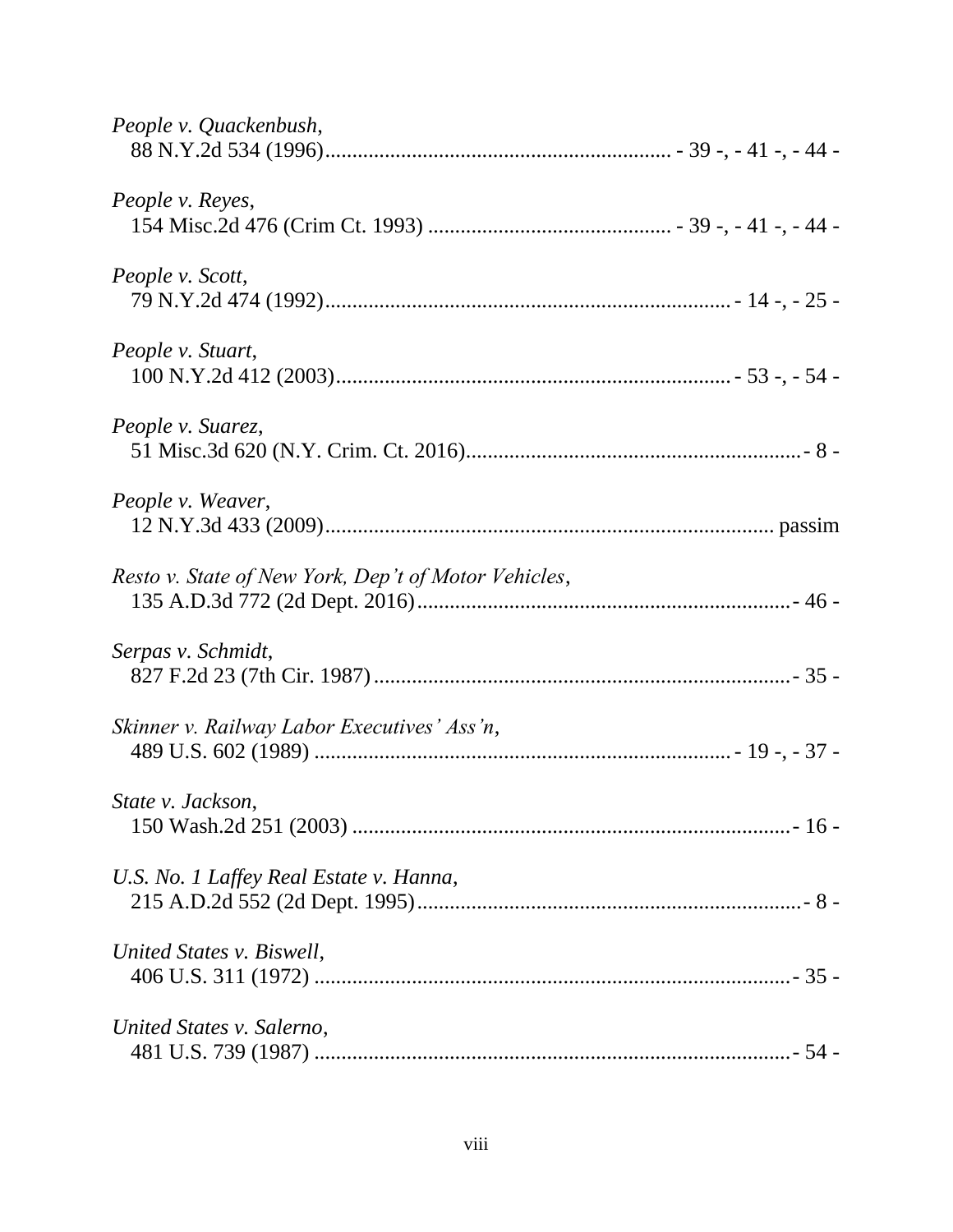| Village of Hoffman Estates v. Flipside, Hoffman Estates, Inc., |  |
|----------------------------------------------------------------|--|
|                                                                |  |
|                                                                |  |
| Whren v. United States,                                        |  |
|                                                                |  |

## **Statutes**

# **Regulations**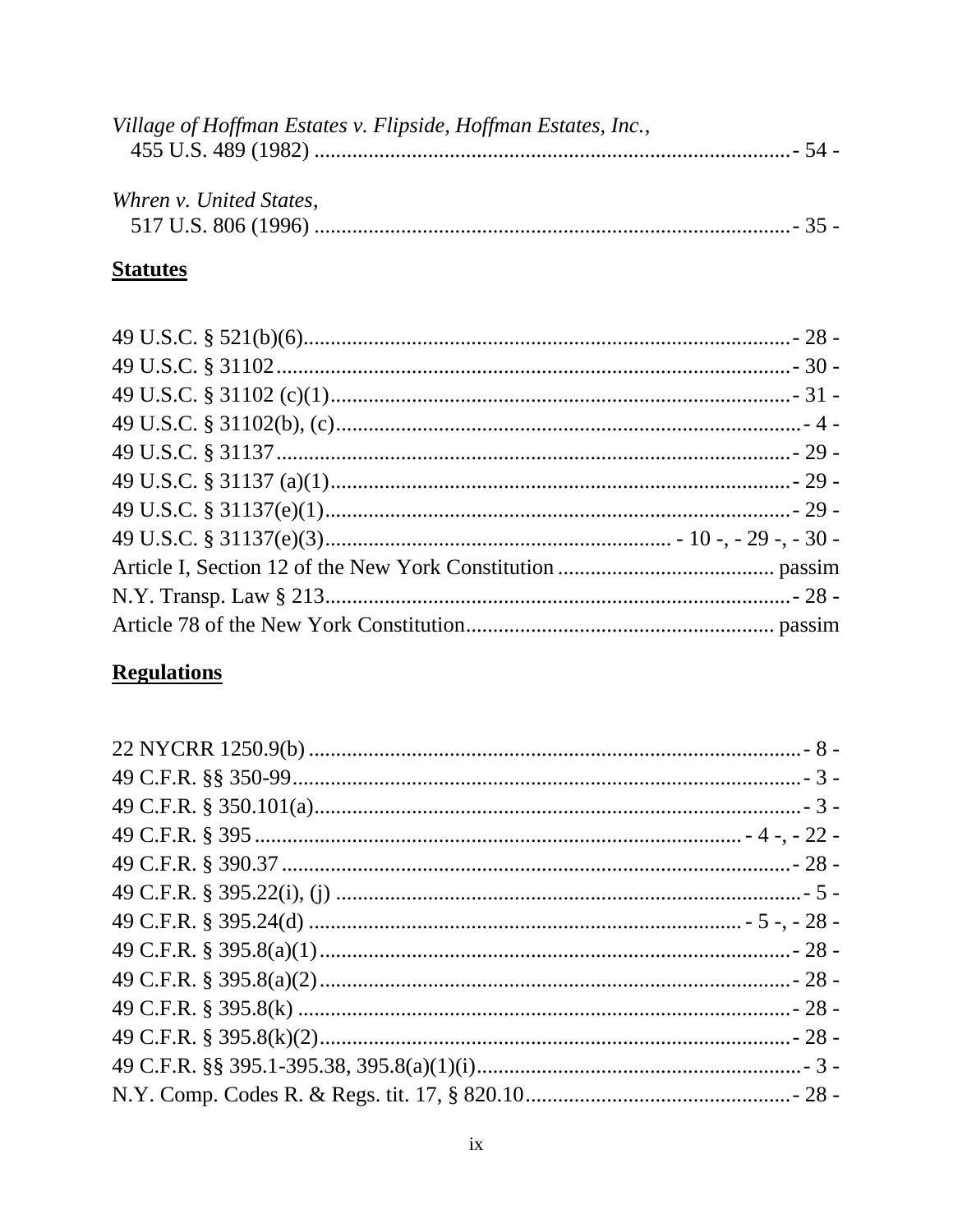# **Other Authorities**

|--|--|--|--|--|--|--|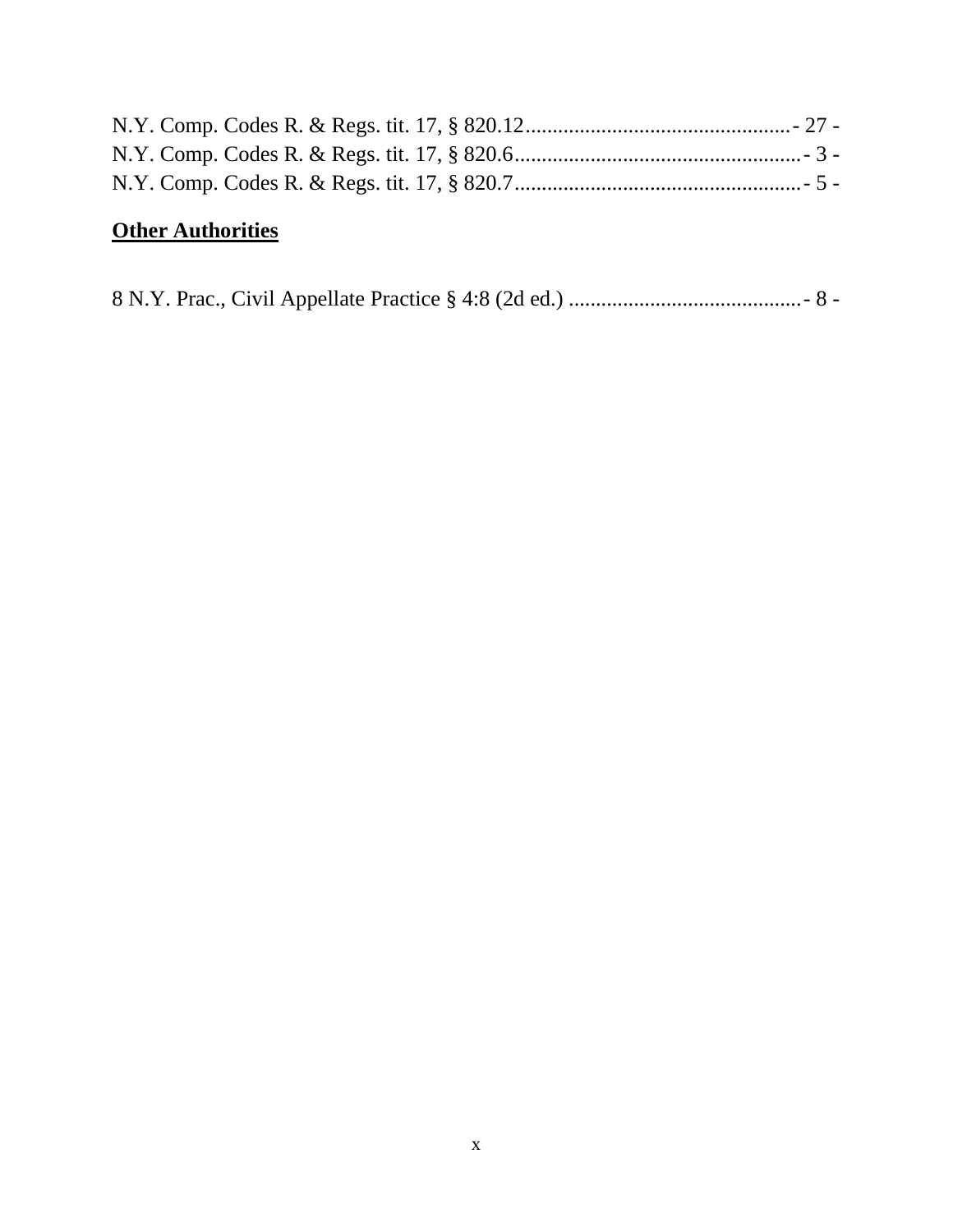Plaintiffs-Appellants Owner-Operator Independent Drivers Association, Inc. ("OOIDA"), Douglas J. Hasner, David D. Wynn, and Gary L. O'Brien (collectively "Plaintiffs") appeal the Decision & Order of the Supreme Court, Albany County, New York, dated May 6, 2020, granting Defendants' motion to dismiss (Decision & Order, NYSCEF No. 32, hereinafter "May 6 Op."). *See generally* R-5–R-16. Plaintiffs are challenging the constitutionality, under Article I, Section 12 of the New York Constitution, of New York Department of Transportation's ("NYSDOT") warrantless and pervasive GPS tracking of truck drivers, regardless of whether they are on or off duty, as required by New York's electronic logging device ("ELD") Rule.

## **ISSUES PRESENTED**

<span id="page-10-0"></span>Plaintiffs' appeal presents this Court with five issues:

1. Does the mandatory inspection of GPS tracking data, conducted for the sole purpose of documenting driver compliance with hours-of-service regulations, a violation of which is a penal offence in New York, constitute an administrative search eligible for exemption from Article I, Section 12's warrant requirement?

### *The Supreme Court said: Yes*

2. Does the ELD Rule subvert the basic privacy values embodied in New York's Constitution because it is not part of a comprehensive administrative program unrelated to the enforcement of the criminal laws?

*The Supreme Court said: No*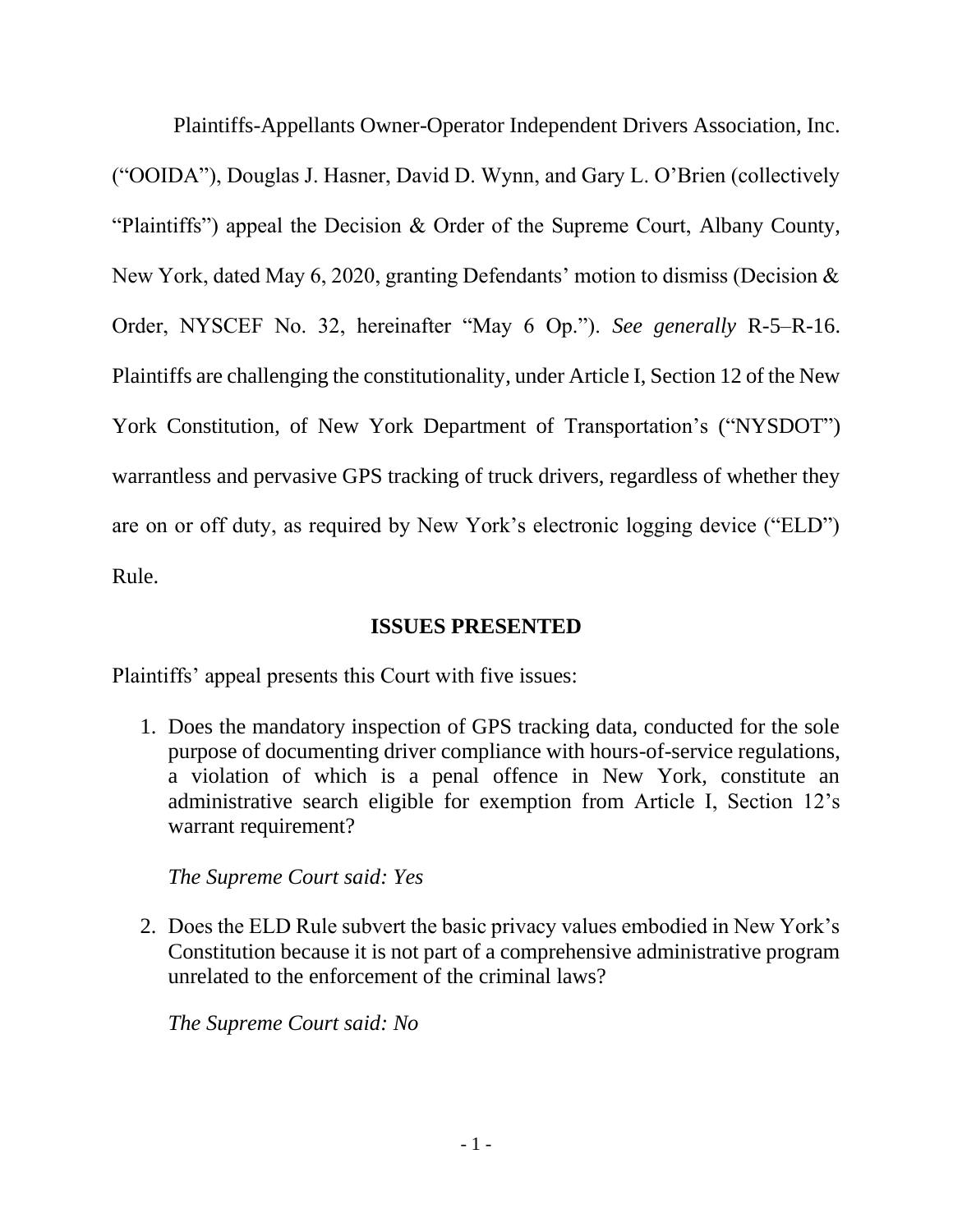3. New York appellate courts have only applied the closely regulated business exception to Article I, Section 12's warrant requirement to uphold warrantless searches of business premises and records, but never to the warrantless search of *individual persons.* Does the extension of the closely regulated business exception to include the 24/7 GPS tracking of the movements of individual *persons* (drivers) violate Article I , Section 12 of New York's constitution?

## *The Supreme Court said: No*

4. Does the mandatory GPS tracking of truck drivers constitute a valid warrantless administrative search under Article I, Section 12 of New York's Constitution where drivers possess at least a minimal expectation of privacy, where the New York Department of Transportation has offered no justification for why *warrantless* searches are necessary, and where the ELD Rule itself contains no limitations on the time, place, frequency, or scope of the warrantless searches?

## *The Supreme Court said: Yes.*

5. Did Defendants violate the State Administrative Procedures Act and act in an arbitrary and capricious manner when they promulgated the ELD Rule where they responded to Plaintiffs' challenge to the constitutionality of the proposed rule under Article I, Section 12 of New York's constitution by relying upon irrelevant and inapposite case law decided under the Fourth Amendment and where Defendants wholly failed to respond meaningfully to public comments by Plaintiffs calling into question the lawfulness of the proposed rule?

*The Supreme Court said: No.*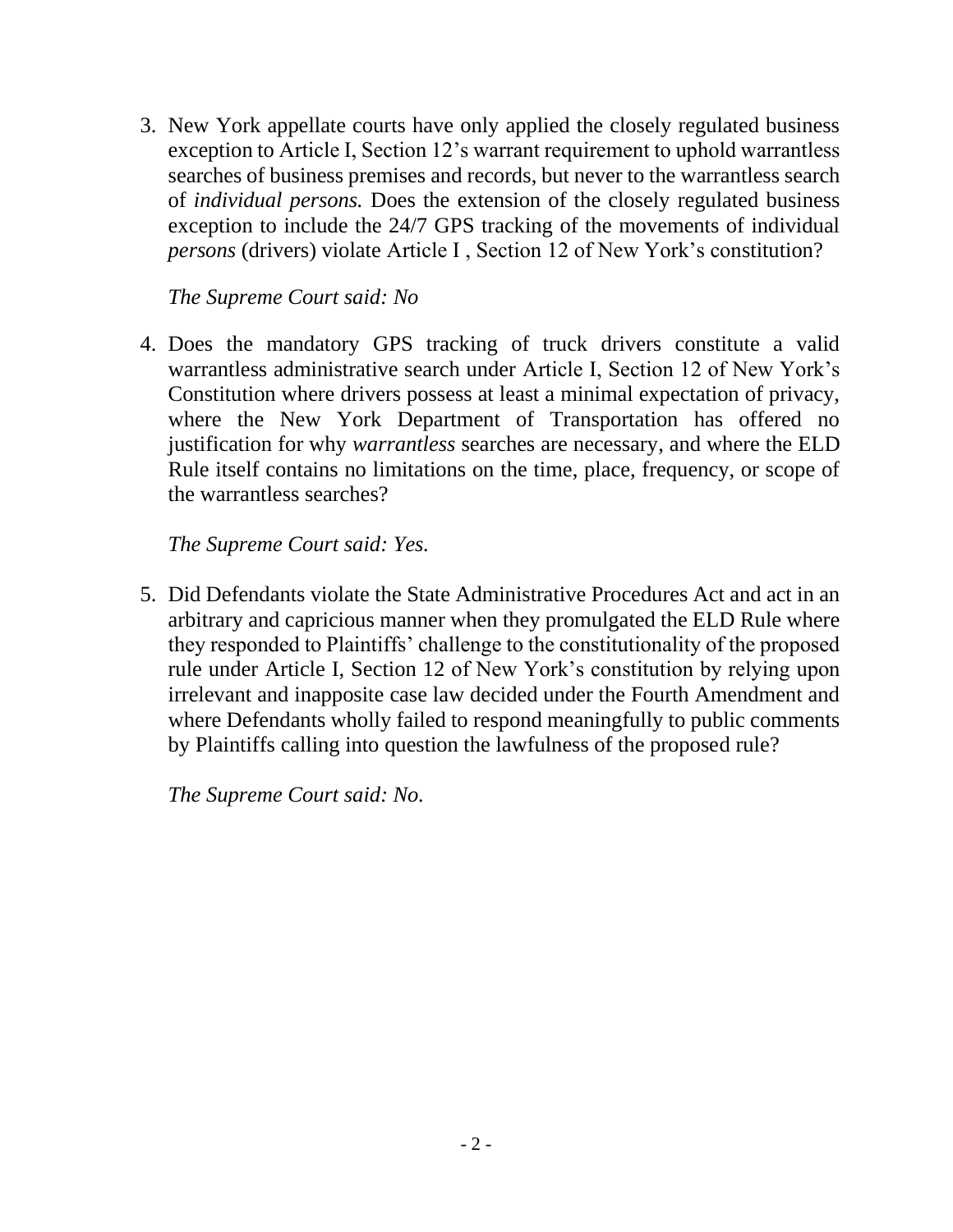#### **STATEMENT OF THE CASE**

### <span id="page-12-0"></span>**Background**

This case stems from New York State Department of Transportation's promulgation of regulations mandating the use of electronic logging devices, the ELD Rule, that collect extensive information about a truck driver for use by law enforcement to enforce truck driver compliance with hours-of-service regulations. Pls.' Verified Pet. and Class Action Compl. ("Compl.") ¶¶ 1-2, 81-88, 99, 100,103- 107 (R-19–20, R-30–31, R-32–34). The hours-of-service rules dictate how many hours a truck driver is permitted to work in a given period of time. *See* Compl. ¶¶ 58, 76-88, 108 (R-27, R-29–31, R-34); N.Y. Comp. Codes R. & Regs. tit. 17, § 820.6 (adopting, with exceptions, federal regulations found at 49 C.F.R. §§ 395.1-395.38,  $395.8(a)(1)(i)$ . Violation of the hours-of-service regulations is a criminal offence under New York law. Compl. ¶¶ 99, 100,103-107 (R-32–34).

 NYSDOT adopted the ELD Rule pursuant to a voluntary contractual agreement with the U.S. Department of Transportation, Federal Motor Carrier Safety Administration ("FMCSA"). FMCSA is responsible for establishing and enforcing federal trucking regulations. *Id.* at ¶ 54 (R-27); *see* 49 C.F.R., Parts 350-99. FMCSA enters into contractual agreements such that individual states adopt into state law federal regulations and statutes governing the trucking industry, including hours-ofservice rules, and then enforce them. *See* Compl. ¶¶ 55-57 (R-27) (explaining that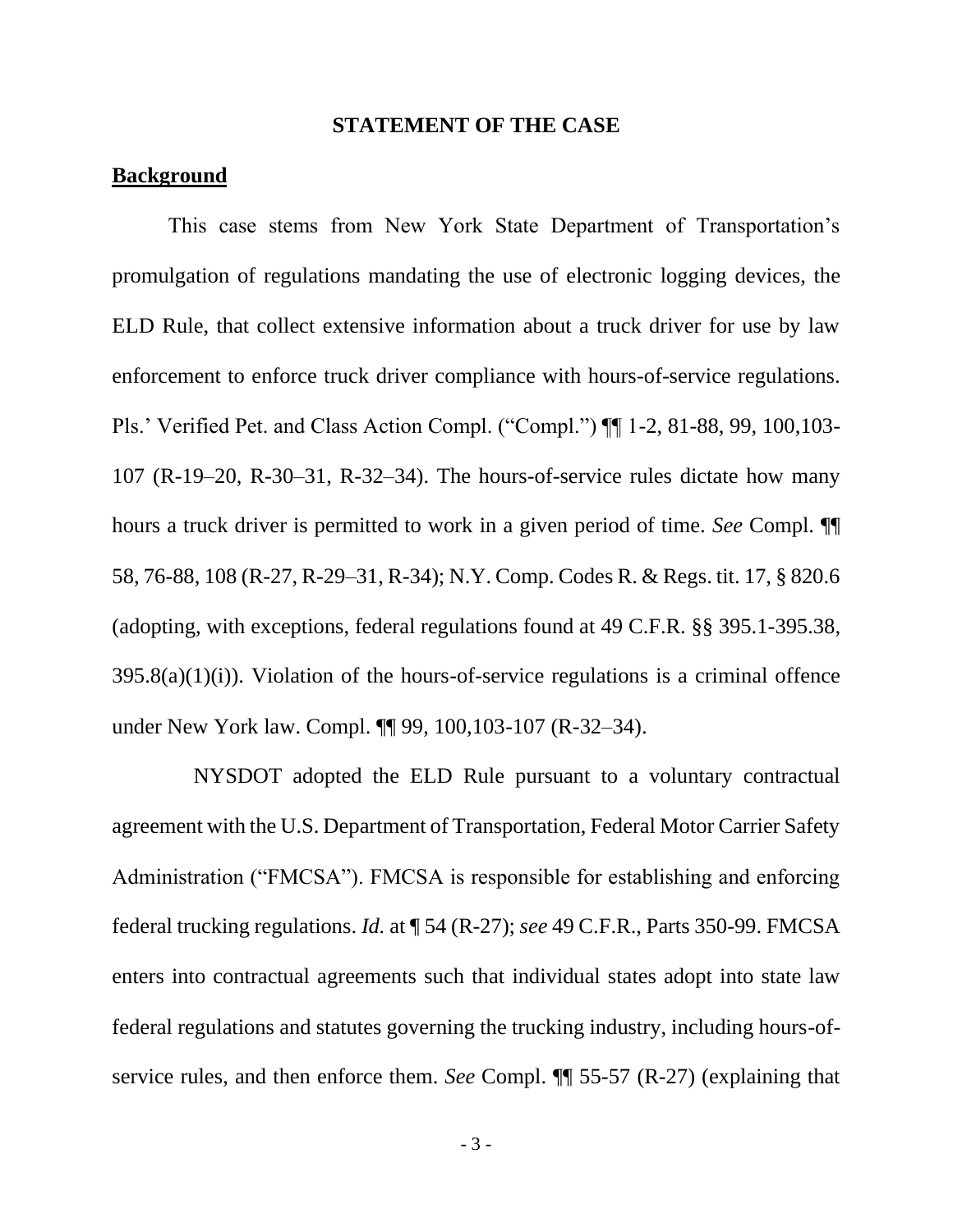Congress has not authorized states to enforce federal trucking regulations directly). In exchange, FMCSA provides monetary grants under its Motor Carrier Safety Assistance Program ("MCSAP"). *See* Compl. ¶¶ 57-58 (R-27); *see* 49 U.S.C. § 31102(b), (c); 49 C.F.R. § 350.101(a). New York has entered into a MCSAP agreement with FMCSA and receives annual federal grants under that program. *See* Compl. ¶ 58 (R-27); Compl. Ex. A ("January 16, 2019 Emergency/Proposed Rulemaking") at 8, 10 (R-56, R-58); Compl. Ex. B ("March 20, 2019 Emergency Rulemaking") at 13-14 (R-74–75); May 6 Op. at 2 (R-6). Because New York's participation in the MCSAP program is voluntary, and not federally mandated, NYDOT's promulgation of the ELD Rule is subject to the New York Constitution.

ELDs are sophisticated GPS tracking devices that integrate with the vehicle's engine to automatically record the date, time, GPS location, engine hours, and vehicle miles along with the identification of the driver and motor carrier—24 hours a day, 365 days a year—regardless of whether the driver is, for example, on or off duty, driving in a professional or personal capacity, or resting in his or her truck's sleeper berth. *See* Compl. ¶¶ 10-11, 70-72, 94-99 (R-20–21, R-29, R-32–33); N.Y. Comp. Codes R. & Regs. tit. 17, §§ 820.6, 820.13 (adopting 49 C.F.R. Part 395). The ELD Rule requires the trucker to enter additional information, such as whether he or she is still working (though not driving), engaged in off-duty personal time, or, when applicable, physically located in the truck's sleeper berth. *See* Compl. ¶¶ 71-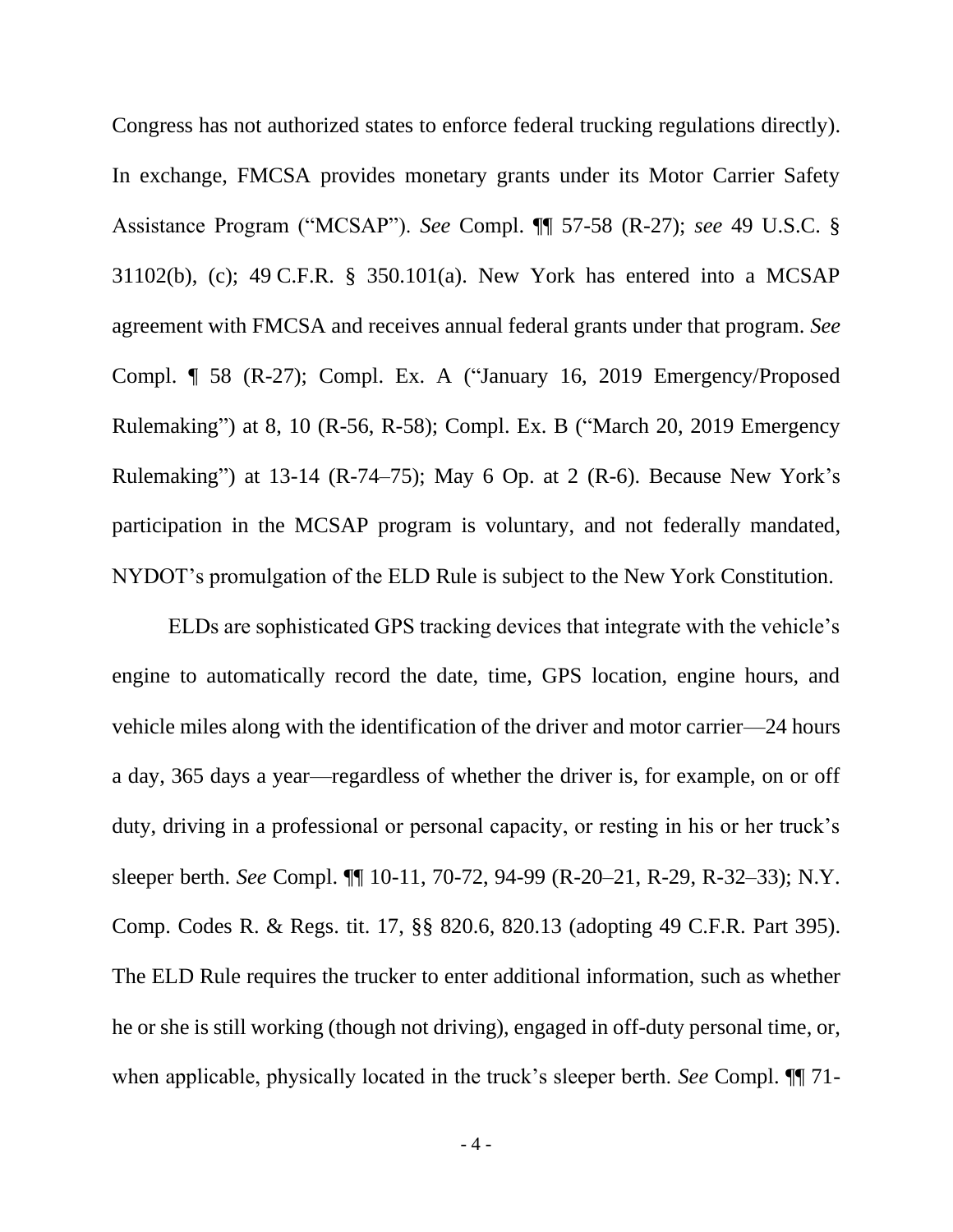72 (R-29). Given the national nature of the commercial trucking industry and that ELDs are constantly recording information, ELDs track drivers' activity over extended geographic distances, including far beyond New York's borders, and when their trucks are being used for purely personal purposes. *See* Compl. ¶¶ 33, 42 (R-24, R-25).

The information recorded by ELDs is designed to aid law enforcement review, *see* Compl. ¶¶ 64, 99-100 (R-28, R-32–33), and truck drivers are required to grant access to ELD data to law enforcement officials upon demand. *See* Compl. ¶¶ 13, 65 (R-22, R-28). Law enforcement officials may demand to review ELD data on the ELD's digital display screen or to download it. *See* Compl. ¶¶ 73-74, 99-100 (R-29, R-32–33). A driver is required to have at least seven days of ELD data available for inspection upon demand by enforcement officials. N.Y. Comp. Codes R. & Regs. tit. 17, § 820.7 (adopting 49 C.F.R. § 395.24(d)). This data is also provided to the motor carrier for which the drivers work. Motor carriers must make at least six months of data available for inspection upon demand by enforcement official. *Id.* (adopting 49 C.F.R. § 395.22(i), (j)).

During NYSDOT's rulemaking process adopting the ELD requirement, OOIDA submitted comments explaining (among other problems) that the proposed ELD requirement violated Article I, Section 12 of the New York Constitution. Compl. ¶¶ 76, 80-81, 83-84 (R-29–30); *see generally* Compl. Ex. C ("Public

- 5 -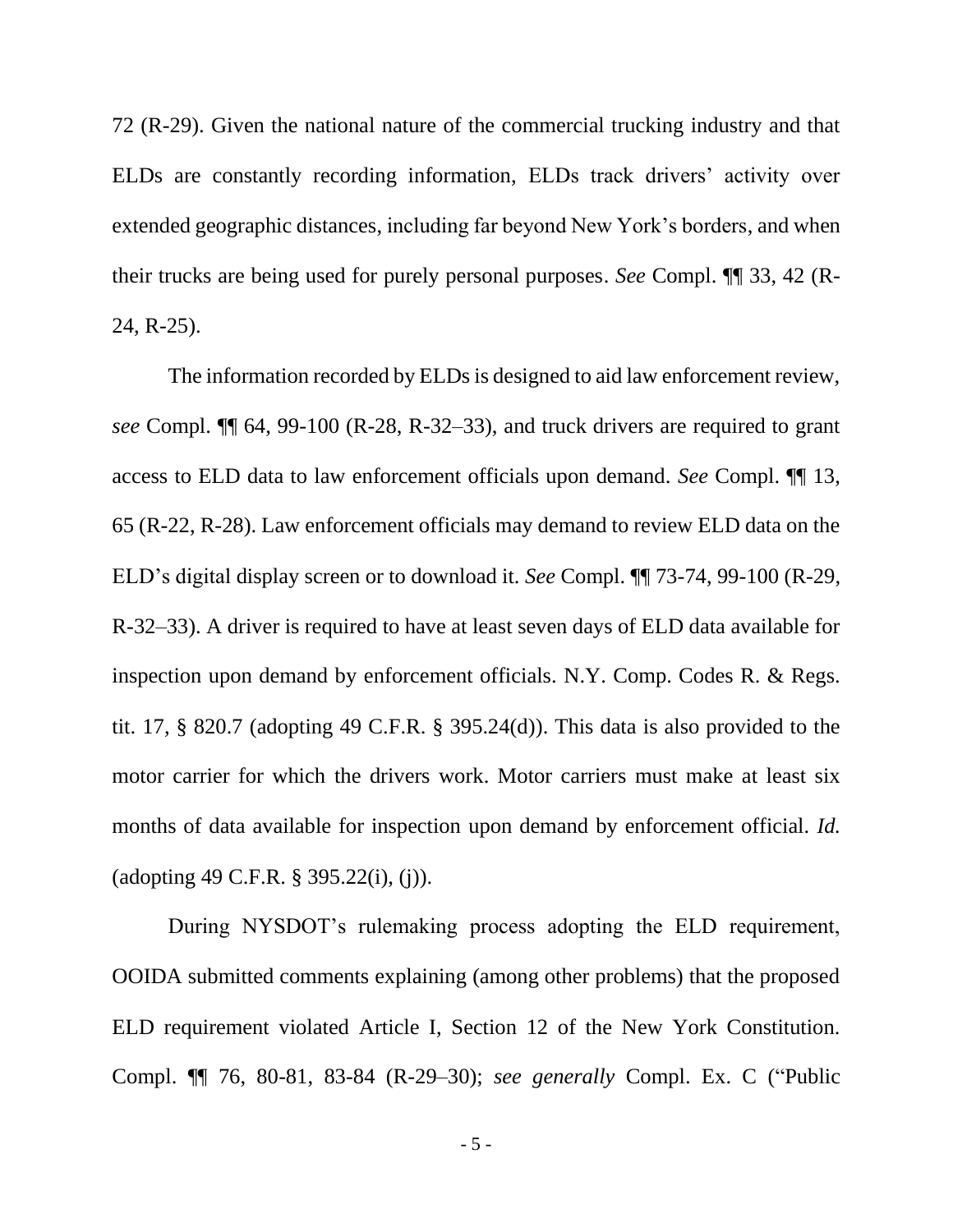Comment of OOIDA in Response to an Emergency/Proposed Rulemaking") at R-80–109. In addressing OOIDA's Article I, Section 12 concerns, NYSDOT cited a decision from the United States Court of Appeals for the Seventh Circuit applying Fourth Amendment jurisprudence to a similar ELD search regime adopted by the federal government. Compl. Ex. D ("April 24, 2019 Notice of Adoption") at R-149– 50. NYSDOT formally adopted the ELD requirement into New York law on April 9, 2019. *See* Compl. ¶¶ 77-87 (R-30–31). It had previously adopted the ELD requirement on an emergency basis a few months earlier. *See* Compl. ¶¶ 81-84 (R-30). Ignoring OOIDA's comments identifying Article I, Section 12's limits on the constitutionality of warrantless searches, NYSDOT did not alter its proposed language in the final rule. Compl. ¶ 86 (R-31).

#### **Procedural History**

On August 8, 2019, Plaintiffs, in their personal capacity and as representatives of a putative class comprised of similarly situated commercial truck drivers, filed a complaint in the Albany County Supreme Court alleging that Defendants had adopted and were enforcing the ELD mandate in violation of Article I, Section 12 (Search and Seizure) and Section 6 (Due Process) of the New York Constitution,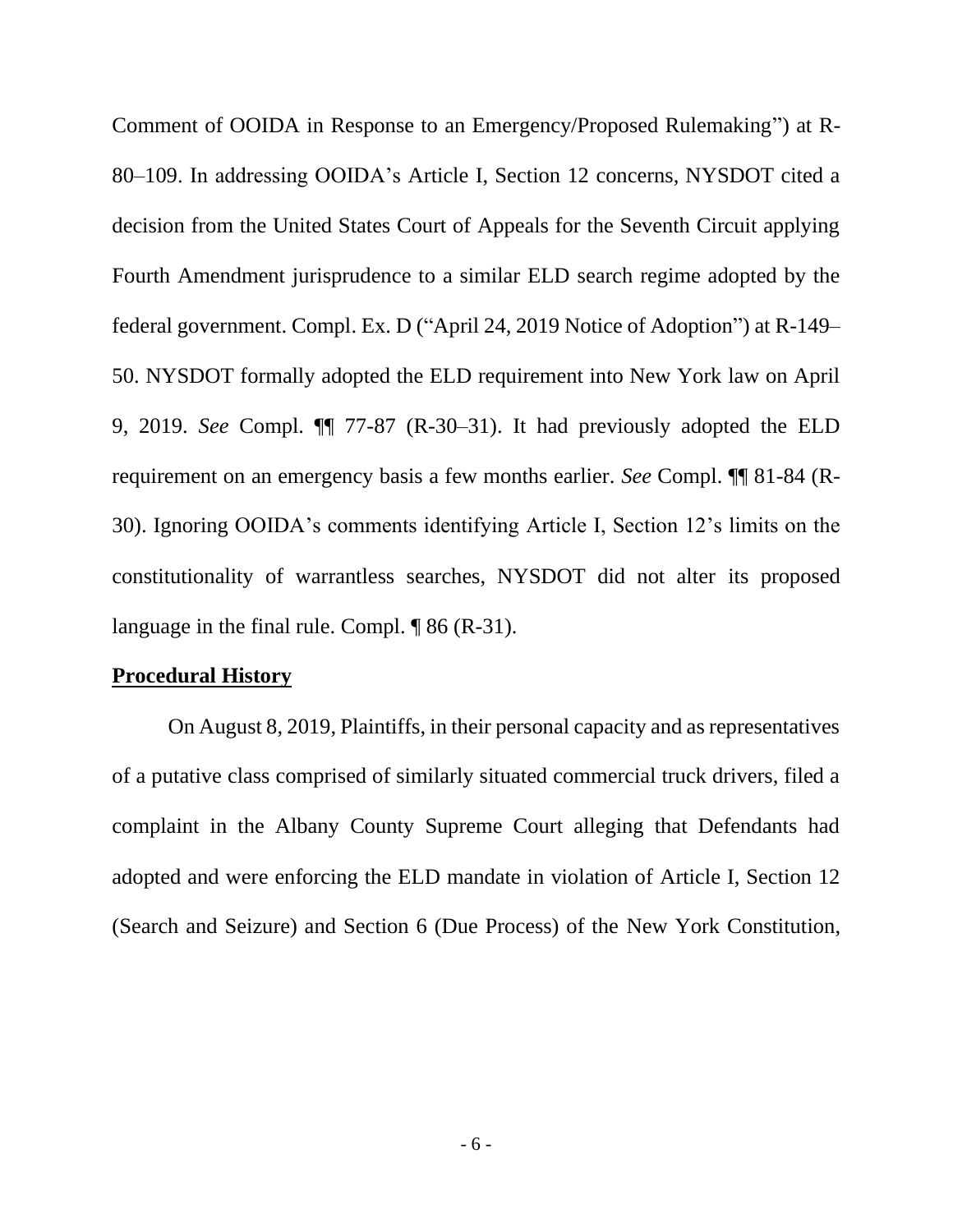and Article 78 of New York's Civil Practice Law and Rules. *See* Compl. ¶¶ 184-99  $(R-43-45)$ .<sup>1</sup> No claims under the federal Constitution were asserted. *See id.* 

On September 23, 2019, Defendants moved to dismiss Plaintiffs' complaint arguing that the State can use GPS devices to warrantlessly track the movements and conduct of commercial truck drivers, whether they are on or off duty, and collect that information without a warrant.

#### **Ruling of the Supreme Court**

 On May 6, 2020, the Supreme Court granted Defendants' motion to dismiss and upheld the constitutionality of the ELD Rule under Article I, Section 12. *See generally* May 6 Op. (R-5–16). The court held that the Rule was a valid administrative search, *id*. at 7 (R-11), and that Defendants' conduct was consistent with an exception to Article I, Section 12's warrant requirement. *Id.* at 8-9 (R-12– 13). The court held that the ELD Rule's warrantless GPS tracking of both drivers' on-duty and off-duty movements and conduct, and the warrantless collection of that information, was reasonable. *See* May 6 Op. at 8-9 (R-12–13). The court also held

<sup>&</sup>lt;sup>1</sup> Plaintiffs' challenge ensued after a prior lawsuit, filed in anticipation of the Rule's imminent adoption, was dismissed. *See OOIDA v. Calhoun*, 62 Misc.3d 909, 923-24 (Supreme Court Albany Cnty 2018). This Court held that the earlier appeal was limited to a pre-enforcement challenge and thus Plaintiffs' claims were moot as a result of NYSDOT's adoption of the ELD Rule in April. *See OOIDA v. Karas*, 13 N.Y.S.3d 681, 684 (3d Dept. 2020). This Court did not address the merits of Plaintiffs' challenge or the scope of Article I, Section 12's protections against warrantless searches or warrantless GPS tracking. *See id.*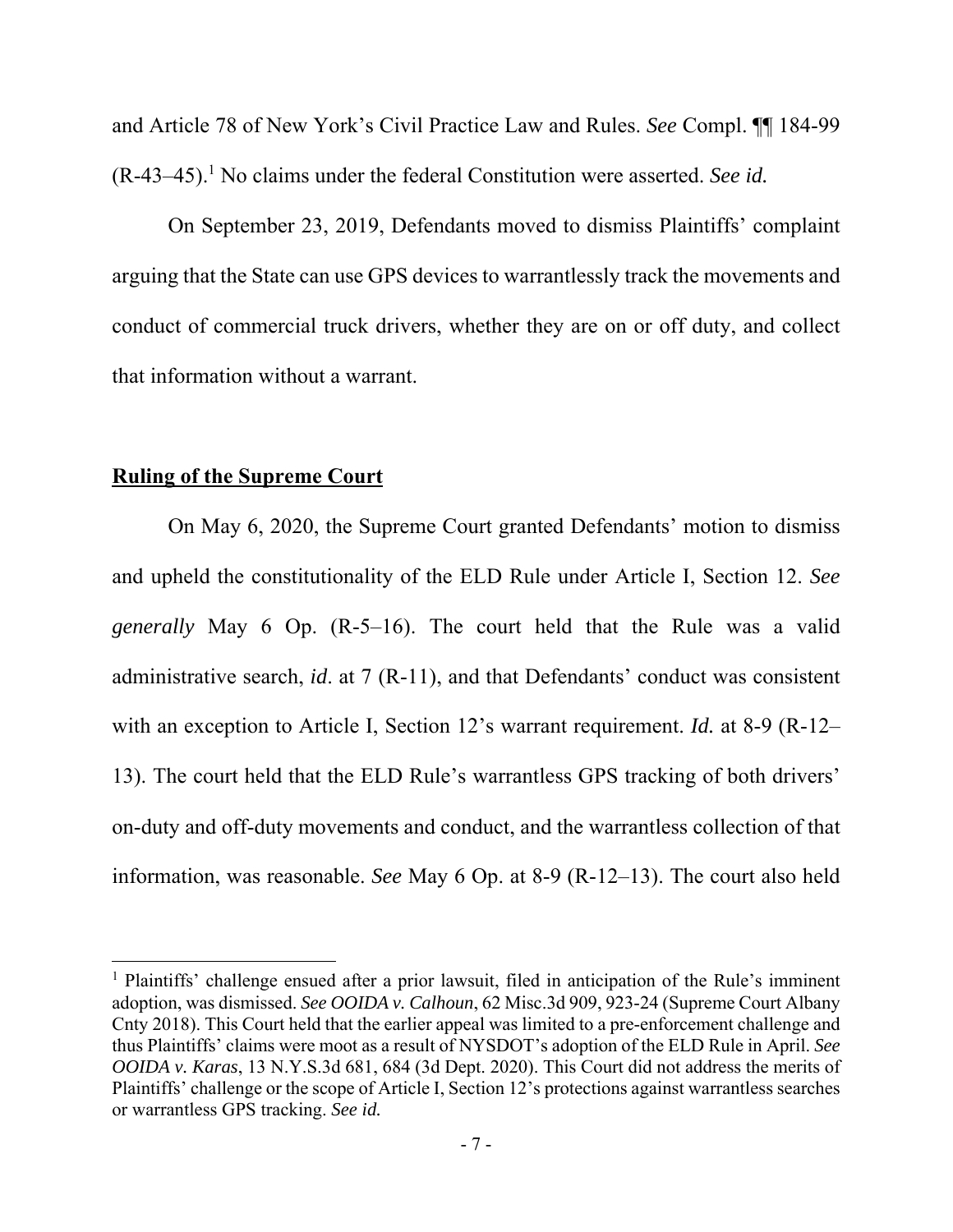that NYSDOT's adoption of the ELD Rule, including its inapposite response to OOIDA's rulemaking comments, was not arbitrary and capricious and satisfied its obligations under Section 202 of New York's State Administrative Procedures Act. *Id.* at 4 (R-8).

Plaintiffs filed a timely notice of appeal on June 5, 2020. Notice of Appeal at R-2. Plaintiffs requested extensions of time to perfect their appeal pursuant to 22 NYCRR 1250.9(b), which were granted by this Court. Plaintiffs perfected their appeal on March 25, 2021.

### **STANDARD OF REVIEW**

<span id="page-17-0"></span>This Court has jurisdiction to review the Supreme Court's grant of Defendants' motion to dismiss pursuant to Section 5501(c). The scope of the Appellate Division's authority is as broad as that of a trial judge—it may review both questions of law and questions of fact. *See* 8 N.Y. Prac., Civil Appellate Practice § 4:8 (2d ed.); *see also Brady v. Ottaway Newspapers*, 63 N.Y.2d 1031, 1032 (1984); *U.S. No. 1 Laffey Real Estate v. Hanna*, 215 A.D.2d 552, 553 (2d Dept. 1995). It is also free to take judicial notice of public records and "information culled from them," even if they are not part of the record on appeal. *People v. Suarez*, 51 Misc.3d 620, 624-25 (N.Y. Crim. Ct. 2016) (collecting cases). A *de novo* standard of review applies to questions of law, and the Appellate Division is not required to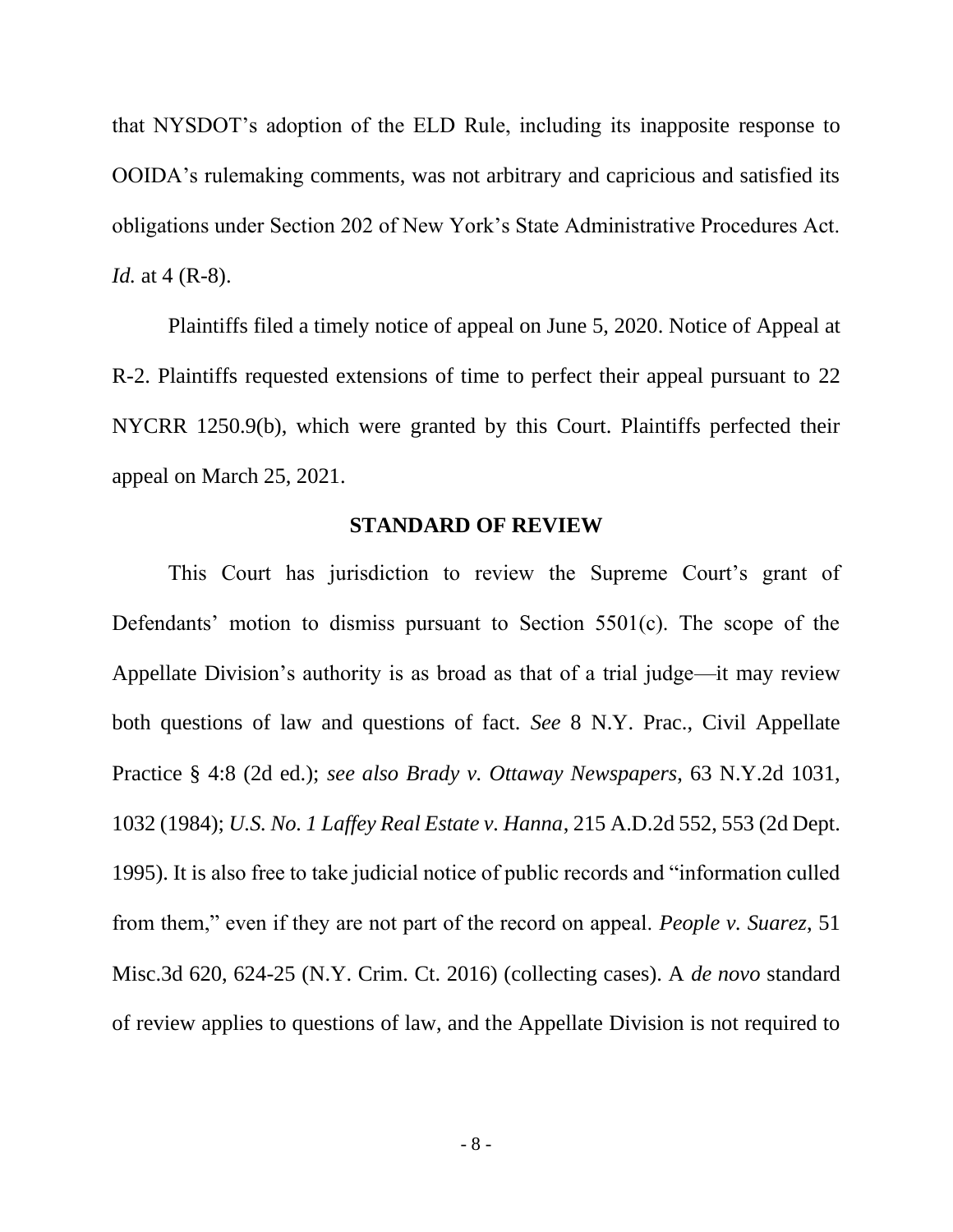show deference to the lower court's decision. *See Gulf Ins. Co. v. Transatlantic Reins Co.*, 13 A.D.3d 278, 279 (1st Dept. 2004).

Because this appeal is from a grant of a motion to dismiss, this Court must afford Plaintiffs' complaint "a liberal construction, accept the facts as alleged in the pleadings as true, and confer on [Plaintiffs] the benefit of every possible inference" to "determine whether the facts as alleged fit within any cognizable legal theory." *Graven v. Children's Home R.T.F., Inc.*, 152 A.D.3d 1152, 1153 (3d Dept. 2017); *see also Johnson v. Woodruff*, 188 A.D. 3d 1425 (3d Dept. 2020) (citing *Chanko v. Am. Broadcasting Cos.*, 27 N.Y.3d 46, 52 (2016), and *Goshen v. Mutual Life Ins. Co. of N.Y.*, 98 N.Y.2d 314, 326 (2002)). The sole criterion is whether Plaintiffs have a cause of action. *See Pac. Carlton Dev. Corp. v. 752 Pacific, LLC*, 62 A.D.3d 677, 679 (2nd Dept. 2009); *Leon v. Martinez*, 84 N.Y.2d 83, 88 (1994) ("[T]he criterion is . . . not whether he has stated one."). Any presumption of constitutionality that may be applied to a state agency's rulemaking does not negate the inferences that Plaintiffs are entitled to under the motion to dismiss standard. Nor does such a presumption prevent Plaintiffs from asserting a viable constitutional claim or present an insurmountable obstacle to obtaining a favorable ruling on the merits. *See Murtaugh v. N.Y. State Dep't of Env'l Conservation*, 42 A.D.3d 986, 988-89 (4th Dept. 2007); *cf. People v. Keta*, 79 N.Y.2d 474, 499-500, 517 (1992) (holding the warrantless administrative search regime unconstitutional regardless of any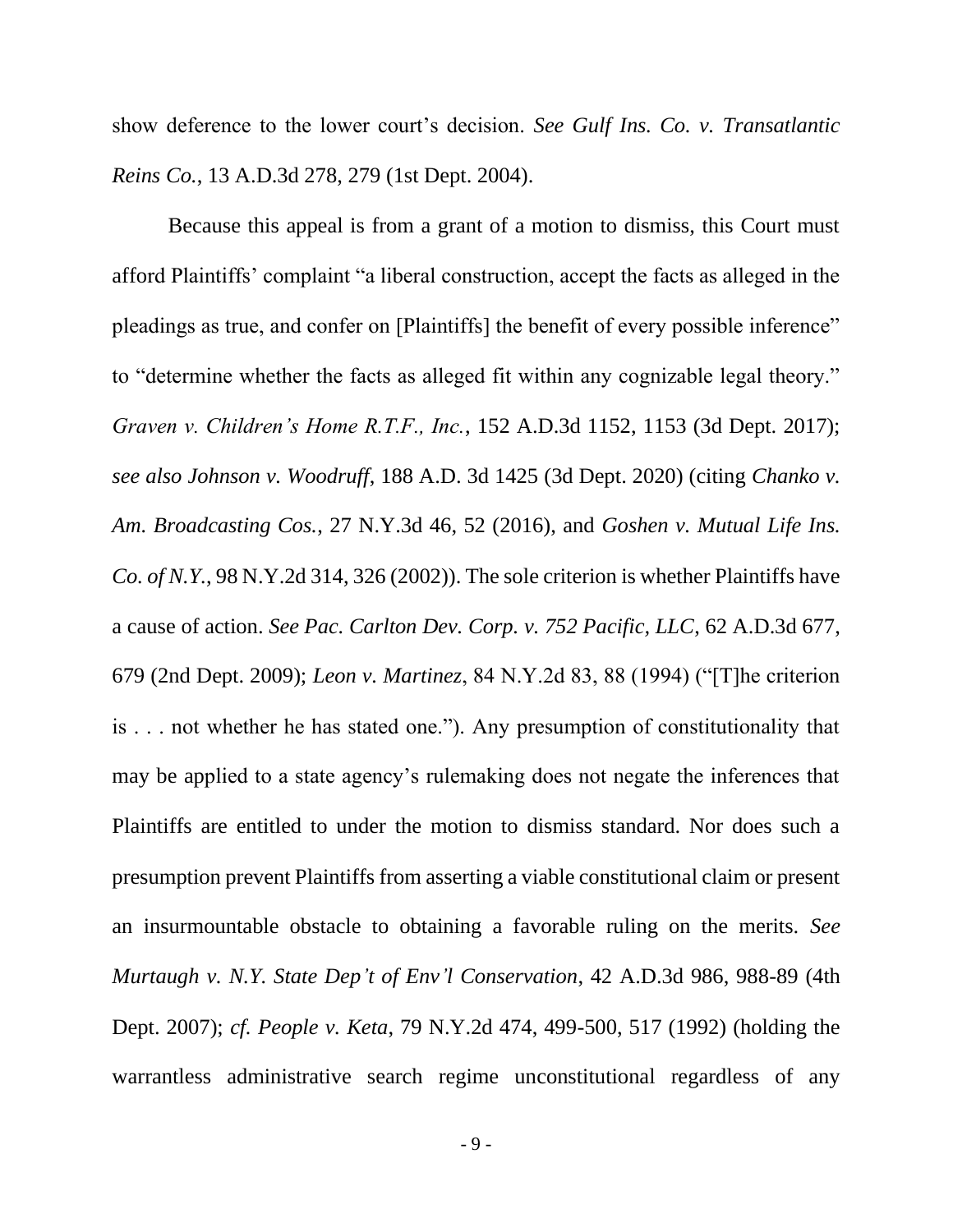presumption of constitutionality); *Collateral Loanbrokers Ass'n of N.Y., Inc. v. City of New York*, 178 A.D.3d 598 (1st Dept. 2019) (same).

#### **SUMMARY OF ARGUMENT**

<span id="page-19-0"></span>The first and most fundamental question presented is whether compelling truck drivers to record and produce GPS tracking data showing their record of duty status in order to enforce hours-of-service regulations constitutes a proper "administrative inspection." Such an administrative inspection may, under certain narrowly defined circumstances, be conducted without a warrant based upon probable cause. Here the Supreme Court ignored two disqualifying circumstances when it ruled, erroneously, that the ELD Rule constituted a proper "administrative inspection."

First, violation of the hours-of-service regulations is an offense under New York's penal code. By statute and regulation governing the administration of federal grants to New York under MCSAP, data generated by a driver's ELD device must be used *exclusively* to enforce violations of the hours-of-service regulations. 49 U.S.C. § 31137(e)(3). The Court of Appeals in *Keta* concluded that the asserted "administrative schemes . . . [were, in reality], designed simply to give the police an expedient means of enforcing penal sanctions for possession of stolen property" and were not proper administrative inspections. *People v. Keta*, 79 N.Y.2d 474, 499 (citing *People v. Burger*, 67 N.Y.2d 338, 344 (1986)). Likewise here, searches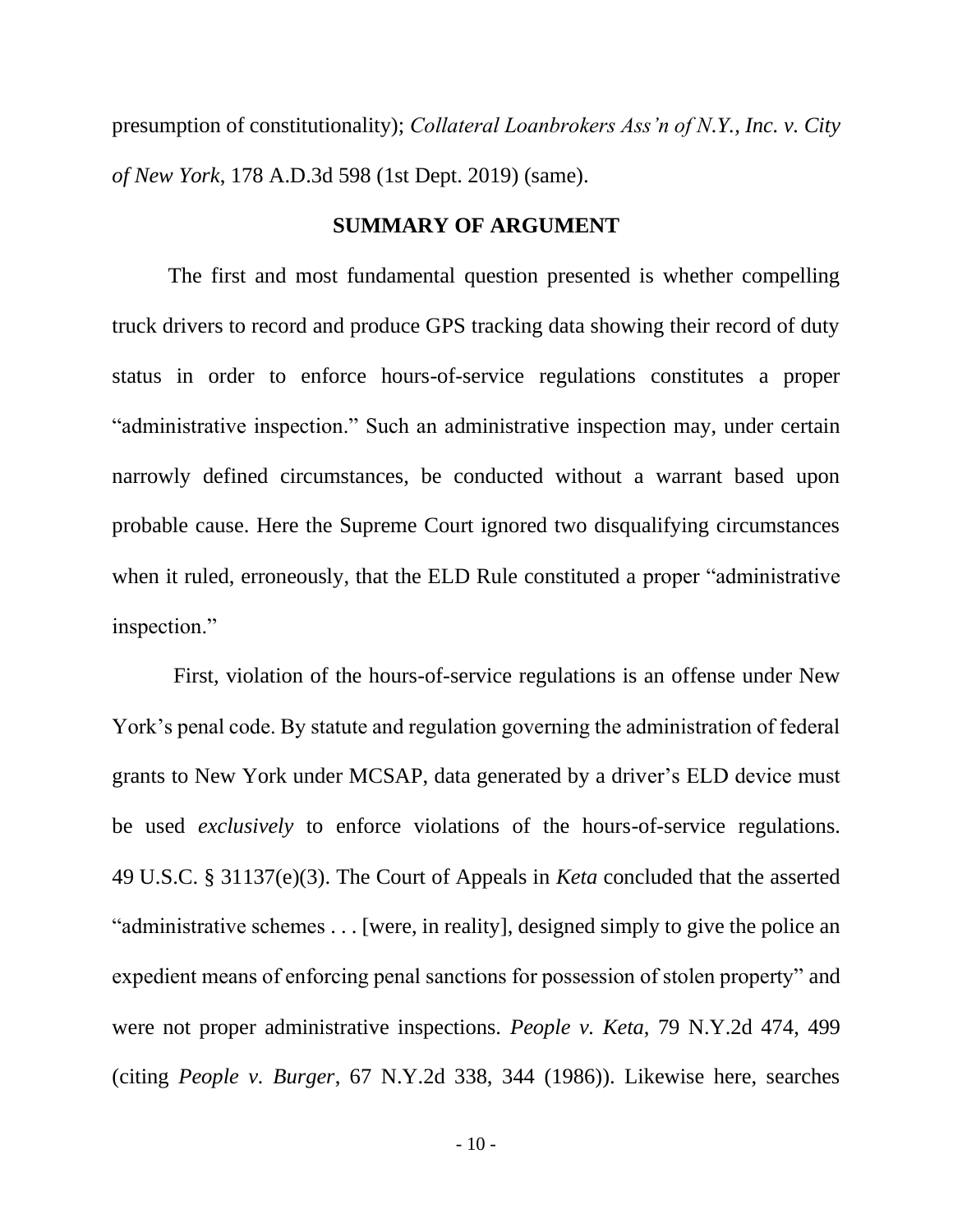undertaken solely to uncover evidence of criminal violations of the hours-of-service regulations (and not to enforce a comprehensive administrative scheme) are not part of a valid administrative inspection that might, under limited circumstances, be implemented without a warrant.

Second, the ability to conduct warrantless administrative inspections has been limited exclusively to the inspection of business premises. In effect, Defendants here ask this Court to become the first appellate court in New York to uphold the warrantless search of *persons* within the framework of an administrative inspection. This Court should decline that invitation.

In addition to these two disqualifying circumstances, which on their own remove the ELD Rule from the exemptions available to certain warrantless administrative searches, the Supreme Court below made at least four other errors in granting Defendants' motion to dismiss. Those errors share the same predicates: disregard for binding Article I, Section 12 precedent, and failure to accept Plaintiffs' allegations as true as required under the motion to dismiss standard of review.

First, the Court failed to properly apply Article I, Section 12 to the ELD Rule's warrantless search—via pervasive GPS tracking—of truck drivers. *See* May 6 Op. at 5-6 (R-9–10) (disregarding that GPS tracking is itself a warrantless search in addition to the "warrantless retrieval of the information required to be recorded"). Neither this Court nor the Court of Appeals has ever upheld the warrantless GPS

- 11 -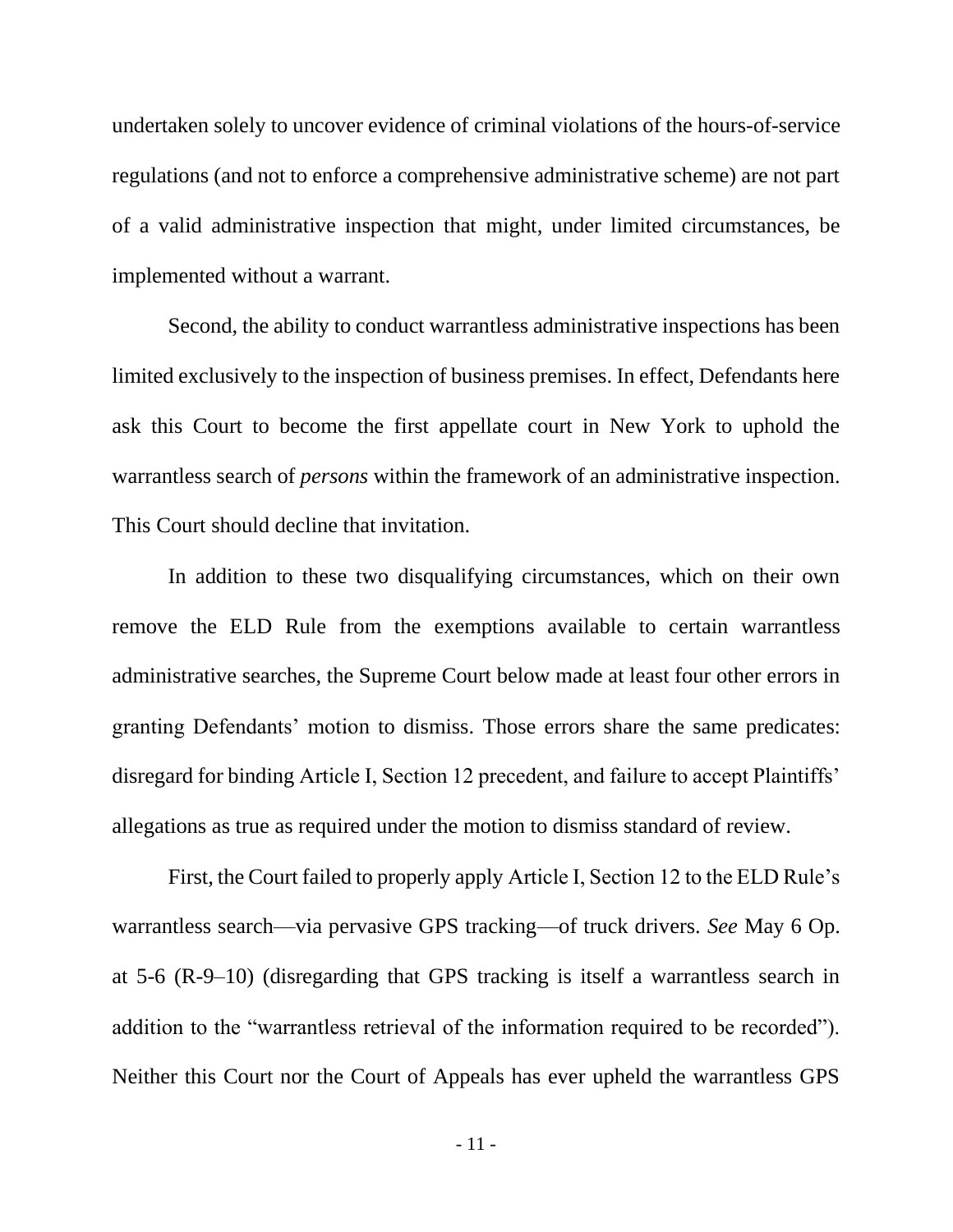tracking of an individual absent a specific, narrow exception to the warrant requirement. And neither Court has ever condoned the warrantless surveillance of an individual 24 hours a day, 365 days a year. The Supreme Court granted Defendants' motion to dismiss despite Plaintiffs' factual allegations that ELDs collect significantly more data than previously required, including the location and activities of drivers when they are off-duty and/or using their vehicle in a personal capacity.

Second, the Supreme Court adopted a breathtaking expansion of the closely regulated industry exception to permit the warrantless search of individuals specifically to gather evidence of penal code violations. Extending this otherwise narrow exception to the Article I, Section 12 warrant requirement is contrary to the heightened protection individual privacy receives under the New York Constitution and binding precedent.

Third, even assuming Article I, Section 12 permits the warrantless search of individuals under the closely regulated business exception to the warrant requirement, the Supreme Court failed to apply the three independent, demanding conditions that must be present for a warrantless search to be constitutional under that exception. *See* May 6 Op. at 8-9 (R-12–13). The Court ignored that truck drivers have more than a minimal expectation of privacy in their activities. It failed to assess the necessity of warrantless searches. And it ignored Plaintiffs' accurate allegations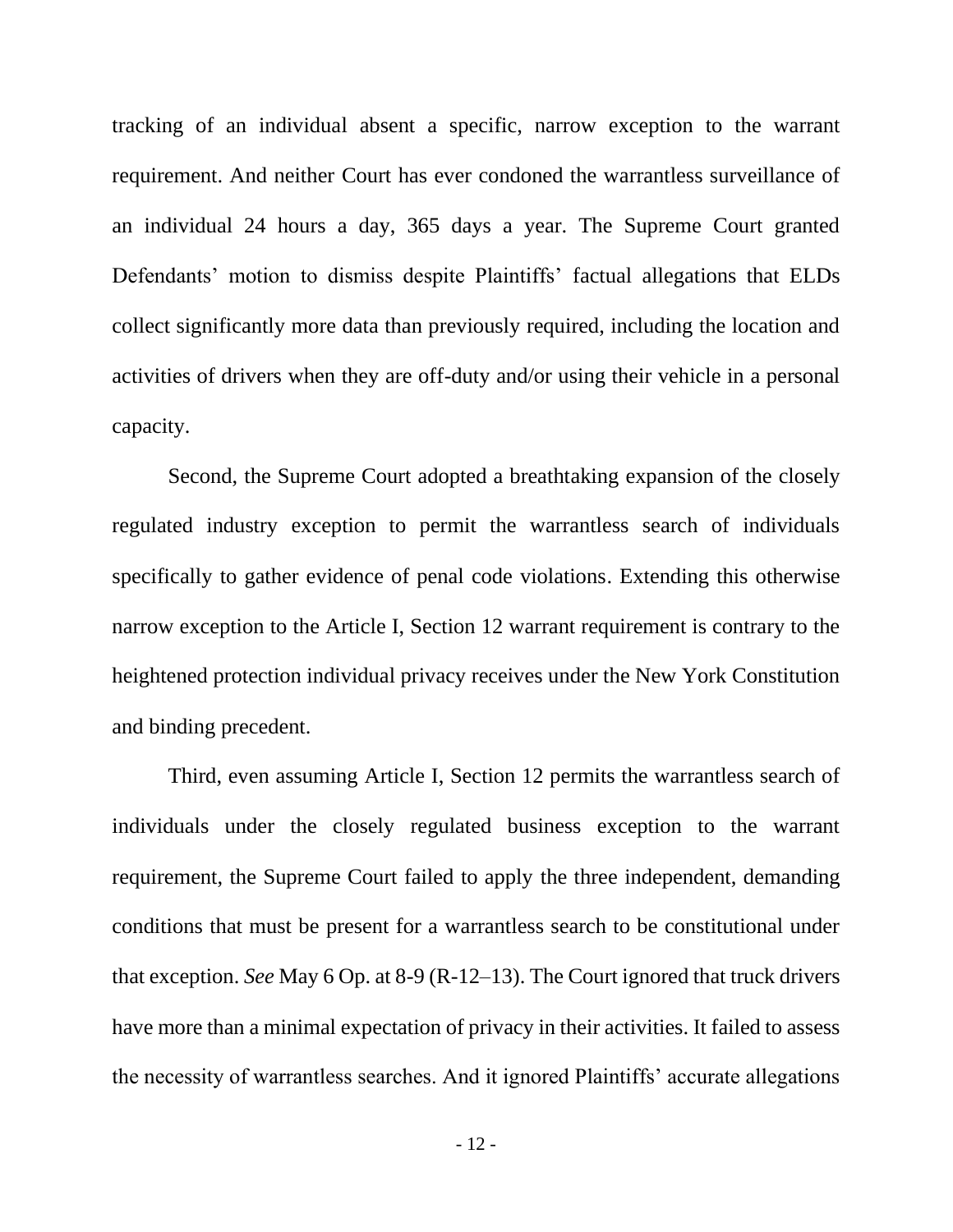that the Rule does not impose any of the required limits on enforcement, such as time, place, scope and frequency.

Fourth, the Court held that NYSDOT's adoption of the Rule was not arbitrary or capricious and that NYSDOT satisfied its obligations under New York's Administrative Procedures Act. *See* May 6 Op. at 3-4 (R-7–8). The Court reached this holding even though NYSDOT relied on inapposite case law and failed to address OOIDA's comments submitted during rulemaking.

Finally, the Supreme Court incorrectly asserted that facial challenges to warrantless administrative search regimes are disfavored and must overcome a burden that is near impossible to satisfy. Challenges to administrative searches are not disfavored under New York law, and Plaintiffs have clearly met their burden of demonstrating the ELD law is unconstitutional and unlawful on its face.

The ELD Rule raises a multitude of constitutional issues under Article I, Section 12, and Plaintiffs have alleged a valid cause of action consistent with longstanding, binding precedent. This Court should reverse the Supreme Court's grant of Defendants' motion to dismiss.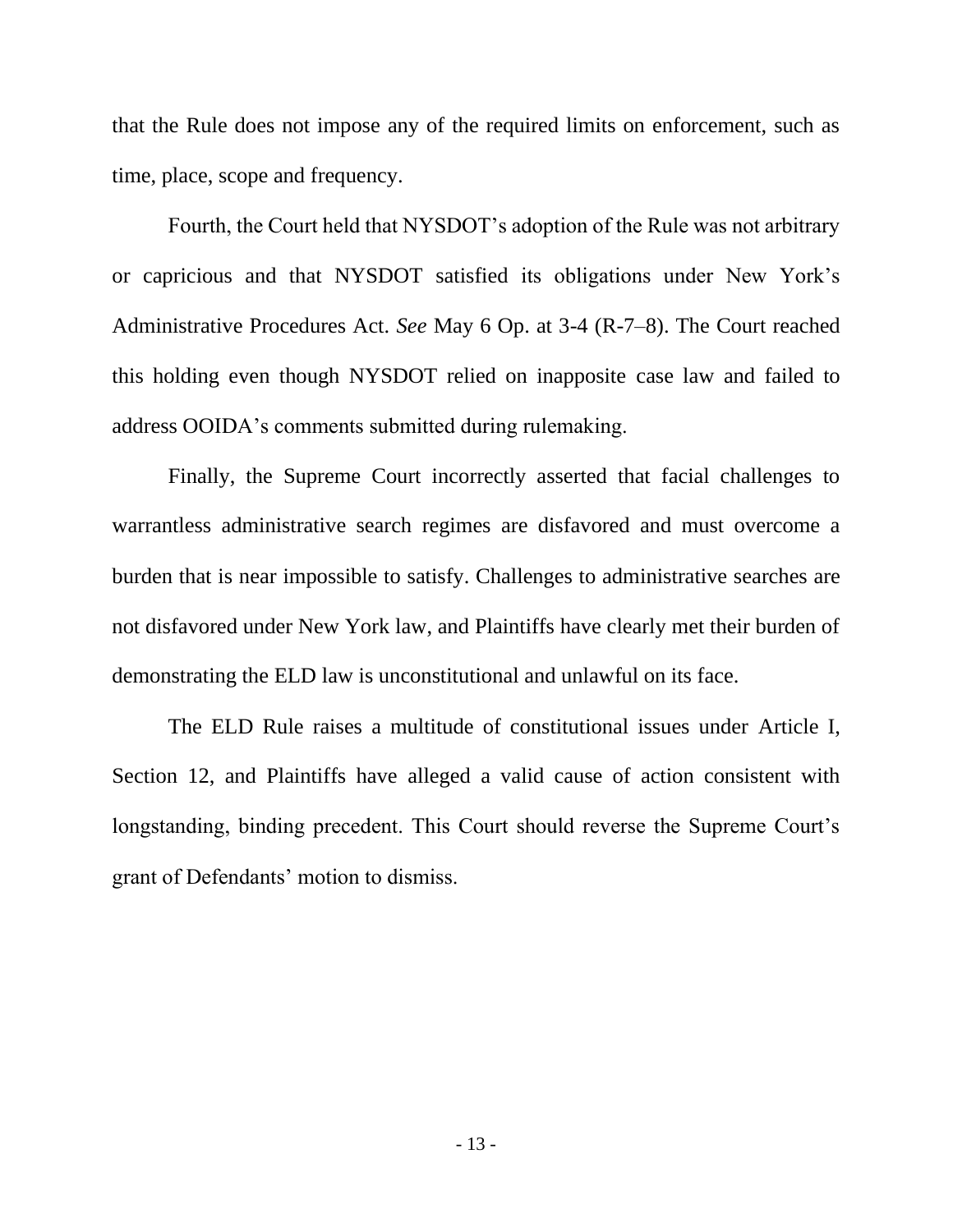#### **ARGUMENT**

## <span id="page-23-1"></span><span id="page-23-0"></span>**A. The warrantless GPS tracking mandated by the ELD Rule violates the privacy protections guaranteed by Article I, Section 12 of the New York Constitution.**

In granting Defendants' motion to dismiss, the Supreme Court held what no New York appellate court has ever held: That systematic, pervasive, and warrantless GPS tracking of individuals—24 hours a day, 365 days a year—is constitutional under Article I, Section 12 of the New York Constitution solely because of their chosen profession. But binding Court of Appeals precedent has clearly established that the warrantless search of individuals, particularly through the use of GPS technology, violates the heightened privacy protection guaranteed by the New York Constitution. The Supreme Court both ignored Plaintiffs' specific allegations regarding the scope of the ELD Rule's GPS tracking and failed to apply binding Article I, Section 12 precedent.

## **1. The ELD Rule imposes the type of pervasive warrantless GPS tracking of individuals that has been held unconstitutional under Article I, Section 12.**

<span id="page-23-2"></span>Article I, Section 12 of the New York Constitution guarantees a broad right to privacy. *See People v. Scott*, 79 N.Y.2d 474,486-87 (1992) (citing *Olmstead v. United States*, 277 U.S. 438, 478-79 (1928) (Brandeis, J., dissenting), *Matter of Doe v. Coughlin,* 71 N.Y.2d 48, 52-53 (1987), and *People v. Onofre,* 51 N.Y.2d 476, 485- 88 (1980)). And the Court of Appeals has been clear that Article I, Section 12's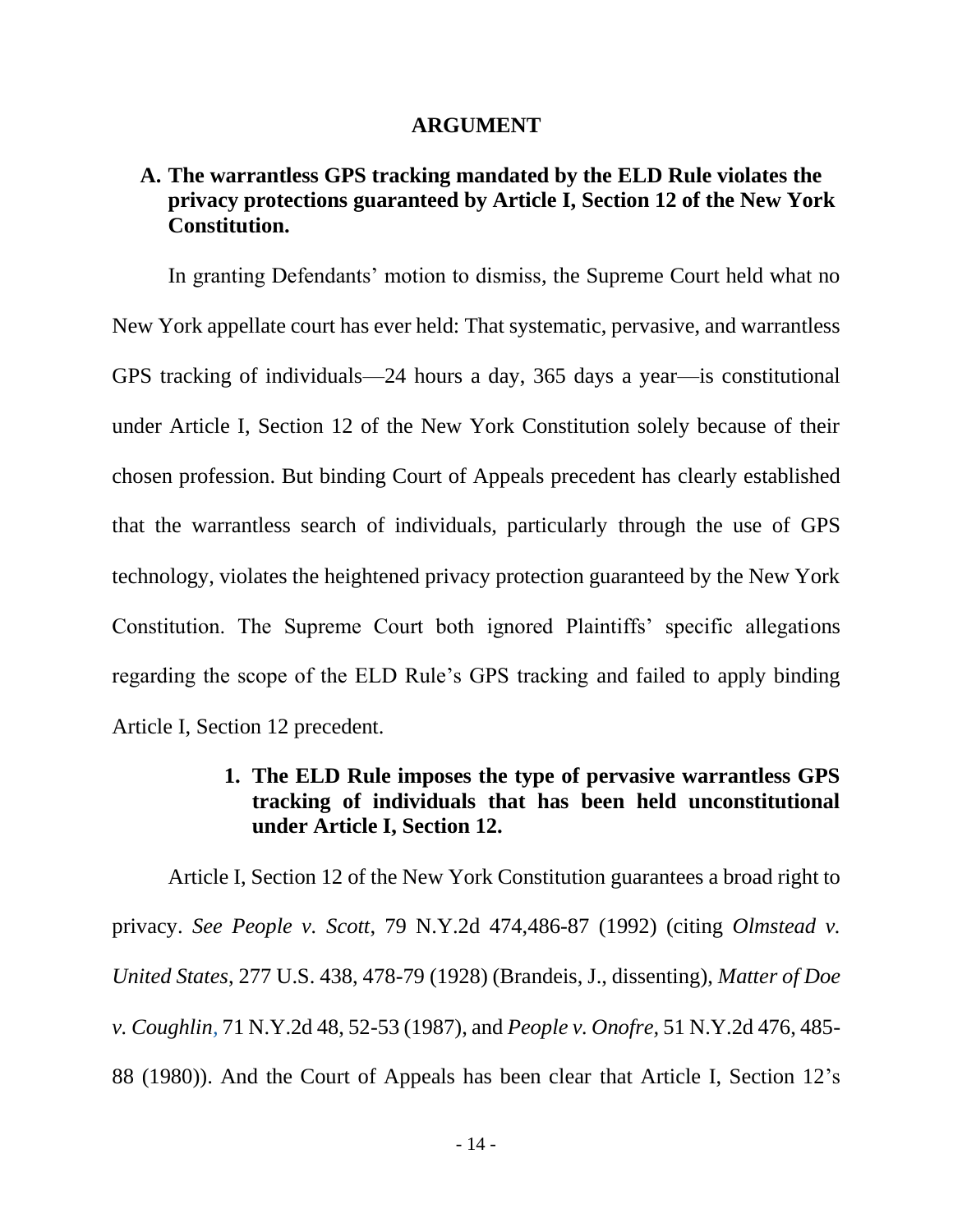guarantee extends to the warrantless GPS tracking of individuals, as occurs under the ELD Rule, even when they are using public thoroughfares. *See People v. Weaver*, 12 N.Y.3d 433, 444-46 (2009) (holding that the "continuous GPS surveillance and recording by law enforcement authorities of . . . every automotive movement cannot be described except as a search of constitutional dimension and consequence"); *see also Cunningham v. N.Y. State Dep't of Labor*, 21 N.Y.3d 515, 521-23 (2013) (acknowledging that an employee has a reasonable expectation of privacy in the location of his vehicle outside working hours). Under this binding precedent, the pervasive warrantless GPS tracking of an individual is per se unconstitutional. *Accord Cici v. Chemung County*, 122 A.D.3d 1181, 1182 (3d Dept. 2014) (citing *Colao v. Mills*, 3 A.D.3d 702, 704 (3d Dept. 2004)) ("It is beyond cavil that a warrantless search is per se unreasonable.").

In *Weaver*, the Court of Appeals evaluated whether warrantless GPS tracking of an individual's vehicle, using a technology and method of collecting that data similar to what occurs under the ELD Rule, constituted a search in violation of Article I, Section 12. *See* 12 N.Y.3d at 436, 445 (explaining how the GPS tracking worked and holding that GPS tracking is a search). That the GPS tracking occurred on public thoroughfares was irrelevant because the "residual privacy expectation defendant retained in his vehicle, while perhaps small, was at least adequate to support his claim of a violation of his constitutional right to be free of unreasonable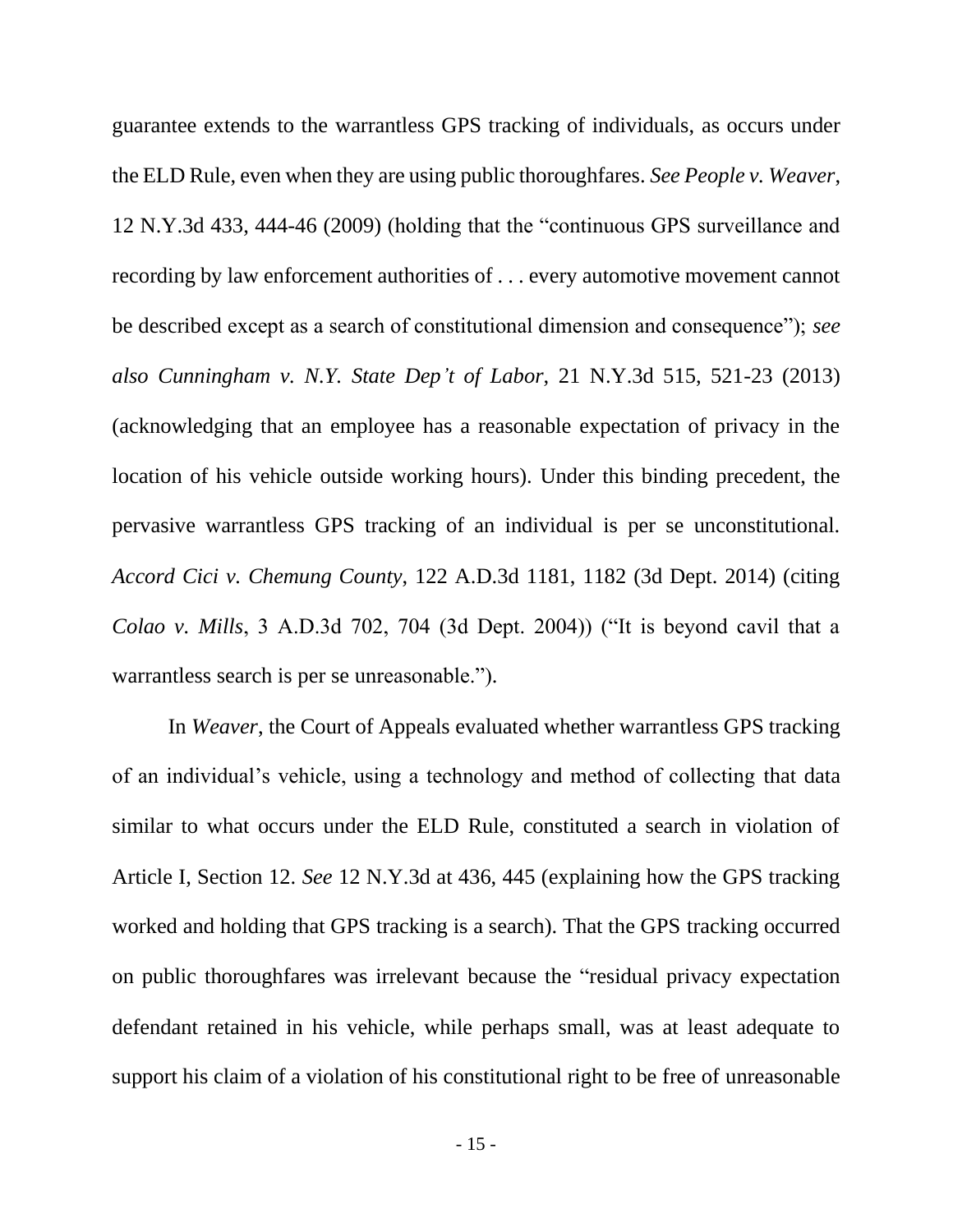searches and seizures." *Id.* at 444. Instead, even the "slightest reasonable expectation of privacy" is protected against the "prolonged use of" a GPS device. *Id.*; *accord People v. Lewis*, 23 N.Y.3d 179, 188-89 (2014) (declining to hold that less intrusive GPS tracking would survive constitutional scrutiny and declining to distinguish *Weaver*).

Moreover, the Court rejected the proposition that warrantless GPS tracking can be countenanced as "merely an augmentation" of existing data collection tools. *Weaver*, 12 N.Y.3d at 446 (citing *State v. Jackson*, 150 Wash.2d 251, 260 (2003)). The effectiveness and efficiency of the GPS enabled search is what triggered heightened privacy concerns and scrutiny under Article I, Section 12. Like the devices required by the ELD Rule, the quality and quantity of information collected far exceeded what was obtainable under prior methods. *Id.* at 441, 446.

Highlighting the Court's privacy concerns about GPS technology, even incidental warrantless GPS tracking constitutes an unreasonable search. In *Cunningham*, the Court extended its holding in *Weaver* to apply to a more discrete, initially constitutional, warrantless GPS search that only involved civil penalties. 21 N.Y.3d at 518, 520 (recognizing that *Weaver* did not answer the "question of when, if ever, a GPS search is permissible in the absence of a warrant"). It held that the warrantless GPS tracking of a state employee that extended beyond the workday including evenings, weekends, and vacation time—made the entire warrantless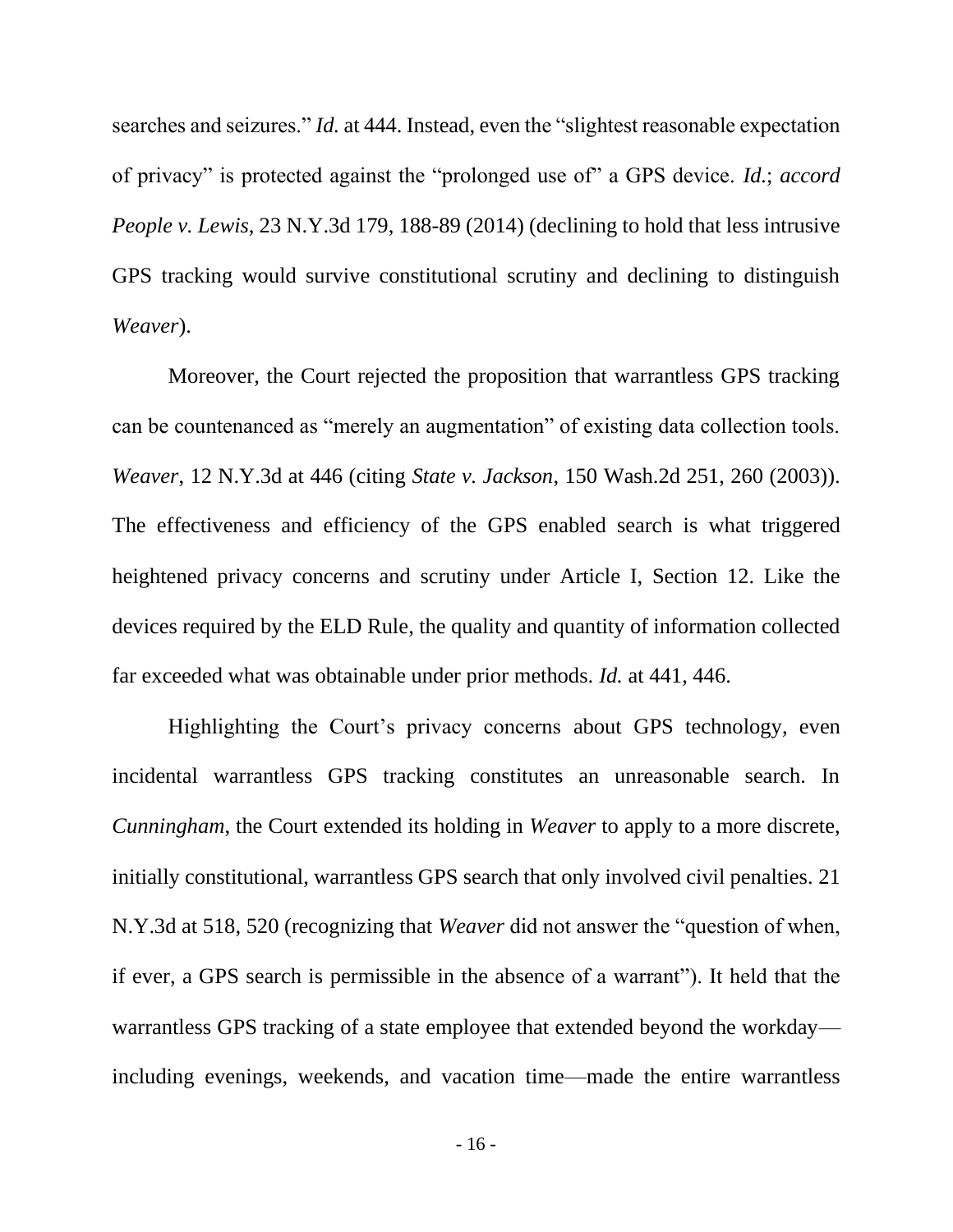and Article 78 of New York's Civil Practice Law and Rules. See Compl. 11 184-99  $(R-43-45)$ .<sup>1</sup> No claims under the federal Constitution were asserted. See id.

On September 23, 2019, Defendants moved to dismiss Plaintiffs' complaint arguing that the State can use GPS devices to warrantlessly track the movements and conduct of commercial truck drivers, whether they are on or off duty, and collect that information without a warrant.

### **Ruling of the Supreme Court**

On May 6, 2020, the Supreme Court granted Defendants' motion to dismiss and upheld the constitutionality of the ELD Rule under Article I, Section 12. See generally May 6 Op. (R-5-16). The court held that the Rule was a valid administrative search, id. at 7 (R-11), and that Defendants' conduct was consistent with an exception to Article I, Section 12's warrant requirement. Id. at 8-9 (R-12-13). The court held that the ELD Rule's warrantless GPS tracking of both drivers' on-duty and off-duty movements and conduct, and the warrantless collection of that information, was reasonable. See May 6 Op. at 8-9 (R-12-13). The court also held

<sup>&</sup>lt;sup>1</sup> Plaintiffs' challenge ensued after a prior lawsuit, filed in anticipation of the Rule's imminent adoption, was dismissed. See OOIDA v. Calhoun, 62 Misc.3d 909, 923-24 (Supreme Court Albany Cnty 2018). This Court held that the earlier appeal was limited to a pre-enforcement challenge and thus Plaintiffs' claims were moot as a result of NYSDOT's adoption of the ELD Rule in April. See OOIDA v. Karas, 13 N.Y.S.3d 681, 684 (3d Dept. 2020). This Court did not address the merits of Plaintiffs' challenge or the scope of Article I, Section 12's protections against warrantless searches or warrantless GPS tracking. See id.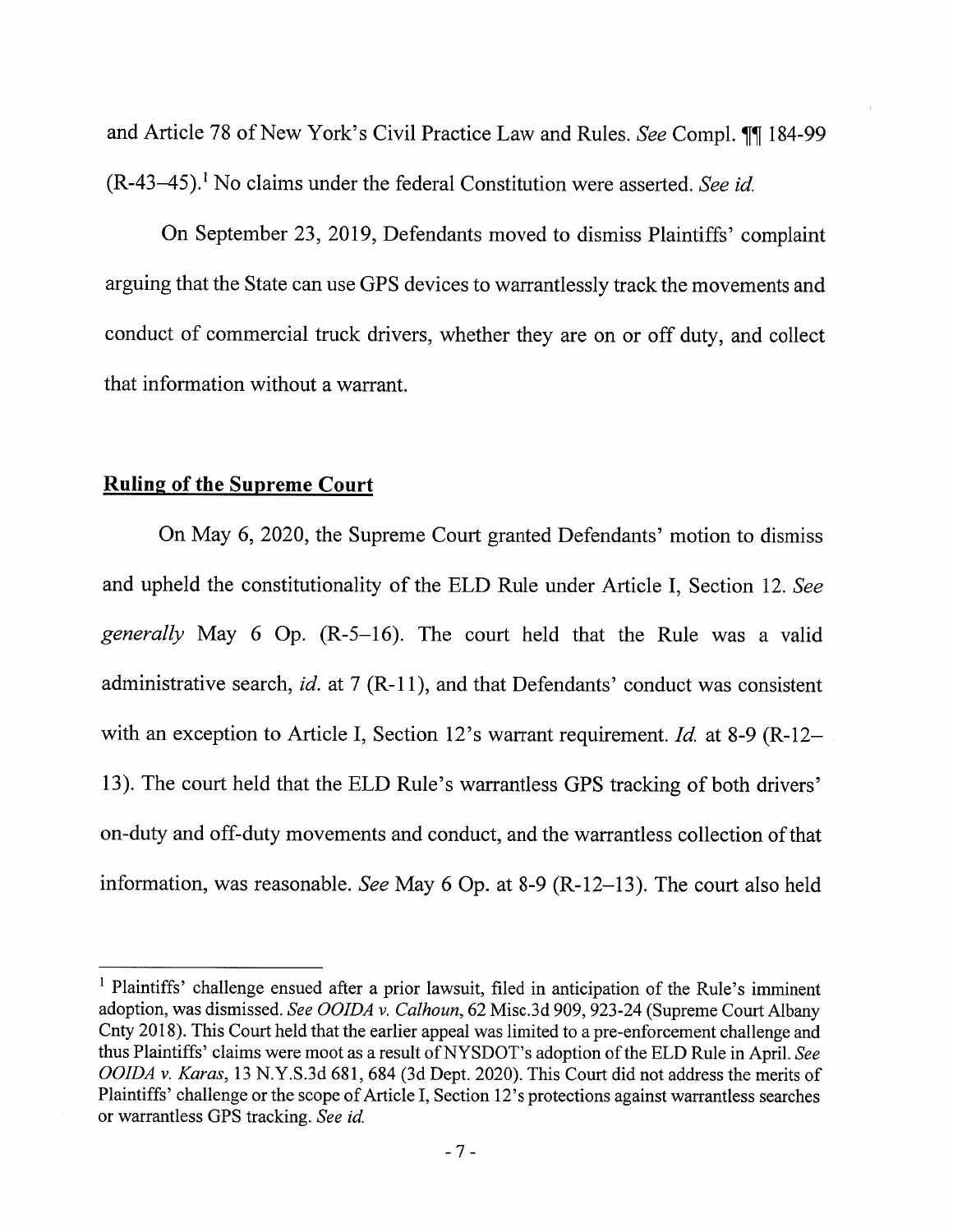to which it intrudes on legitimate privacy interests." *Id.* at 68. Although teachers had a diminished expectation of privacy and the school district had a legitimate interest in ensuring the teachers' fitness, requiring urinalysis without reasonable suspicion, even if it helped achieve a legitimate goal, was an unreasonable search in violation of Article I, Section 12. *Id.* at 69-70.

*Weaver*, *Cunningham,* and *Patchogue-Medford Congress of Teachers* collectively stand for the principle that warrantless government searches of an individual, particularly the sustained use of GPS technology to conduct those warrantless searches, are per se unreasonable in violation of Article I, Section 12. The technology's capabilities, including the quality and quantity of information recorded, trigger heightened constitutional scrutiny even when some of same information is available through other legitimate investigatory methods.

## **2. The Supreme Court did not apply binding Court of Appeals Article I, Section 12 precedent rejecting the constitutionality of warrantless GPS tracking to Plaintiffs' ELD Rule challenge.**

<span id="page-27-0"></span>Prior to the enactment of the ELD Rule in April 2019, truck drivers enjoyed a reasonable expectation of privacy in their activity, even while traveling on the open road, and knew that they were not subject to pervasive GPS tracking by the State just like every other individual working, living, and traveling in New York. According to the Supreme Court, that all changed after April 2019 when NYSDOT enacted the ELD Rule. *See* May 6 Op. at 5-6 (R-9–10). But the scope of Article I,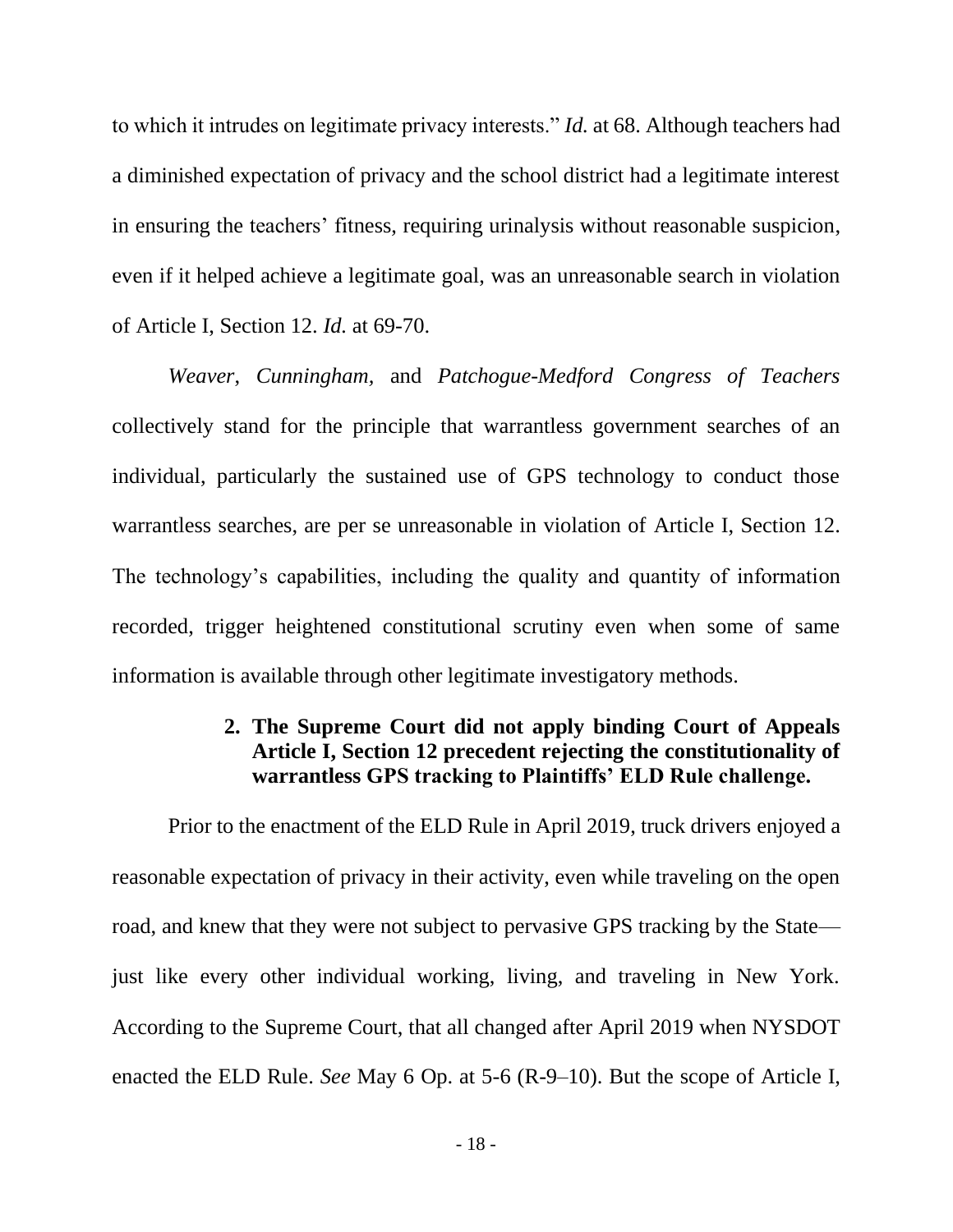Section 12's privacy protections does not fluctuate at the whim of agency rulemaking. The Supreme Court's decision breaks new constitutional ground and contravenes established Court of Appeals precedent. Consistent with that precedent, Plaintiffs pled a valid claim under Article I, Section 12.

On its face, the ELD Rule's requirement that truck drivers are subject to constant GPS tracking cannot be squared with the Court of Appeals' analysis and holding in *Weaver*. There the Court recognized that even when an individual's expectation of privacy is diminished, it is not entirely extinguished. *See Weaver*, 12 N.Y.3d at 443-44 (noting that even before the advent of GPS people had a reasonable expectation of privacy in their activity and the "prolonged use of [a] GPS device [is] inconsistent with even the slightest reasonable expectation of privacy"). The same is true for truck drivers forced to outfit their trucks with an ELD. *Accord Patchogue-Medford Congress of Teachers*, 70 N.Y.2d at 69 (consenting to less privacy as a condition of employment is not carte blanche authority to invade one's privacy); *Carniol v. N.Y.C. Taxi & Limousine Comm'n*, 42 Misc.3d 199, 209 (N.Y. Sup. Ct. 2013) (suggesting that a taxi driver's diminished expectation of privacy would not permit warrantless searches when off-duty); *cf. Skinner v. Railway Labor Executives' Ass'n*, 489 U.S. 602, 648 (1989) (Marshall, J., dissenting) (citing *O'Connor v. Ortega*, 480 U.S. 709, 716-18 (1987) ("[I]ndividuals do not lose Fourth Amendment rights at the workplace gate."). This privacy interest is especially strong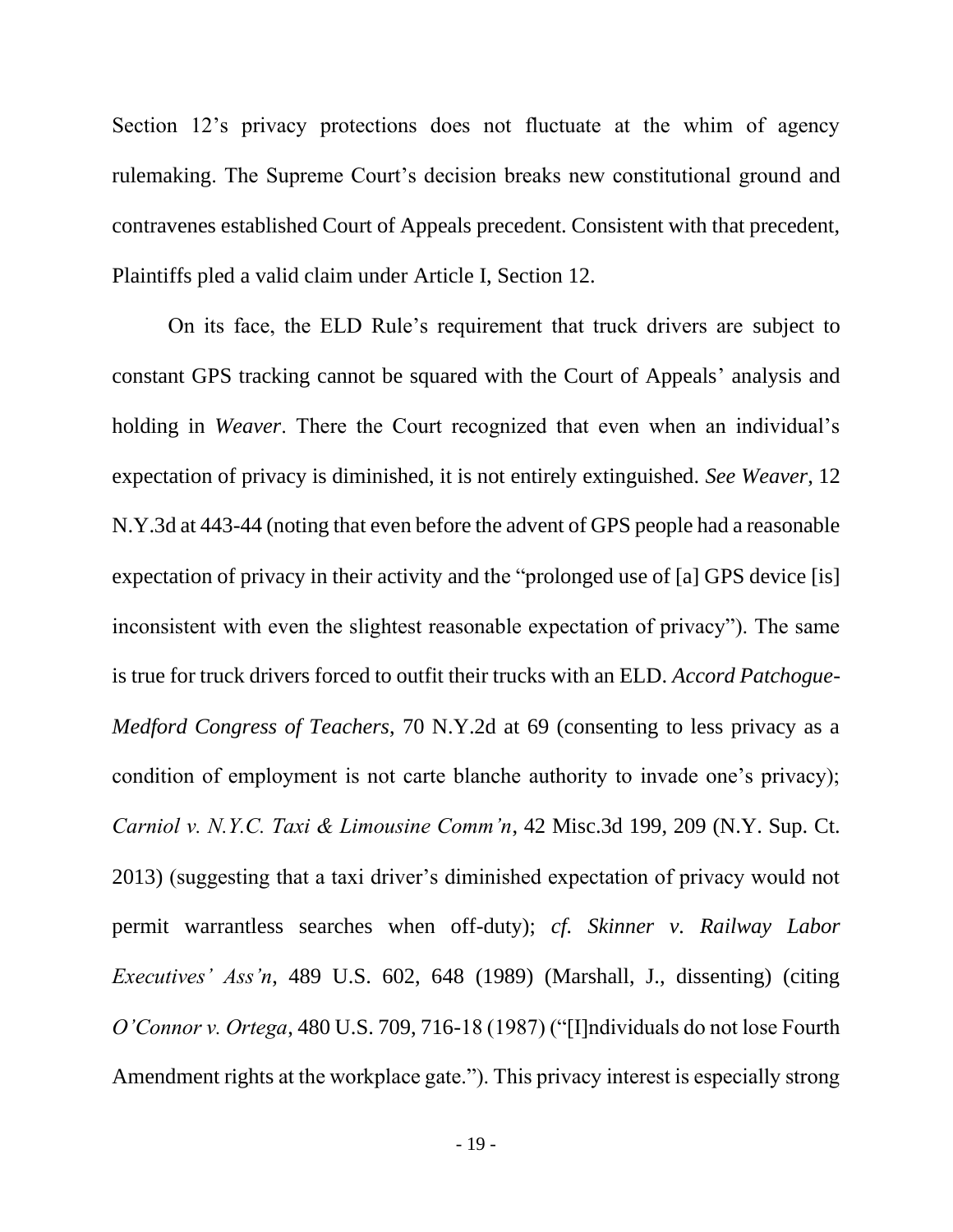when a truck is a driver's home for long stretches of time on the road and is used for personal travel.

The ELDs at issue here raise the same concerns that prompted the Court of Appeals to hold warrantless GPS tracking unconstitutional in *Weaver*. *See Weaver*, 12 N.Y.3d at 441 ("GPS is not a mere enhancement . . . it facilitates a new technological perception of the world in which an object may be followed and exhaustively recorded over, in most cases, a practically unlimited period."). ELDs do not collect the same "limited" information used to monitor a "commercial driver's compliance" with hours-of-service requirements "that have been in place for years." May 6 Op. at 5 (R-9). Instead, like the GPS device in *Weaver*, ELDs collect information greater in quantity and quality than would be otherwise obtainable. *See* Compl. ¶¶ 9-11, 70, 95 (R-20–21, R-29, R-32) (detailing how ELDs collect more information and are more intrusive than the paper logbooks that were previously required); *Weaver*, 12 N.Y.3d at 441, 446.

The ELD Rule also cannot be squared with the Court of Appeals' analysis and holding in *Cunningham*. ELDs, like the GPS tracking at issue in *Cunningham*, are "excessively intrusive" because they track, on a daily basis, wholly irrelevant personal activity. *Cunningham*, 21 N.Y.3d at 522-23; Compl. ¶¶ 10-11, 95 (R-21– 22, R-32). Even if there were a constitutional justification for the warrantless use of GPS technology to track the activity of truck drivers (there is not), that justification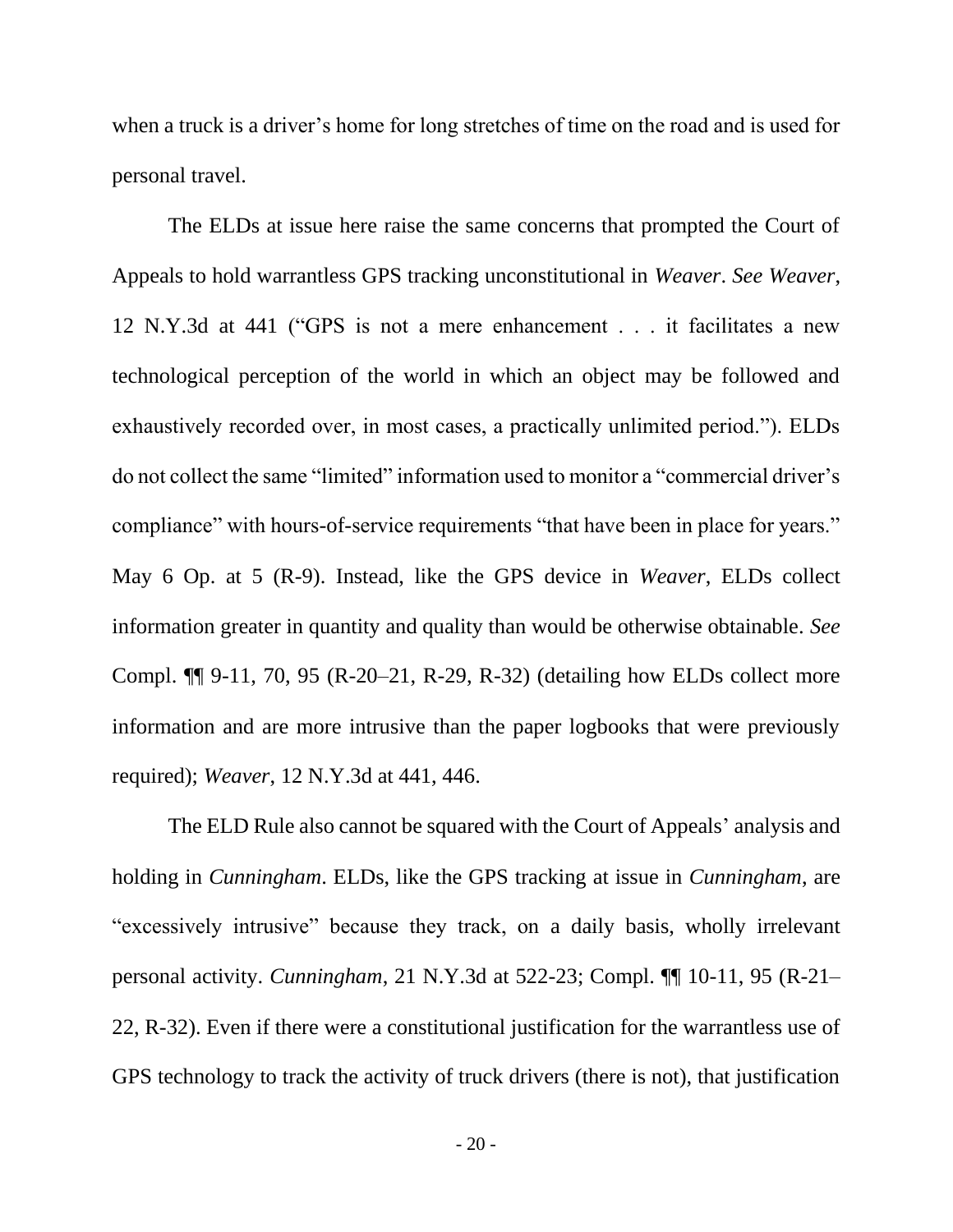would not authorize the unlimited use of warrantless GPS tracking. *See Cunningham*, 21 N.Y.3d at 520-22 (explaining that constitutional exceptions to the warrant requirement must be applied narrowly). ELDs collect personal information about drivers' conduct even when they are off duty, the same violation of Article I, Section 12 that prompted the Court of Appeals to invalidate overly broad GPS tracking in its entirety. *See* Compl. ¶¶ 10-11, 93-96 (R-21–22, R-32); *Cunningham*, 21 N.Y.3d at 523 (excluding all information gathered by GPS tracking due to "the extraordinary capacity of a GPS device" ).

In fact, the GPS tracking of truck drivers is even more egregious than the tracking that occurred in *Weaver* and *Cunningham* in at least three ways. First, it occurs absent any suspicion of wrongdoing. *Compare Weaver*, 12 N.Y.3d at 436 (explaining that the defendant was under criminal investigation), *and Cunningham*, 21 N.Y.3d at 518 (explaining that the petitioner was subject of an employer investigation), *with* Compl. ¶¶ 59-60, 63-65, 70, 73, 96-97, 99 (R-27– 29, R-32–33) (alleging that the ELDs automatically record the GPS location of the vehicle, along with other data, that must be made available upon request). Second, it occurs over a far greater geographic area, including interstate travel. *Id.* at ¶¶ 33, 37, 42, 93-94 (R-24, R-25, R-32) (explaining that long-haul truckers operate within and outside of New York and that their vehicles function as much more than trucks when they are on the road). Finally, ELD monitoring never stops. *Compare id.* at ¶¶ 94-96 (R-32)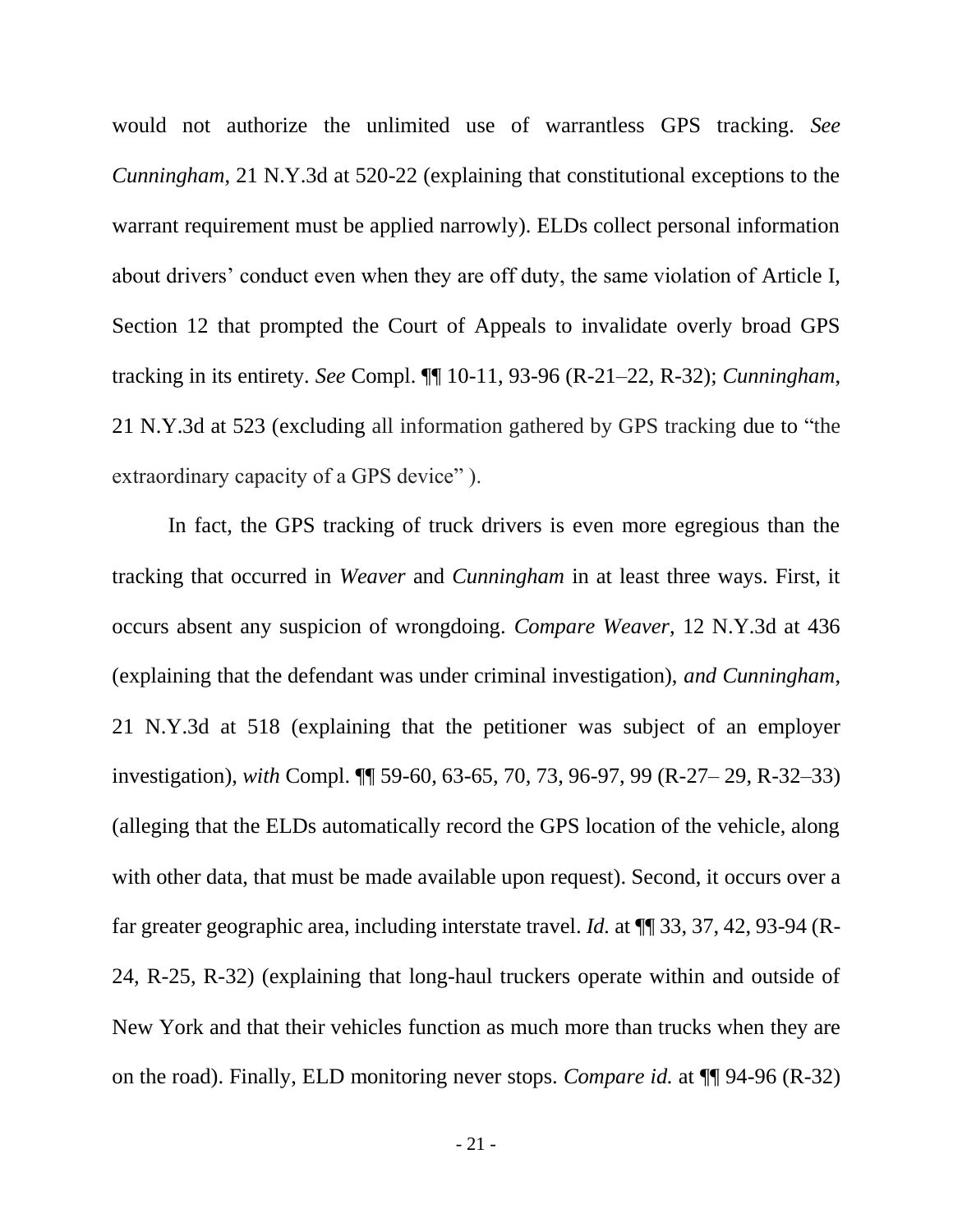(explaining that the ELD constantly records truck drivers regardless of how their vehicle is being used), *with Weaver*, 12 N.Y.3d at 436 (explaining that the GPS device was used for 65 days), *and Cunningham*, 21 N.Y.3d at 518-19, 523 (explaining that the GPS tracking occurred for approximately one month).

But the Supreme Court disregarded that using a GPS device to track truck drivers, as required by the ELD Rule, is a warrantless search of an individual, and it failed to address, let alone apply, *Weaver* or *Cunningham*. *See* May 6 Op. at 5 (R-9). To the extent the court concerned itself with the ELD Rule's mandate that drivers be relentlessly tracked—including when they are in the sleeper berth, when they are off-duty, even when they are not on dispatch—it held that the collection of that information was "limited in scope to data relevant to effectively monitoring a commercial driver's compliance with [hours-of-service] guidelines." *Id.* Not only is that false—the GPS location of a driver when off duty, for example, is generally irrelevant to hours-of-service compliance—that is also not the standard established in *Weaver*, *Cunningham,* or even *Patchogue-Medford Congress of Teachers*, for evaluating the constitutionality of a warrantless search. *See Weaver*, 12 N.Y.3d at 445-46; *Cunningham*, 21 N.Y.3d at 522-23; *Patchogue-Medford Congress of Teachers*, 70 N.Y.2d at 70 ("If random searches of those apparently above suspicion were not effective, there would be little need to place constitutional limits upon the government's power to do so.").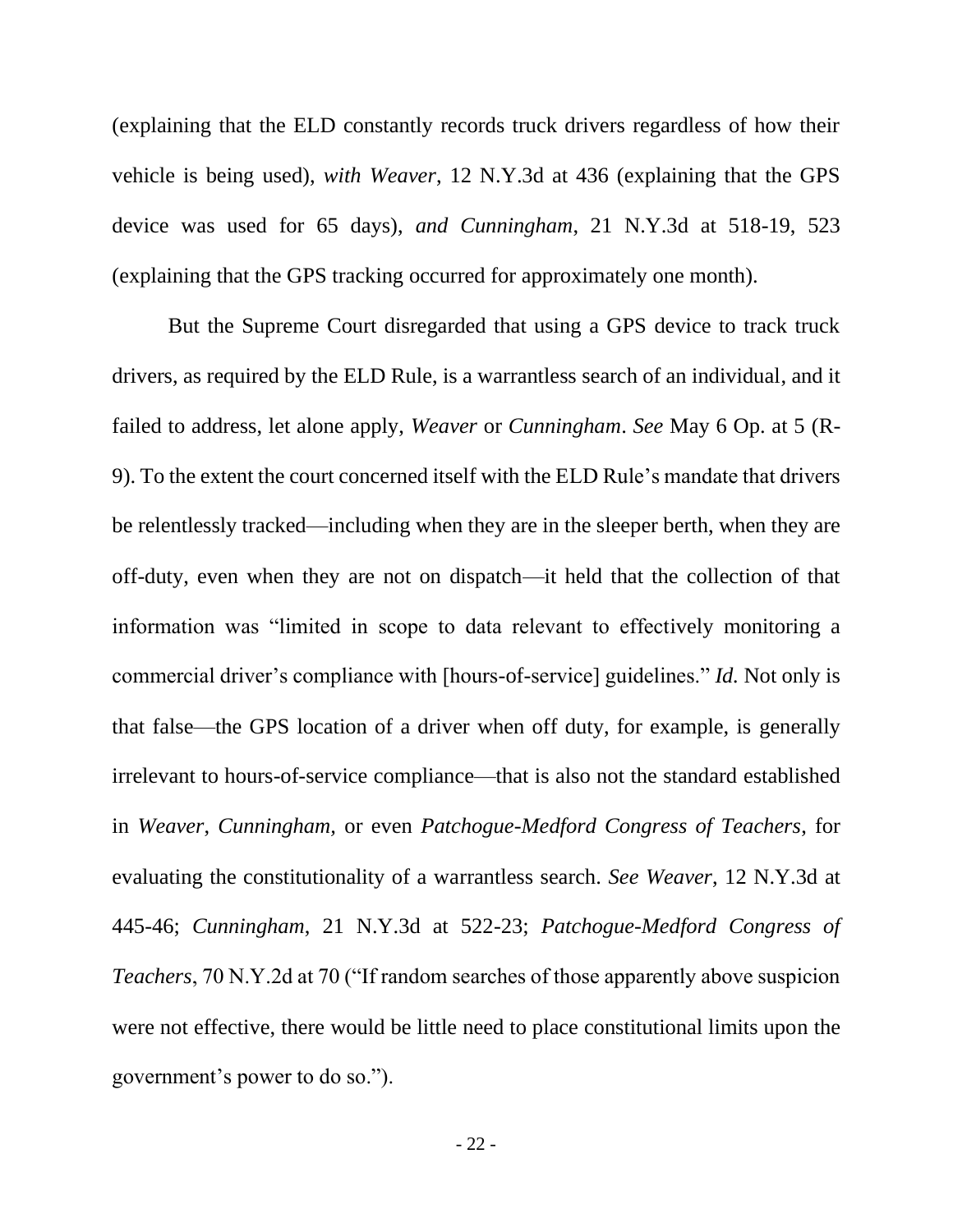The Court of Appeals in *Weaver*, *Cunningham*, and *Patchogue-Medford Congress of Teachers* affirmed the same principles that the Supreme Court should have applied here but did not: warrantless searches are per se unconstitutional under Article I, Section 12, and warrantless GPS searches trigger heightened protection. This precedent is sufficient to overcome any presumption of constitutionality relied upon by the Supreme Court, *see* May 6 Op. at 6 (R-10), and demonstrates the viability of Plaintiffs' allegations.

- <span id="page-32-1"></span><span id="page-32-0"></span>**B. The Supreme Court ignored disqualifying circumstances that preclude Defendants from circumventing the warrant requirement when conducting ELD inspections.**
	- **1. Administrative searches designed specifically to uncover evidence of penal violations are subject to the traditional warrant upon probable cause requirements of Article I, Section 12.**
		- **a. The Court of Appeals in** *Keta* **has designated** *People v. Burger* **as the controlling judicial precedent addressing warrantless administrative searches/inspections under Article I, Section 12.**

<span id="page-32-2"></span>In *People v. Burger*, 67 N.Y.2d 338 (1986), the Court of Appeals addressed

the constitutionality of New York's statutes authorizing warrantless searches of vehicle dismantling businesses ("chop shops") under the Fourth Amendment's search and seizure clause. The question presented was whether such searches constituted valid administrative inspections that, under certain narrowly defined conditions, may proceed without a warrant issued upon probable cause.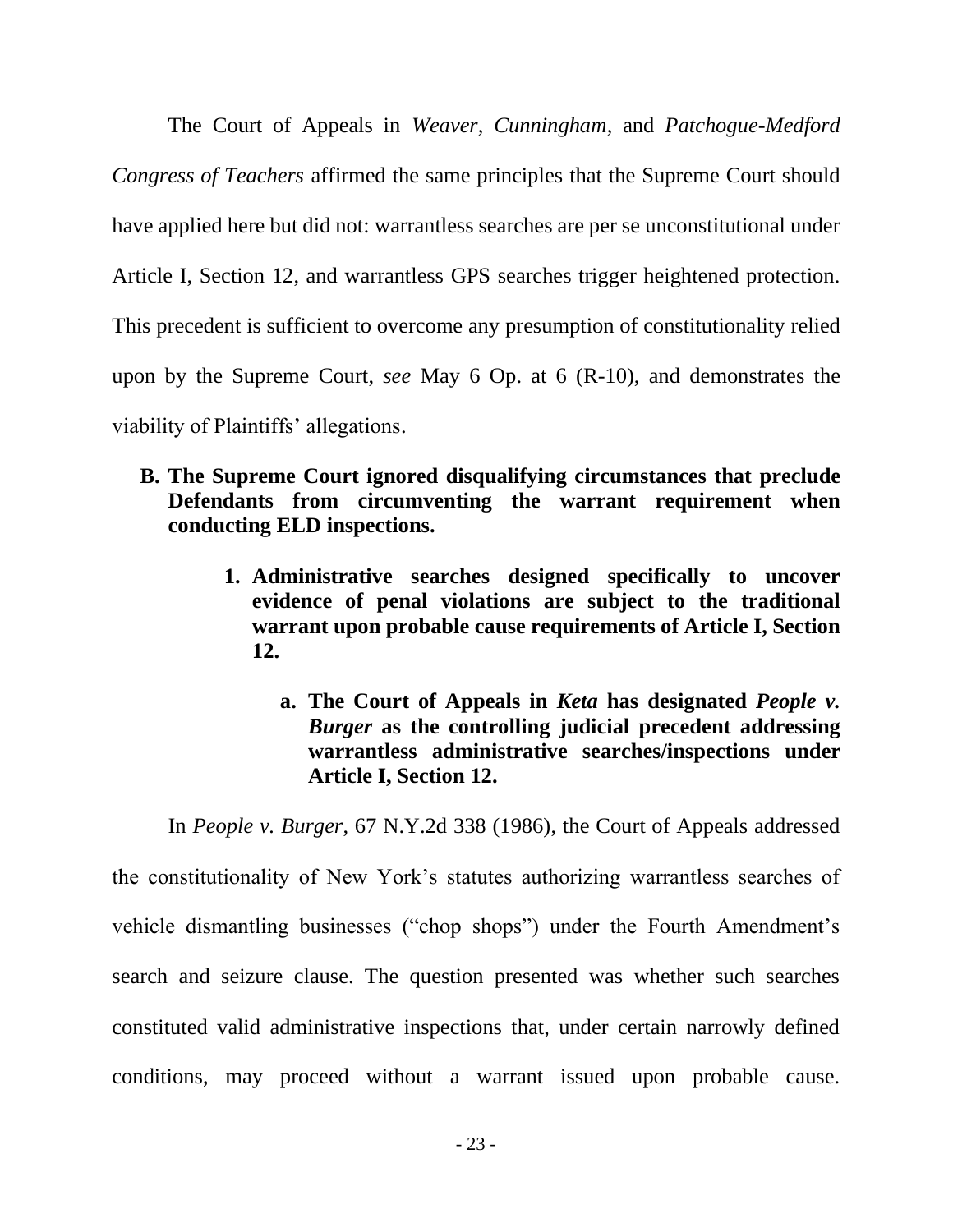Alternatively, the Court examined whether such inspections were used to "obtain evidence of crimes where traditional requirements of the Fourth Amendment apply."

67 N.Y.2d at 343. The Court of Appeals concluded:

The fundamental defect in the statutes before us is that they authorize searches undertaken solely to uncover evidence of criminality and not to enforce a comprehensive regulatory scheme. *The asserted "administrative schemes" here are, in reality, designed simply to give the police an expedient means of enforcing penal sanctions for possession of stolen property.* Furthermore, an otherwise invalid search of private property is not rendered reasonable merely because it is authorized by a statute, for to so hold would allow legislative bodies to override the constitutional protections against unlawful searches.

*Id.* at 344 (emphasis added). Subsequently, the U.S. Supreme Court granted *certiorari* and reversed. *See New York v. Burger*, 482 U.S. 691 (1987). The Court held that the statute authorizing administrative inspections and the separate statute imposing penal sanctions were sufficiently separate so as to permit the administrative ("chop shop") search to be evaluated under the pervasively regulated industry exception to the Fourth Amendment's warrant requirement. A closely divided Court concluded that, so long as the *separate* regulatory scheme was properly administrative, the discovery of evidence of crimes did not render the search illegal. 482 U.S. at 716.

Five years after the *Burger* case was decided, a second "chop shop" case came before the Court of Appeals. *Keta,* 79 N.Y.2d at 491. The statutory provisions applicable in *Keta* and the general facts of the case were, for all practical purposes,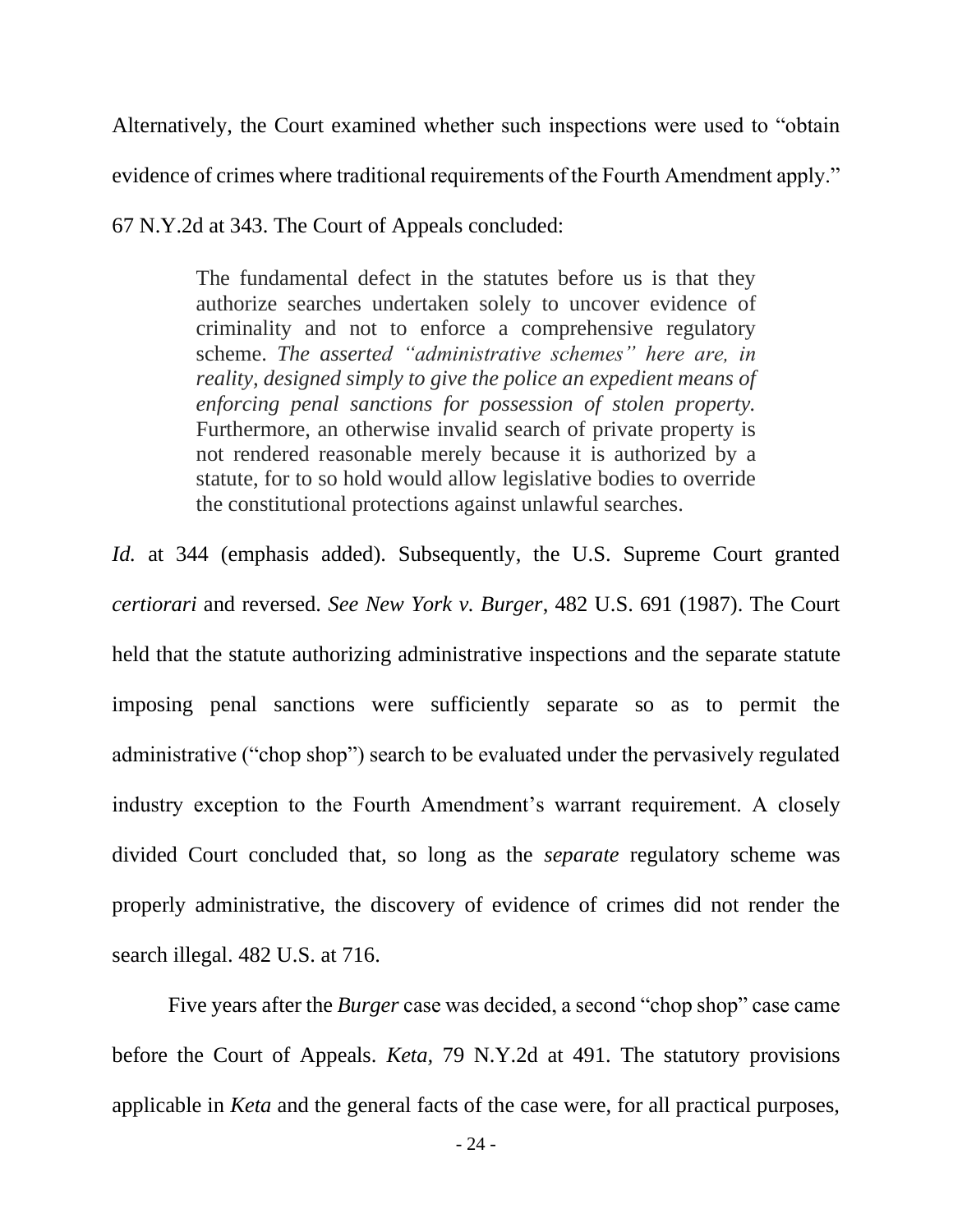identical to those in *Burger*. The most significant difference was that *Keta* addressed the constitutionality of New York's "chop shop" statutes under Article I, Section 12 of the New York Constitution. No claims were raised under the Fourth Amendment. It is a fundamental principle of state constitutional interpretation that the United States Constitution sets the floor, not the ceiling for the scope of protection that individual rights receive. *See People v. LaValle*, 3 N.Y.3d 88, 129 & n.20 (2004); *Keta*, 79 N.Y.2d at 504-06 (Kaye, J., concurring). With this principle in mind, and faced with the task of establishing sound constitutional principles for the execution of warrantless "administrative inspections" under the New York Constitution, the *Keta* Court rejected the U.S. Supreme Court's Fourth Amendment *Burger* opinion in clear and unambiguous language:

> As Justice O'Connor has observed, statutes authorizing "administrative searches" are "the 20th-century equivalent" of colonial writs of assistance *(Illinois v Krull,* 480 US 340, 364 [O'Connor, J., dissenting]) . . . . Given this history and the potential similarity between writs of assistance and statutorily authorized administrative searches, the constitutional rules governing the latter must be *narrowly and precisely* tailored to prevent the subversion of the basic privacy values embodied in our Constitution. *Because the principles and standards set forth in* New York v Burger *. . . do not adequately serve those values, we decline to accept them as controlling in interpreting our own constitutional guarantees.*

*Keta*, 79 N.Y.2d at 497-98 (emphasis added).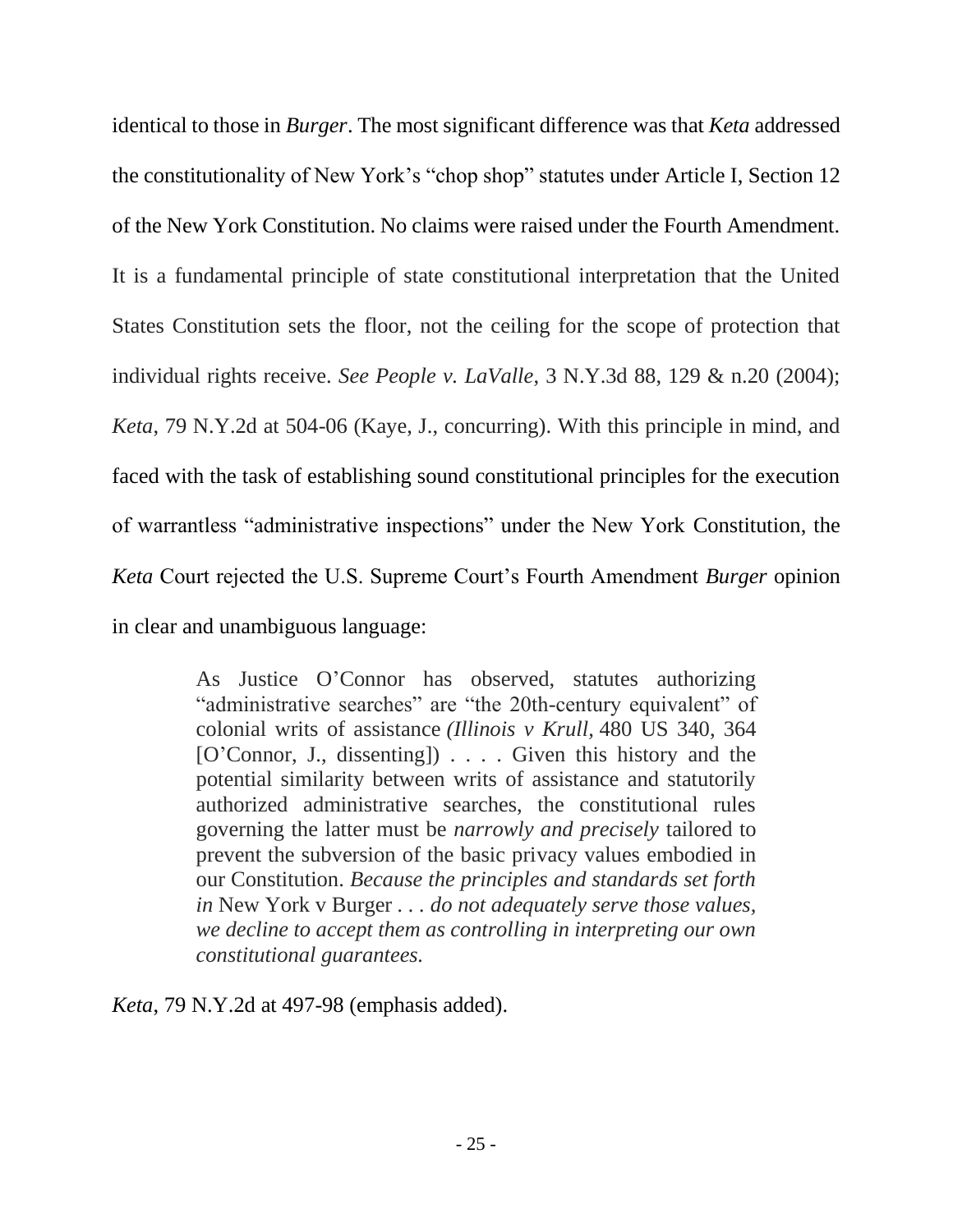Having rejected the Supreme Court's Fourth Amendment analysis in *Burger* as a basis for its Article I, Section 12 analysis in the case before it, the *Keta* Court substituted in its place its own prior analysis in *Burger*:

> Thus, we adhere to the view expressed in *People v Burger* (67 NY2d, at 344 . . .) that the so-called "administrative search" exception to the Fourth Amendment's probable cause and warrant requirements cannot be invoked where, as here, the search is "undertaken solely to uncover evidence of criminality" and the underlying regulatory scheme is "in reality, designed simply to give the police an expedient means of enforcing penal sanctions."

<span id="page-35-0"></span>*Keta*, 79 N.Y.2d at 498.

## **b. The ELD Rule is undertaken solely to uncover evidence of violations of the penal code and therefore does not qualify as an administrative inspection exempt from the warrant requirement.**

The ELD regulatory structure applicable here suffers from the same defects identified by the *Keta* court in its analysis of the chop shop statutes applicable in the *Burger* cases. The principal issue in this case involves whether New York's ELD Rule authorizes an "administrative search" of a business potentially exempt from a warrant requirement, or is it one conducted to directly support an investigation into activity prohibited under the penal code. The Supreme Court below held that an inspection under the ELD Rule constitutes an administrative search exempt from the warrant requirement. A careful review of the relevant ELD regulations shows, however, that the lower court's conclusion is erroneous.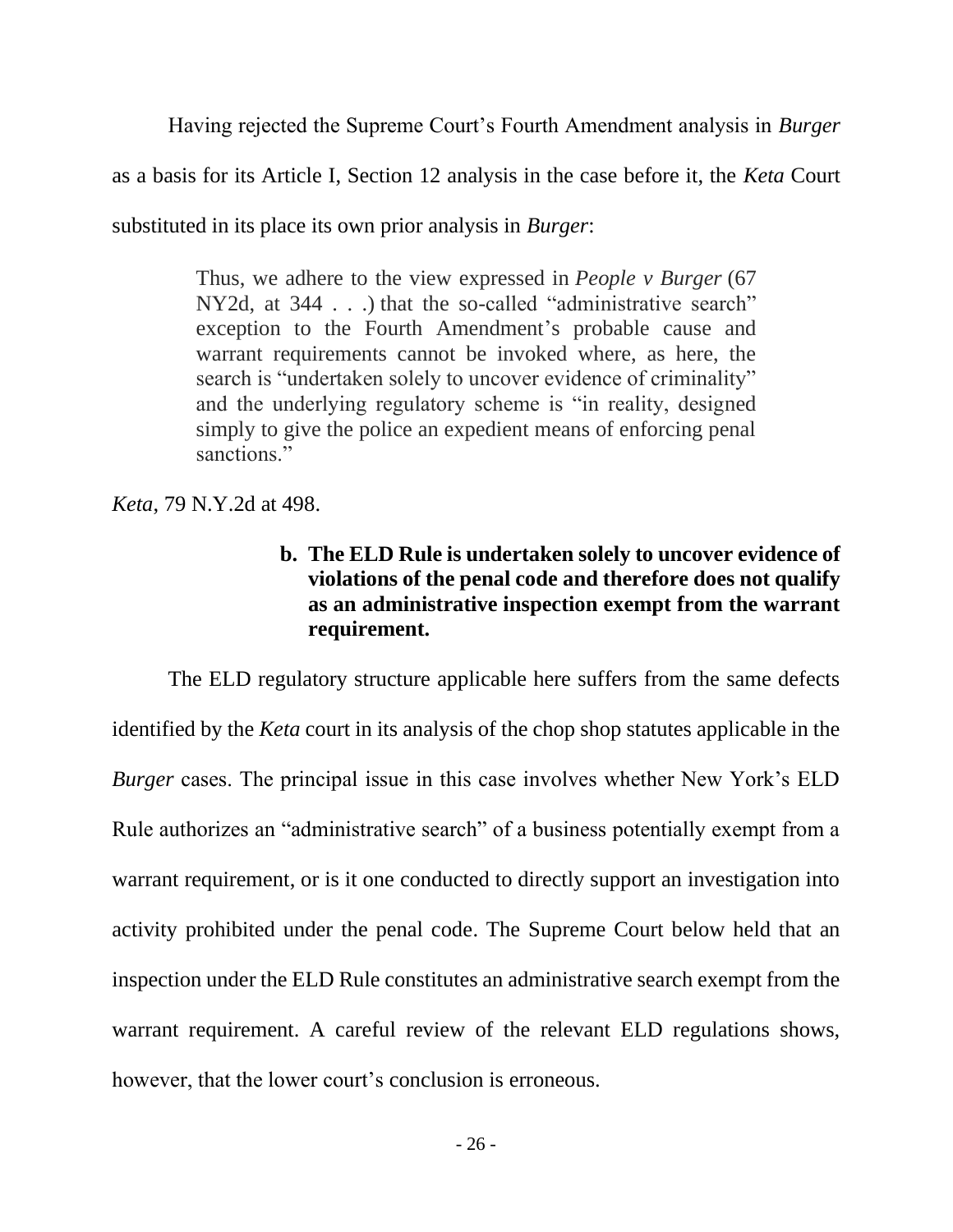The proposition that violations of the hours-of-service regulations in New York are criminal offenses is beyond question. Compl.  $\P\P$  99, 100, 103-07. Part 820 sets out regulations, in addition to those promulgated pursuant to the Vehicle and Traffic Law, "applicable to motor carriers and drivers" operating in the State. As relevant here, the Part 820 regulations are promulgated by NYSDOT pursuant to the Transportation Law. NYSDOT authorizes "all police officers" and "any duly authorized employee or agent" of NYSDOT to enforce Part 820. N.Y. Comp. Codes R. & Regs. tit. 17, § 820.12. In addition, the "Commissioner of Transportation and the Commissioner of Motor Vehicles" may "examine or investigate the operation of motor carriers and their compliance with rules and regulations." *Id*. § 820.9. Violation of Part 820 is a traffic infraction, misdemeanor, or felony that may result in fines, imprisonment, or a vehicle or driver being placed out of service-which prevents operation (driving) until the violation is remedied. *See* N.Y. Comp. Codes R. & Regs. tit. 17, § 820.10. The NY ELD Rule was incorporated into Part 820, thus making it subject to the investigative search and seizure and criminal provisions of Part 820. Violation of hours-of-service rules is a misdemeanor under New York law. N.Y. Transp. Law § 213. Violation of hours-of-service rules also subjects drivers to potential criminal penalties under federal law. 49 C.F.R. § 390.37; 49 U.S.C. § 521(b)(6).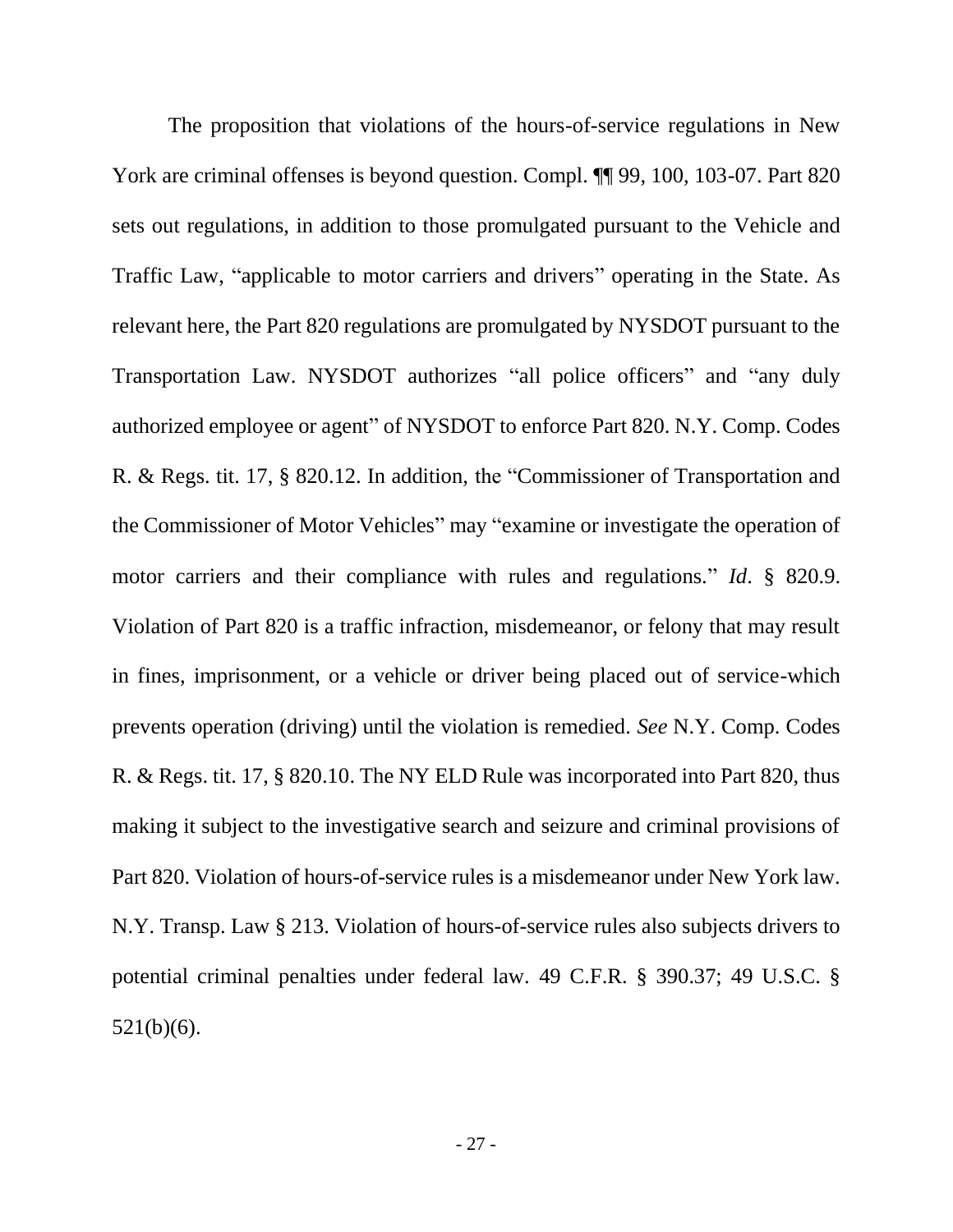Under the federal ELD regulations, (incorporated into New York law by the ELD Rule) and subject to limited exceptions and transition rules not applicable here, a driver hauling freight is required to install and maintain a fully functional ELD on his/her truck and to use the ELD to record his/her "record of duty status" ("RODS") covering both on duty and off duty activities. 49 C.F.R.  $\S$  395.8(a)(1). A driver has two responsibilities with respect to the data recorded. First, the driver is required to have at least 7 days of current RODS data available for a roadside inspection upon demand by enforcement officers. § 395.24(d). These officers are responsible for enforcing the hours-of-service regulations.  $\S$  395.8(k)(2). Second, the driver is required to accumulate all ELD data and to turn such data over to his/her employer (motor carrier) within 13 days of the completion of a particular driving event. § 395.8(a)(2). The driver's employer (motor carrier) must retain the RODS (including a duplicate backup) for not less than six months (§ 395.8(k) for inspection by federal, state or local enforcement officers. § 395.22(i), (j).

49 U.S.C. § 31137(e)(3) provides that the U.S. Secretary of Transportation shall "institute appropriate measures to ensure any information collected by electronic logging devices is used by enforcement personnel *only* for the purpose of determining compliance with hours-of-service requirements." (emphasis added). Thus, driver tracking data gathered under the ELD Rule must be used *solely* for the purpose of gathering evidence of hours-of-service violations under New York's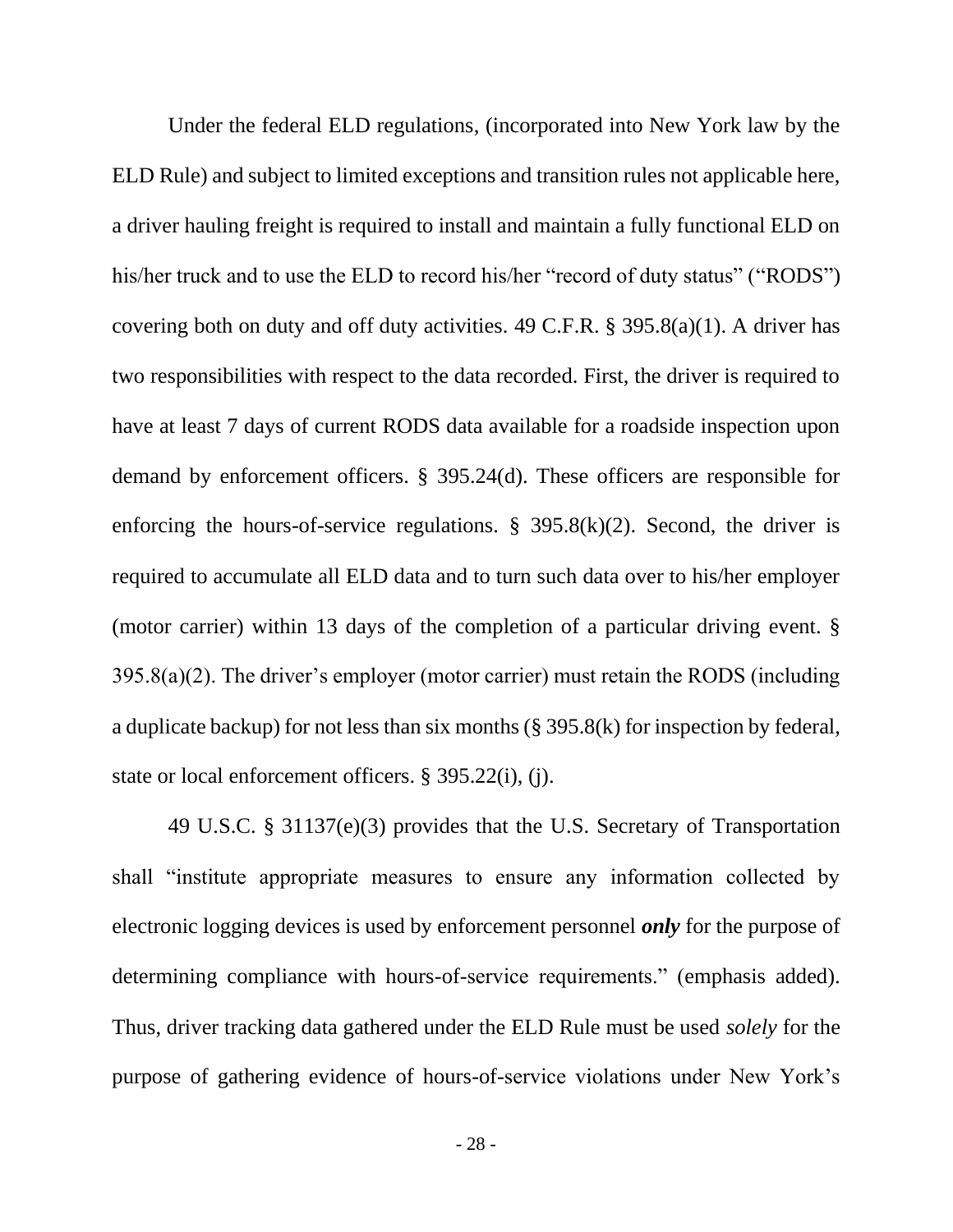penal code. 49 U.S.C. § 31137 binds not only the Secretary, but also each of the States the Secretary funds under the MCSAP program to implement the ELD Rule at the state level.

Violation of the hours-of-service regulations is addressed in New York's penal code. The federal ELD regulations, found in Title 49, Part 395, Code of Federal Regulations, were adopted in full by New York. May 6 Op. at 2. When Congress directed the Secretary to mandate the use of electronic logging devises, its purpose was to "improve compliance by an operator of a vehicle with hours of service regulations" (49 U.S.C. § 31137 (a)(1)) and to provide "law enforcement with access to ELD data during roadside inspections." *Id.* at (b)(1)(B). Of particular importance is 49 U.S.C. § 31137(e)(1): "In general.--The Secretary may utilize information contained in an electronic logging device *only to enforce* the Secretary's motor carrier safety and related regulations, including record-of-duty status regulations." (emphasis added). Section (e)(3) goes on to provide: "Enforcement.-- The Secretary shall institute appropriate measures to ensure *any information collected* by electronic logging devices *is used* by enforcement personnel *only for the purpose of determining compliance with hours of service requirements*." 49 U.S.C. § 31137(e)(3) (emphasis added). Thus, the ELD regulations mandated by Congress were intended to support penal hours of service enforcement directly and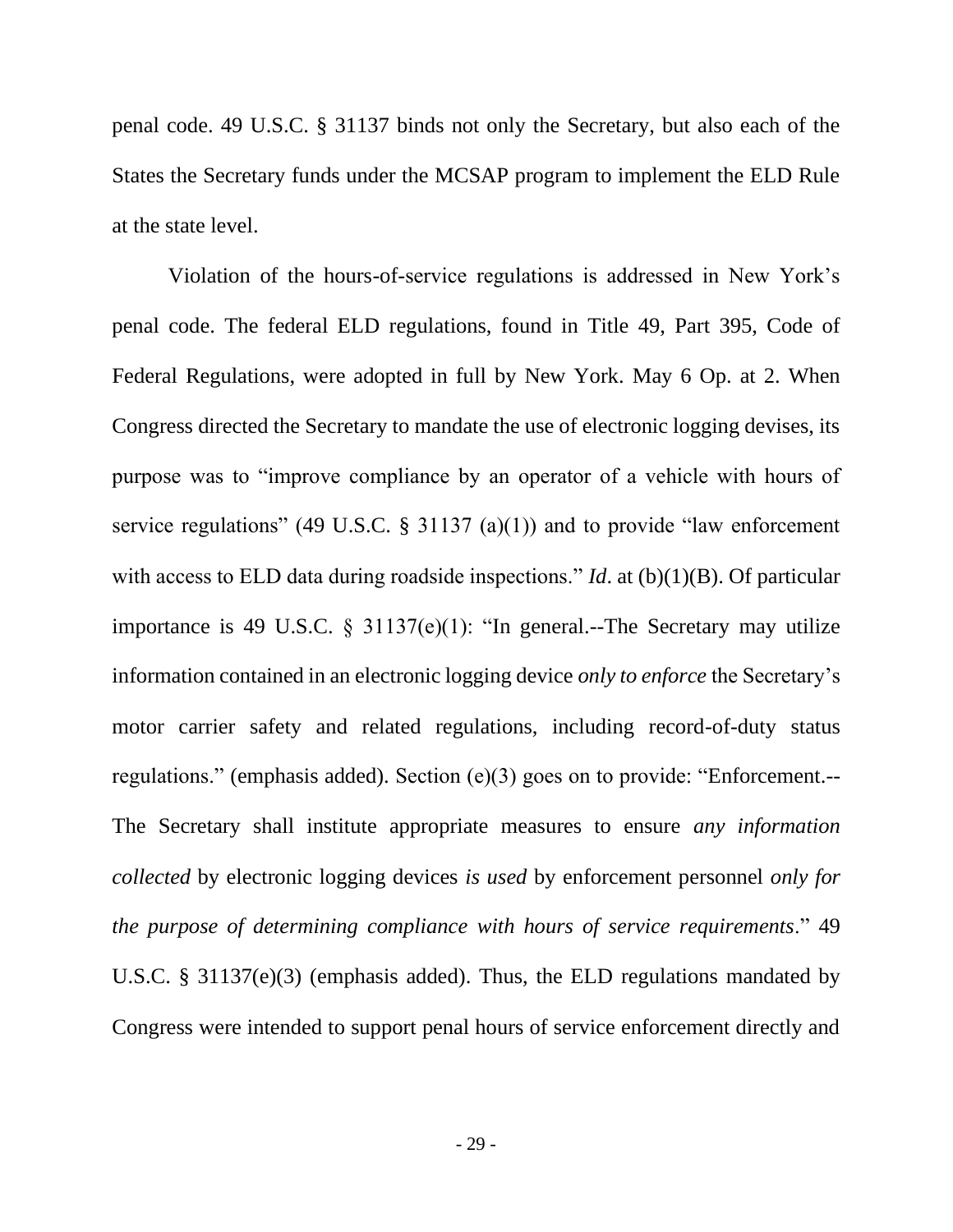exclusively. Use of an ELDs for these purposes does not constitute an administrative inspection.

These statutory provisions restricting the use of ELD data to support *only* hours of service *enforcement* are applicable to law enforcement activity undertaken by New York and other states participating in MCSAP. The Secretary has no authority to fund state programs under MCSAP that undertake activities that he is forbidden to do directly. 49 U.S.C. § 31102 provides:

- (a) In general.--The Secretary of Transportation shall administer a motor carrier safety assistance program funded under section 31104.
- (b) Goal.--The goal of the program is to *ensure that the Secretary, States*, local governments, other political jurisdictions, federally recognized Indian tribes, *and other persons work in partnership to establish programs to improve motor carrier, commercial motor vehicle, and driver safety* to support a safe and efficient surface transportation system by--

. . .

(3) adopting and enforcing effective motor carrier, commercial motor vehicle, and driver safety regulations and practices *consistent with Federal requirements* . . . .

In order to ensure such compatibility among the states receiving MCSAP

funds, 49 U.S.C. § 31102 (c)(1) requires the Secretary to enter into agreements with individual states in which *each state must agree* to enforce programs that are compatible with federal legal standards: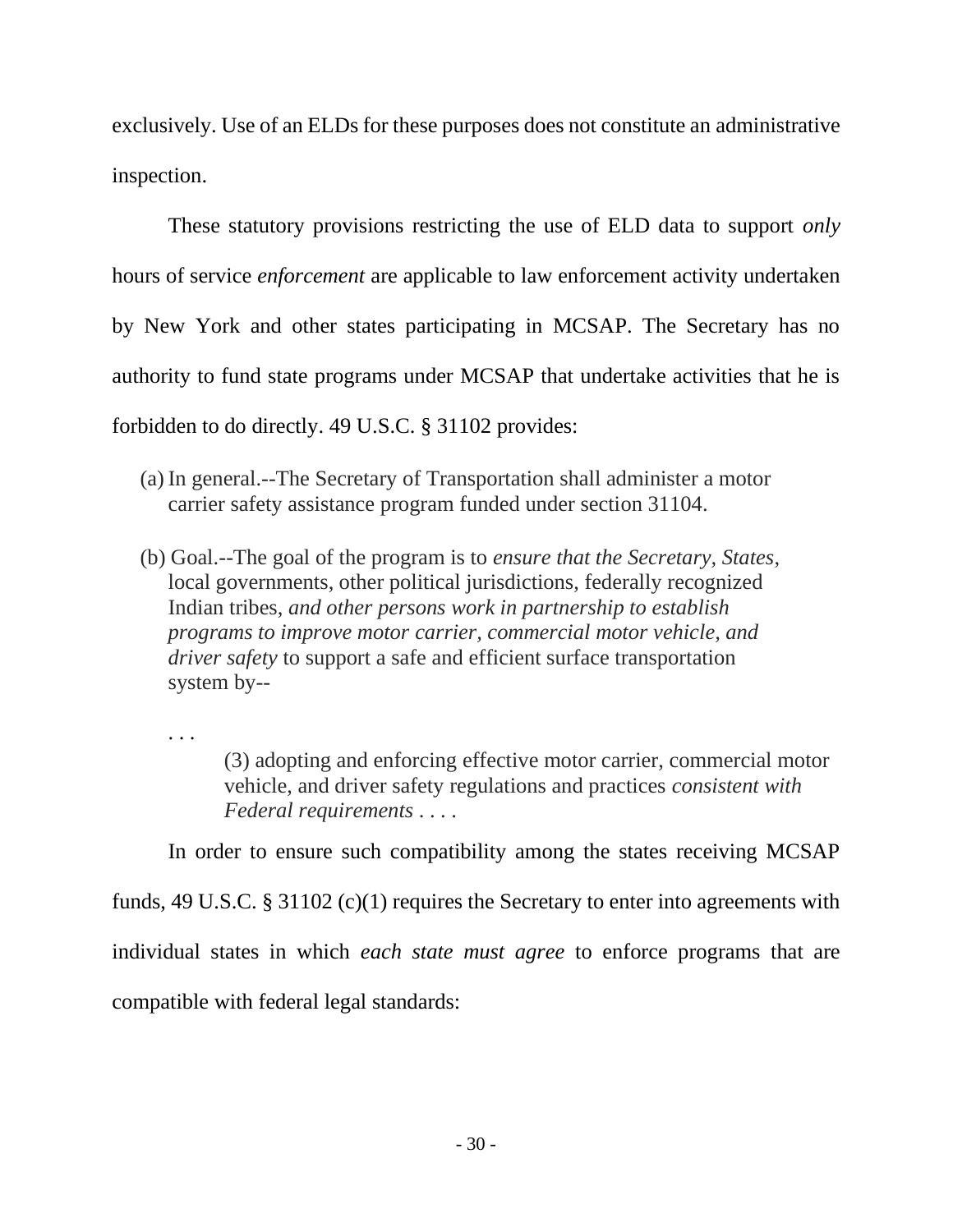(c) State plans.--

(1) In general.--In carrying out the program, the Secretary shall prescribe procedures for a State to submit a multiple-year plan, and annual updates thereto, under which *the State agrees to assume responsibility for improving motor carrier safety by adopting and enforcing State regulations, standards, and orders that are compatible with the regulations, standards, and orders of the Federal Government on commercial motor vehicle safety and hazardous materials transportation safety.* 

(Emphasis added). Thus, the ELD Rule promulgated by New York limits the use of ELD data obtained from drivers to support enforcement of hours-ofservice violations established under the penal code.

The Decision and Order below observes that, unlike *Keta*, the ELD Rule does not circumvent constitutional standards by using an otherwise valid administrative program as a *pretext* for gathering evidence of criminal activity. May 6 Op. at 9. This attempt to distinguish *Keta* (where pretext was an issue) is meaningless here where the statutory provisions establishing the ELD Rule specifically require law officers to gather record of duty status information directly and exclusively for the purpose of enforcing violations of the hours-of-service rules that appear in New York's penal code. Such direct authority eliminates the need to proceed by pretext.

The lower court's effort to distinguish *Keta* fails. May 6 Op. at 9-10. First, that the regulatory goal here of reducing accidents has been in effect "for decades" provides no basis to ignore the controlling fact that both *Keta* and this case involve warrantless searches specifically designed to uncover penal code violations. Second,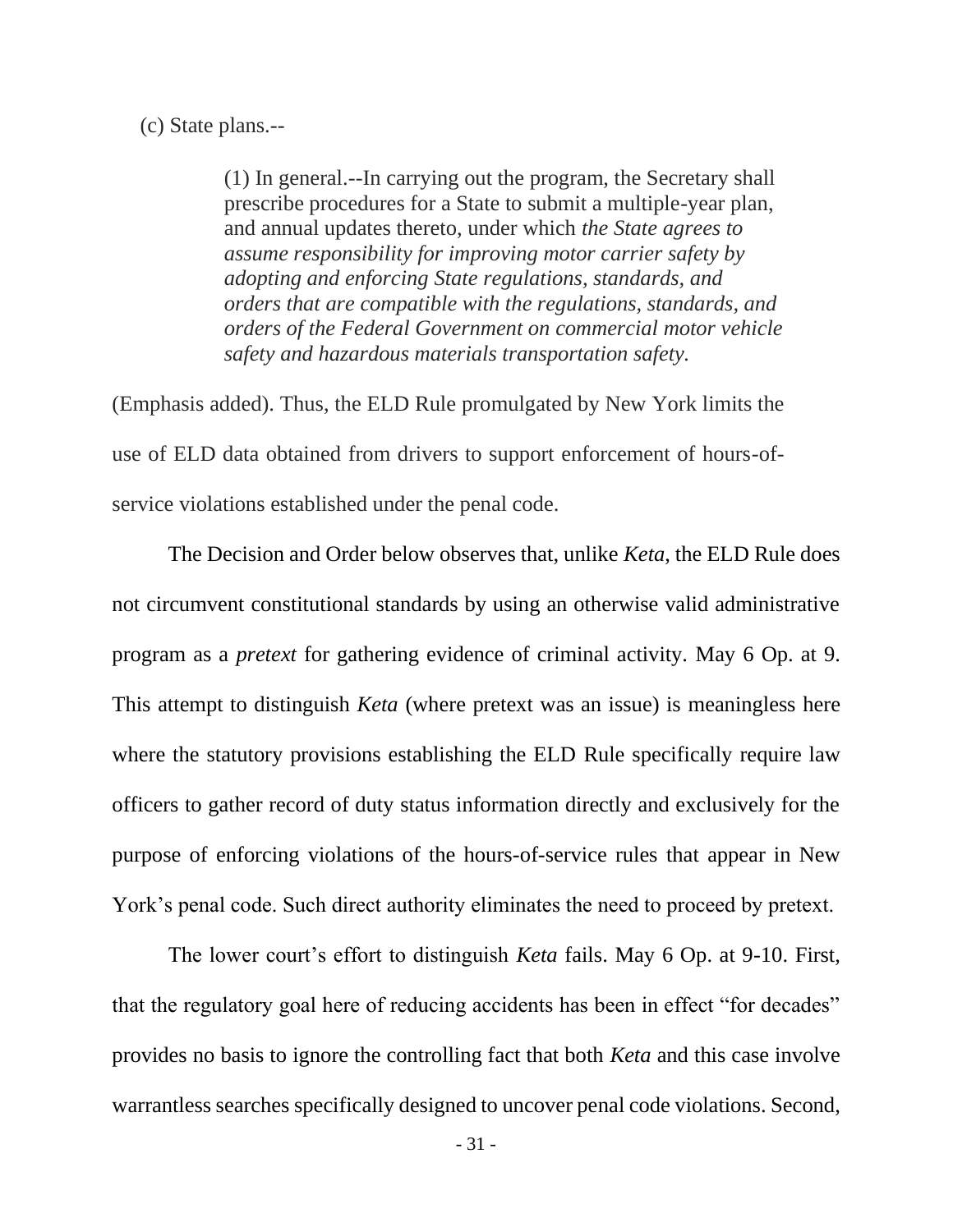the fact that this case does not involve a pretextual use of an administrative search/inspection is also irrelevant. May 6 Op. at 9. Here, there is no need to proceed under pretext because the ELD regulatory scheme directly (but improperly) purports to authorize searches/inspections of drivers to identify hours-of-service violations under the penal code. The underlying constitutional issue here is present whether it arises through pretextual use of an administrative search as argued in *Keta*, or through direct statutory or regulatory sanctioning of such searches as is the case here. Third, the lower court's conclusion that Appellants are unable to establish a facial violation of Article I, Section 12 is simply wrong. As noted above, the *Keta* Court reaffirmed its own prior analysis in *People v. Burger* for application to cases arising under New York's Constitution. *People v. Burger* found a facial violation of Article 1, Section 12 under circumstances also present here. 67 N.Y. 2d at 345 ("Because [the statutes] permit such warrantless searches, they are facially unconstitutional.").

As in *Burger*, every warrantless, roadside ELD inspection conducted in pursuit of evidence of a penal code violation would constitute a facial violation of Article I, Section 12. Likewise, the extension of the pervasively regulated industry exception to the warrant requirement to include the search of *persons* in addition to *business premises* (discussed below) would also support a claim of facial unconstitutionality. Finally, the lower court's references to the presumption of statutory constitutionality (May 6 Op. at 6) finds no support either in *Keta* or *Burger*.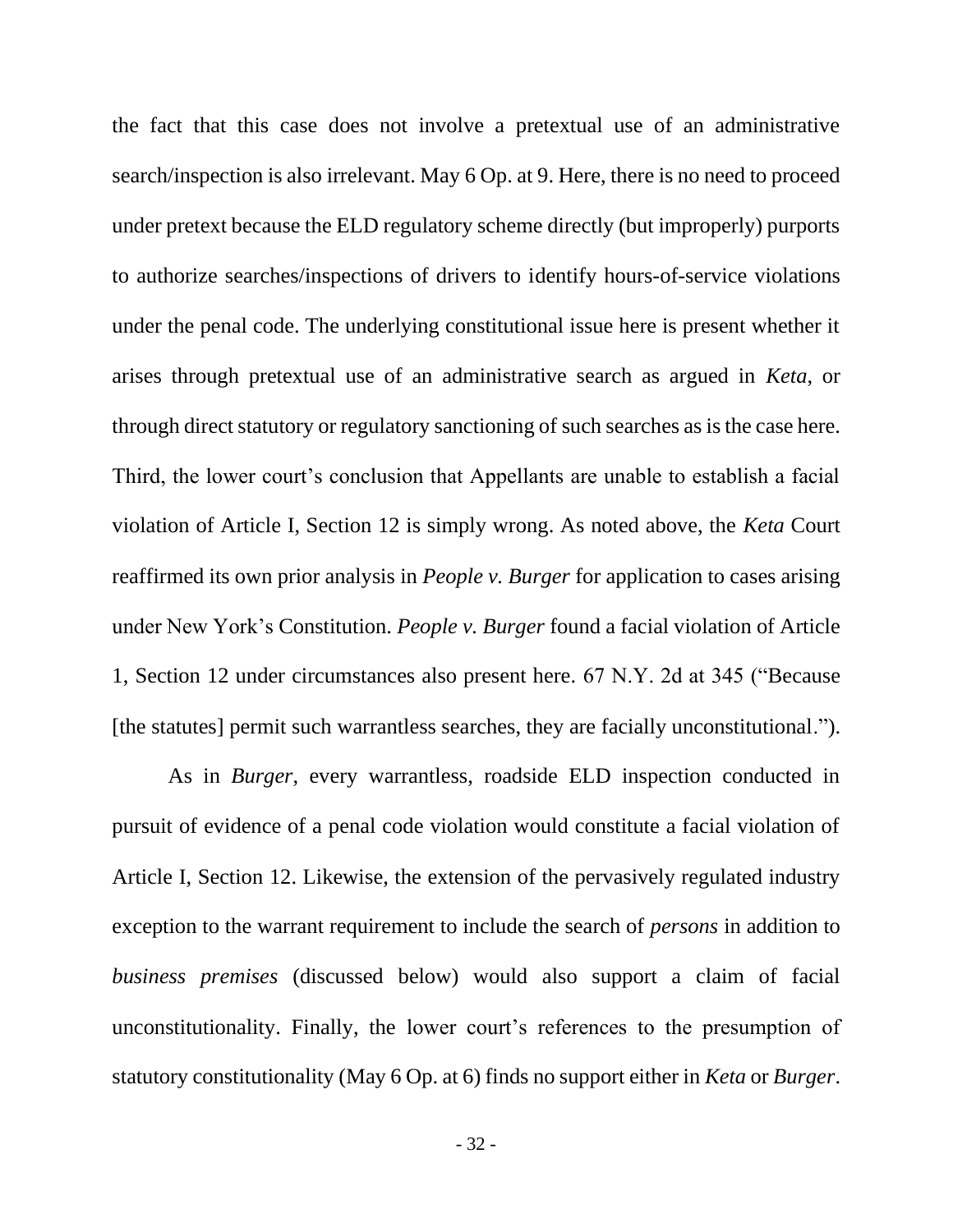Assertions of presumptive constitutionality must be put to one side when confronted with warrantless searches "undertaken solely to uncover evidence of criminality." 67 N.Y. 2d at 344. The fundamental defect in the ELD Rule here is that it is "designed simply to give the police an expedient means of enforcing penal sanctions for" hours-of-service violations. *Id*.

## <span id="page-42-0"></span>**2. Warrantless administrative searches have been approved by courts only for business** *premises* **and records,** *not persons***. The warrantless search of persons under the ELD Rule violates important rights of privacy guaranteed by Article I, Section 12.**

Warrantless searches found to be constitutional fall under narrow exceptions to the New York Constitution. *See Keta*, 79 N.Y.2d at 501-02 (emphasizing the narrowness of exceptions to the warrant requirement and the importance of limiting those exceptions). This Court must confront and reject the Supreme Court's breathtaking expansion of that exception to include the search of persons.

No New York appellate court (nor the U.S. Supreme Court) has ever held that the closely regulated business exception applies generally to the search of an individual. Instead, the application of the exception has been exceedingly rare and, since the Court of Appeals' seminal *Keta* decision, has only ever been applied to the warrantless search of commercial premises and business records.<sup>2</sup> Even the U.S.

<sup>2</sup> *See, e.g.*, *Collateral Loanbrokers Ass'n of N.Y., Inc. v. City of New York*, 178 A.D.3d 598 (1st Dept. 2019) (applying the exception to pawnbroker businesses); *Karakus v. N.Y.C. Dep't of Consumer Affairs*, 114 A.D.3d 422 (1st Dept. 2014) (applying the exception to pedicabs); *Murtaugh*, 42 A.D.3d 986 (4th Dept. 2007) (applying the exception to vehicle dismantling businesses); *8th Street Parking Corp. v. Dep't of Consumer Affairs of New York*, 159 A.D.2d 205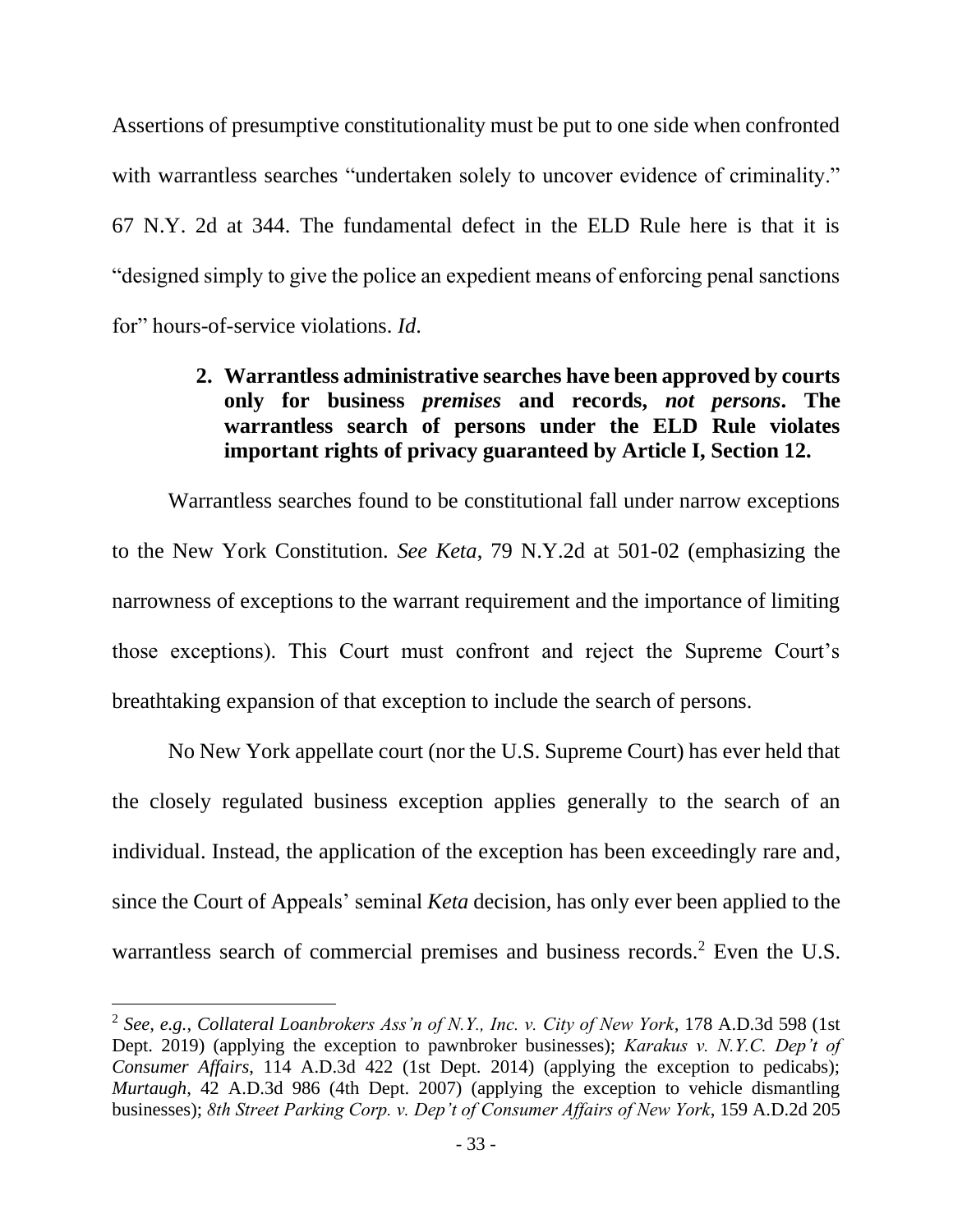Supreme Court, applying the Fourth Amendment's more lenient standard<sup>3</sup>, has not stretched the closely regulated business exception to such an extreme.<sup>4</sup> As illustrated in *New York v. Burger*, 482 U.S. 691 (1987), the pervasively regulated industry exception under the Fourth Amendment rests on a long line of Supreme Court cases dealing exclusively with administrative inspections of *commercial premises*. *See, e.g.*, *Donovan v. Dewey*, 452 U.S. 594, 606 (1981) (approving warrantless inspection of stone-quarry); *Marshall v. Barlow's, Inc.*, 436 U.S. 307, 322-325 (1978) (disapproving warrantless inspection of a factory); *United States v. Biswell*, 406 U.S. 311, 315 (1972) (approving warrantless inspection of premises on which firearms were sold); *Colonnade Corp. v. United States*, 397 U.S. 72, 77 (1970) (disapproving warrantless inspection of premises on which liquor was sold); *see also Serpas v. Schmidt*, 827 F.2d 23, 34-35 (7th Cir. 1987) (Easterbrook, Judge, dissenting from denial of *en banc* review) ("But *Burger* does not deal with searches of persons . . . and sooner or later the Court will have to do so."); *Whren v. United States*, 517 U.S.

<sup>(1</sup>st Dept. 1990) (applying the exception to the parking garages); *People v. McIver*, 124 A.D.2d 520 (1st Dept. 1986) (applying the exception to junkyards).

<sup>3</sup> *See 5 Borough Pawn, LLC v. City of New York*, 640 F. Supp. 2d 268, 279 (S.D.N.Y. 2009) (stating that "the *Keta* court concluded that the warrantless exception requirement of New York's Constitution was narrower than its federal counterpart" (internal quotation marks omitted)).

<sup>4</sup> *See City of Los Angeles v. Patel*, 576 U.S. 409, 424 (2015) (identifying only liquor sales, firearms dealing, mining, and automobile junkyards as industries found to be pervasively regulated under the Fourth Amendment).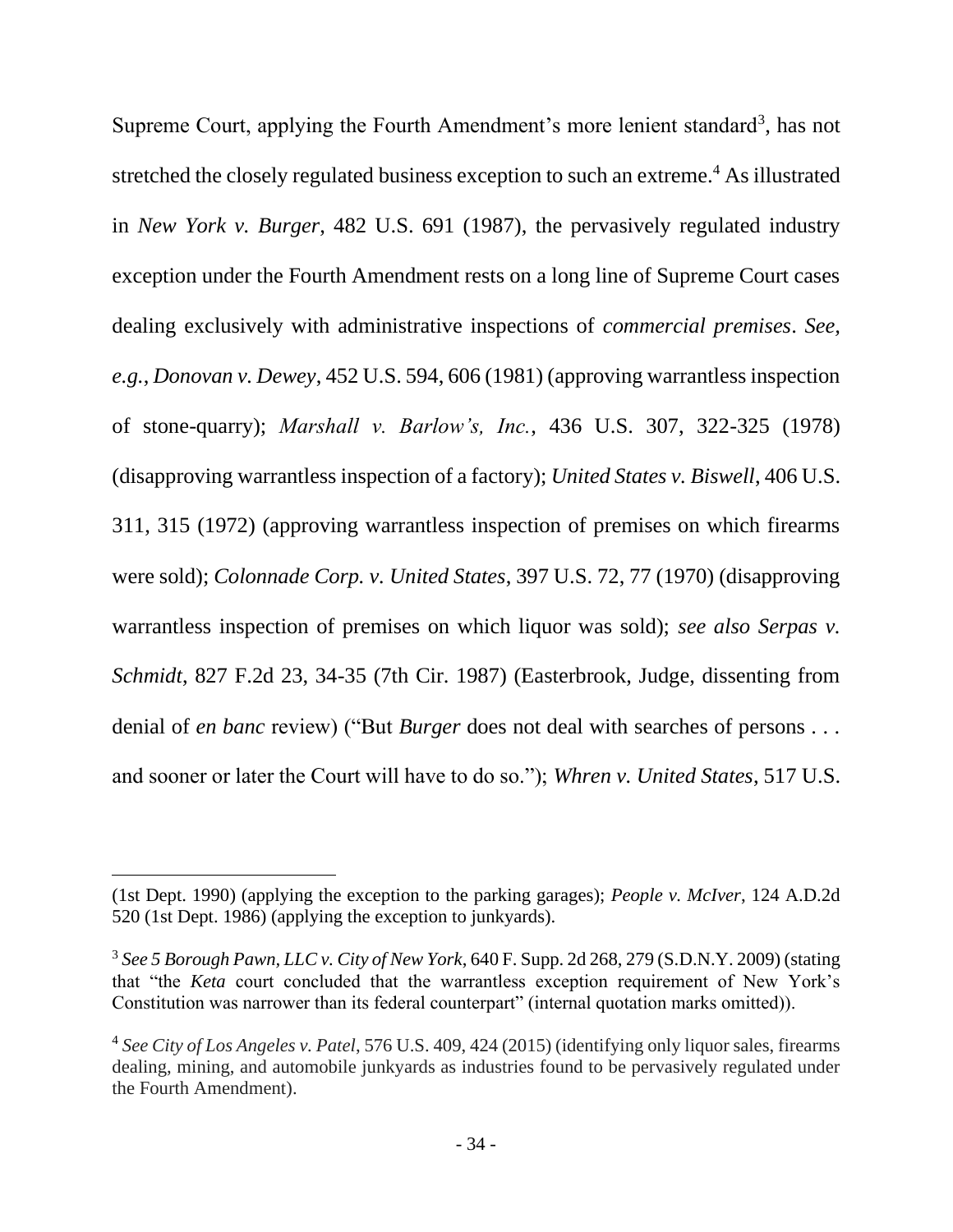806, 819 n.2 (1996) ("An administrative inspection is the inspection of business premises conducted by authorities responsible for enforcing a pervasive regulatory scheme."). Justice Scalia's unanimous opinion in *Whren* goes on to note that "exemption from the need for probable cause (and warrant) which is accorded to searches made for the purpose of inventory or administrative regulation is not accorded to searches that are not made for those purposes." *Id*. at 811-12.

Limiting the closely regulated business exception to the search of commercial premises or business records is consistent with the Court of Appeals' "firm and continuing commitment to protecting the privacy rights embodied in Article I, Section 12." *Keta*, 79 N.Y.2d at 497. The underlying premise of the closely regulated business exception is that the expectation of privacy in commercial premises, which are generally open to the public and subject to routine government regulation, is diminished and may be open to warrantless searches if accompanied by a proper regulatory scheme protecting privacy interests. *People v. Pace*, 101 A.D.2d 336, 338 (2d Dept. 1984), *aff'd* 65 N.Y.2d 684 (1985); *cf. Donovan v Dewey*, 452 U.S. 594, 598 (1981).

In other words, warrantless searches of commercial premises or business records are only potentially tolerable because they are distinct from those areas of life that receive heightened protection because of their private nature. *See, e.g.*, *Glenwood TV, Inc. v. Ratner*, 103 A.D.2d 322, 327-28 (2d Dept. 1984) (drawing a

- 35 -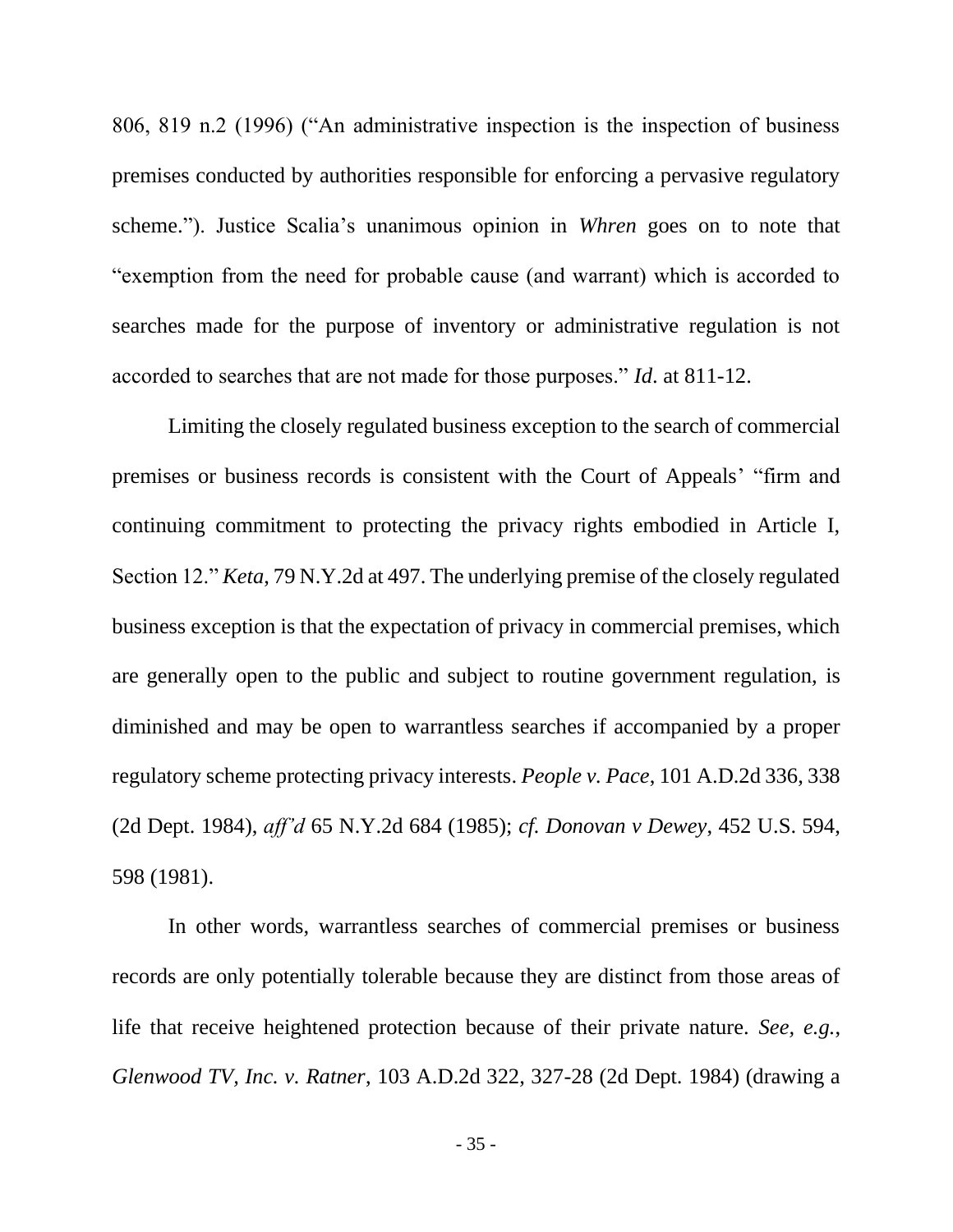distinction between the warrantless administrative search of commercial property and the warrantless search of a private home); *cf. People v. Calhoun*, 49 N.Y.2d 398, 402 (1980) (emphasizing that an individual has a protectable expectation of privacy in his or her home even against "government officials who function in areas of public health and safety"). One's person is such an area, and the routine warrantless search of an individual is only permitted under extraordinary circumstances. *See, e.g.*, *Caruso v. Ward*, 72 N.Y.2d 432, 439 (1988) (permitting warrantless searches that were otherwise held unconstitutional in *Patchogue-Medford Congress of Teachers* because it involved "membership in a paramilitary force").

But the ELD Rule exclusively concerns the search of individuals, who have long been free from warrantless searches outside of specific, narrow, and often exigent circumstances. *See Weaver*, 12 N.Y.3d at 444 (affirming that warrantless searches are per se unreasonable "subject only to a few specifically established and well-delineated exceptions"). And here, a particularly intrusive search is at issue: the purpose of the Rule is to constantly monitor the activity of truck drivers, both on duty and off duty. *See* Compl. ¶¶ 71-73, 95-97 (explaining that drivers are required to annotate the engine and GPS information ELDs automatically record, including the time they are not behind the wheel, revealing where and how they are spending their time). As the Court of Appeals has repeatedly asserted, how and where individuals spend their time is afforded a substantially higher degree of protection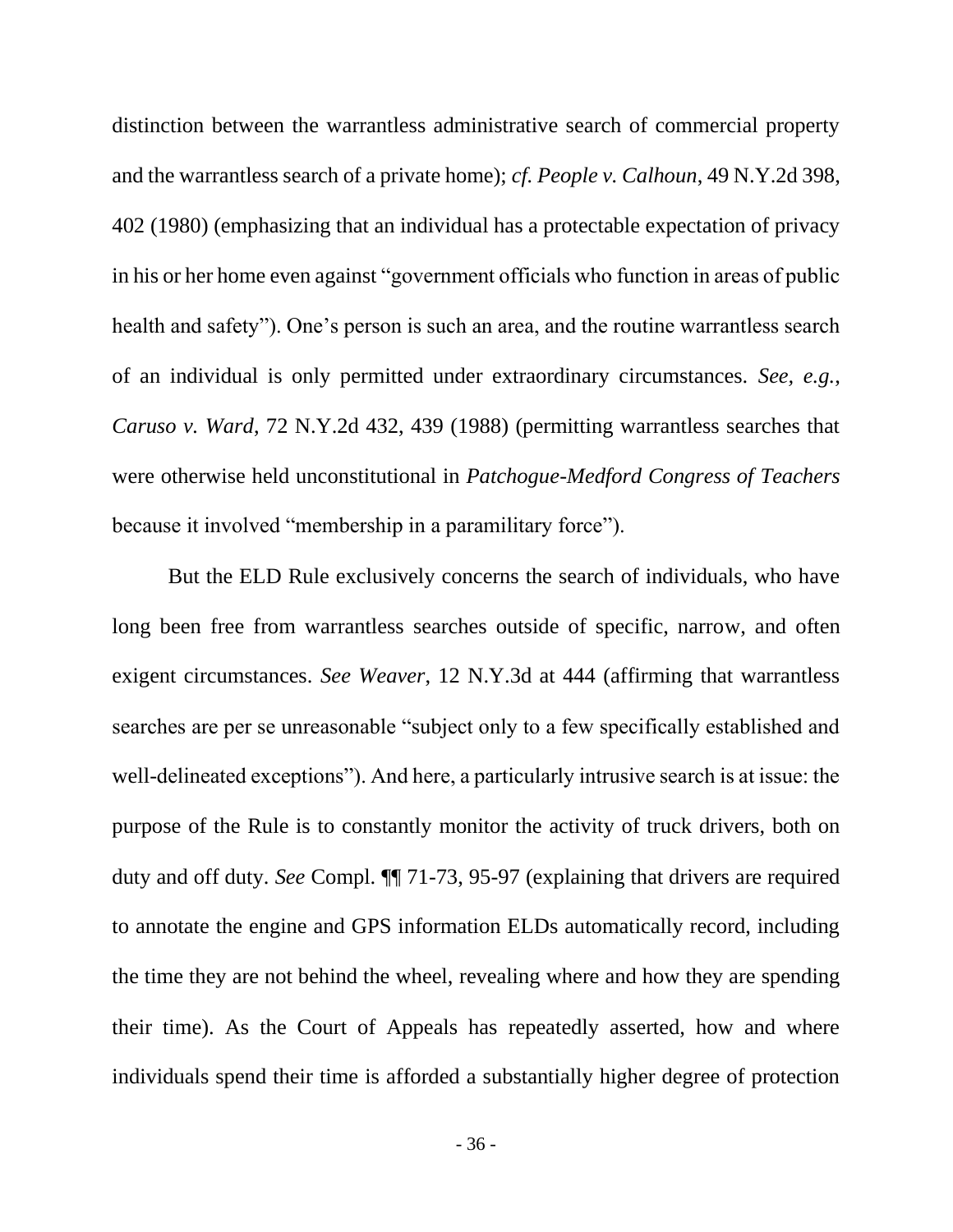from government intrusion. *See Weaver*, 12 N.Y.3d at 444; *Cunningham*, 21 N.Y.3d at 521-23 (holding that a diminished expectation of privacy in the workplace does not extend to an individual's personal conduct outside of work); *accord Skinner*, 489 U.S. at 648 (Marshall, J., dissenting). This even more true when the warrantless searches occur under the threat of criminal penalties. *See* Compl. ¶¶ 102-06, 129.

The closely regulated business exception is inapplicable given the heightened protection individuals receive from warrantless searches under Article I, Section 12. Consistent with Article I, Section 12 precedent, this Court should not be the first New York appellate court to extend the closely regulated business exception to the warrant requirement to justify the search of an individual.

Thus, this Court's analysis of the constitutionality of the ELD Rule under Article I, Section 12 should be guided by the Court of Appeals' prior ruling in *People v. Burger* with no deference afforded to the Supreme Court's subsequent disposition of *Burger* under the Fourth Amendment. By the same token, the lower court's holding that Appellants are bound *here* by earlier Fourth Amendment litigation in the Seventh Circuit (May 6 Op. at 3 (citing *Owner Operator Individual [sic] Drivers Ass'n, Inc. v U.S. Dep't of Transp.*, 840 F.3d 879 (7th Cir. 2016)) must also be rejected because this case does not arise under the Fourth Amendment.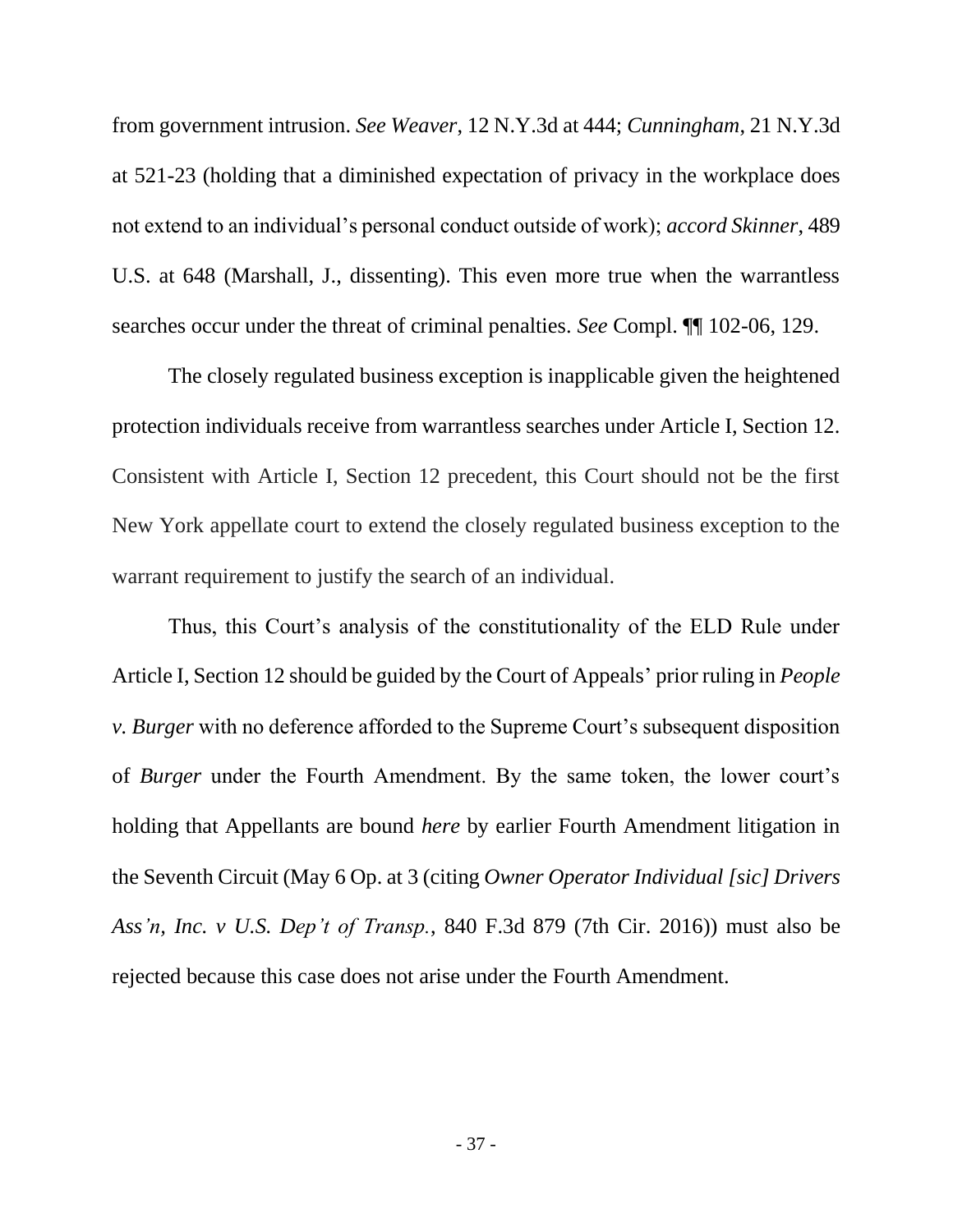## <span id="page-47-0"></span>**C. Even if the closely regulated business exception to Article I, Section 12 could be applied, the ELD Rule fails to satisfy the three independent, demanding conditions for the use of that exception.**

Even if the closely regulated business exception could be applied under threat of criminal enforcement and to the search of individuals, the ELD Rule can only be constitutional if it satisfies the three demanding conditions set out in *Keta*. 79 N.Y.2d at 498-99, 502. Those demanding conditions have guided New York courts in construing this narrow exception to the warrant requirement and have led them to invalidate numerous warrantless searches.

For a warrantless search to be constitutional under the closely regulated business exception to Article I, Section 12, it must satisfy three conditions. First, the expectation of privacy must at least be minimal. *People v. Davis*, 156 Misc.2d 926, 931 (Sup. Ct. 1993). Second, a warrantless search must be necessary to further the regulatory scheme. *See Keta*, 79 N.Y.2d at 500 (holding that necessity of warrantless searches is a prerequisite but insufficient on its own). Finally, the warrantless search regime must delineate rules that guarantee "certainty and regularity" of application to protect against the risk of arbitrary or abusive enforcement.<sup>5</sup> *See id.* at 499-500;

<sup>&</sup>lt;sup>5</sup> This Court should not assume, as the Supreme Court did, that the closely regulated exception applies here. *See* May 6 Op. at 8 (R-12). The applicability of the closely regulated business exception to some aspects of the trucking industry does not give government carte blanche to engage in unbounded warrantless searches in all aspects of trucking. *See, e.g.*, *People v. Reyes*, 154 Misc.2d 476, 478 (Crim Ct. 1993) (explaining that authorization to conduct a warrantless safety inspection of a commercial motor vehicle did not extend to a search of the driver's cab); *Davis*, 156 Misc.2d at 933-34 (explaining that the warrantless search of a social club did not extend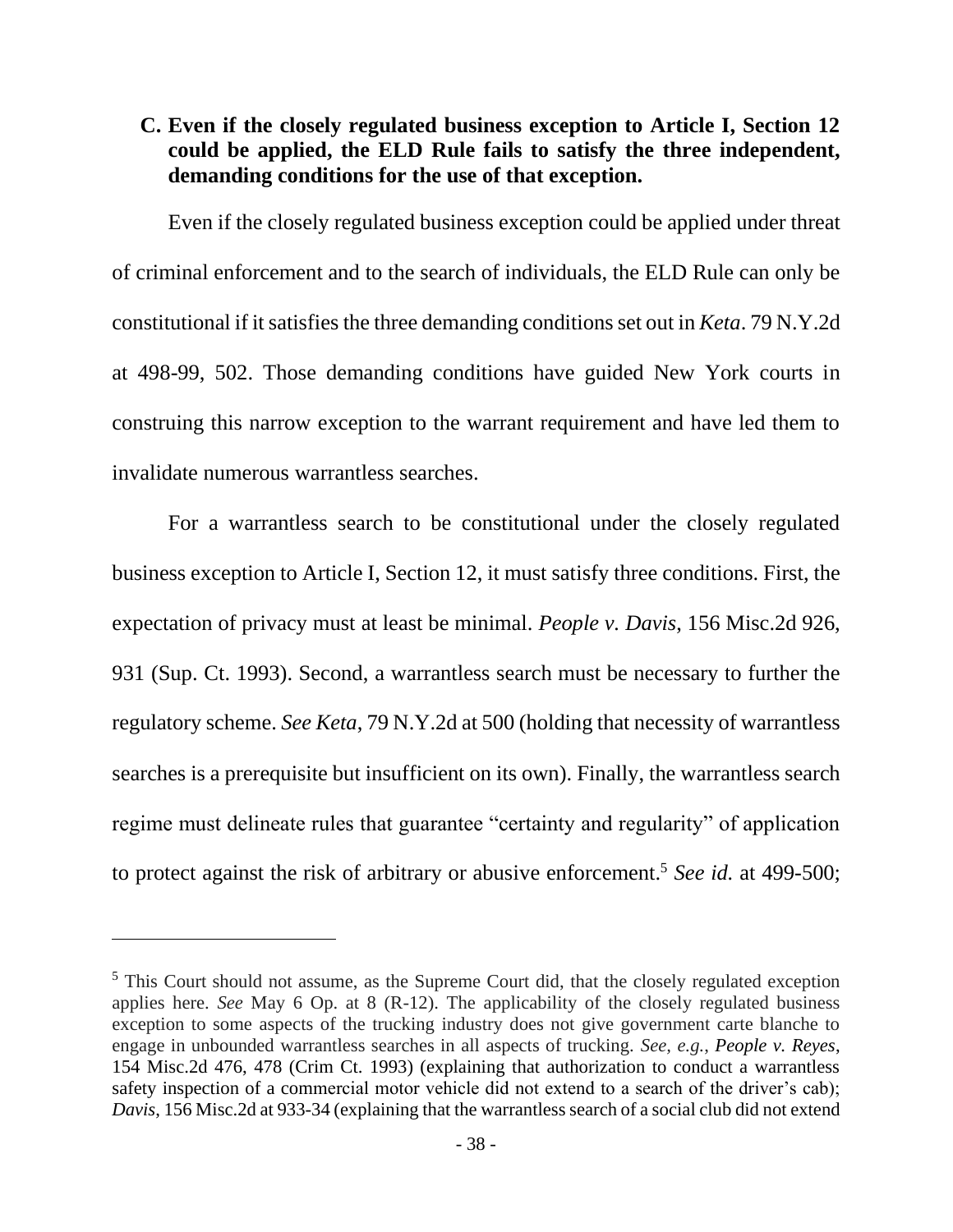*see also Davis*, 156 Misc.2d at 931 ("The intrusions must be constrained by regulations embodying explicit, neutral limitations on the conduct of individual officers, providing meaningful limitations on otherwise unlimited discretion and minimizing the risk of arbitrary or abusive enforcement.").

Plaintiffs' allegations are dispositive: The Rule meets none of the conditions required under *Keta* and the failure to meet any one condition is fatal to the constitutionality of the warrantless ELD inspection under Article I, Section 12. The Supreme Court failed to apply these conditions consistent binding precedent and Plaintiffs' allegations.

## **1. Truck drivers have a sufficient expectation of privacy that may not be invaded under the closely regulated business exception.**

<span id="page-48-0"></span>If the closely regulated business exception to the warrant requirement can be applied to individuals, it is not the case here that truck drivers have only the minimal expectation of privacy as required under *Keta*. *See Davis*, 156 Misc.2d at 931 (citing *Keta*, 79 N.Y.2d at 500).

It is erroneous to equate the privacy interests of drivers with those at issue in the commercial premises of other regulated businesses. *See* May 6 Op. at 8 (R-12).

to all parts of the premise); *accord People v. Quackenbush*, 88 N.Y.2d 534, 544 (1996) (applying the "closely regulated business" analysis to a warrantless vehicle search limited to its mechanical areas because "different and more stringent rules apply" to the "private areas of the car"); *Matter of Finn's Liquor Shop v. State Liquor Auth.*, 4 N.Y.2d 647, 657-58 (1969) (inspection of a premises does not include the search of a person).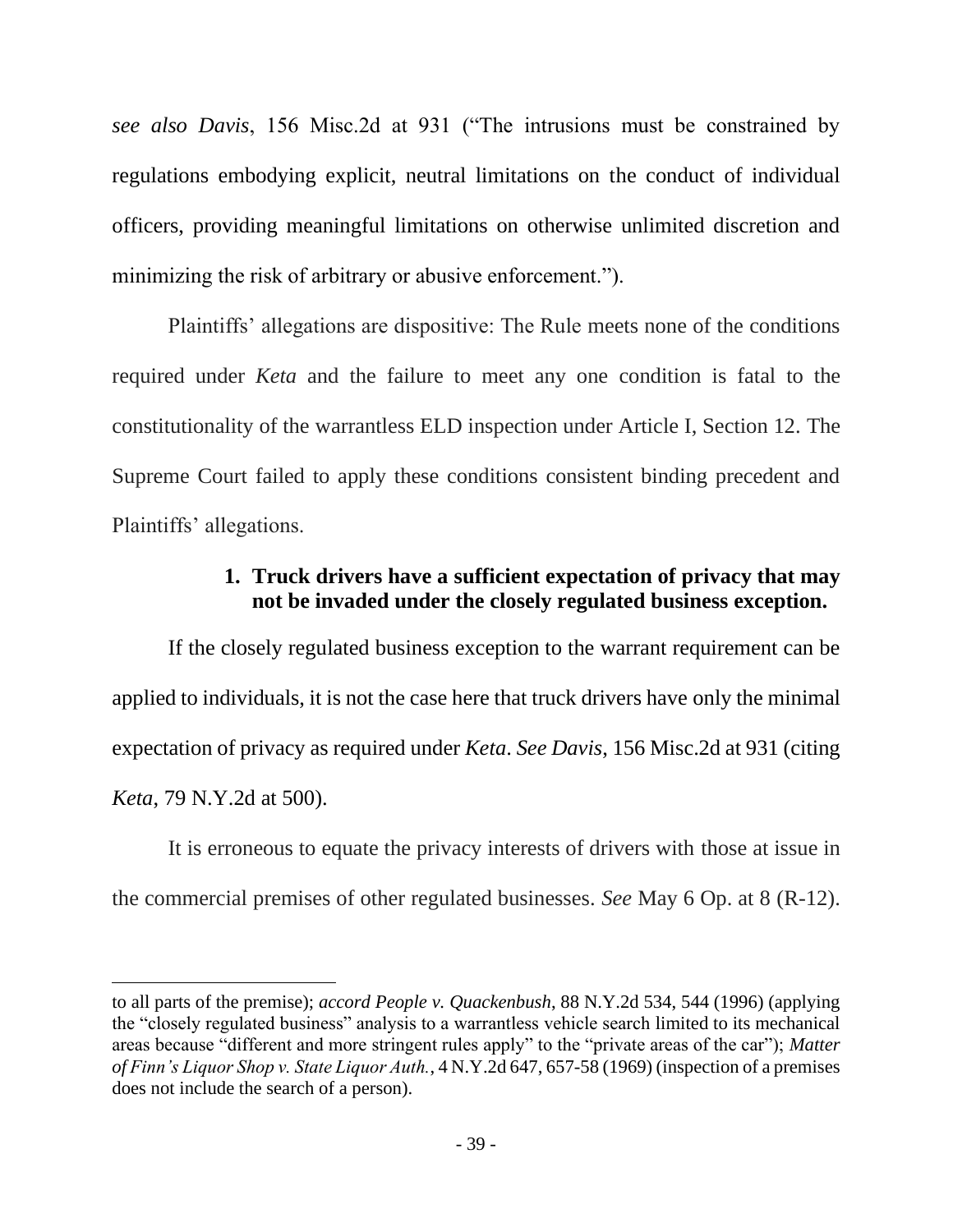Drivers, who use their trucks in both a commercial and personal capacity, are unlike any other profession that New York courts have addressed under this exception to the warrant requirement. For example, unlike taxi drivers, *see Carniol v. N.Y.C. Taxi & Limousine Comm'n*, 42 Misc.3d 199, 209 (N.Y. Sup. Ct. 2013) (noting that the GPS technology only collects driver information when they are on duty and is not designed "to collect personal information about the driver"), truck drivers' vehicles are both vehicles of personal conveyance and where they rest their heads at night. *See* Compl. ¶¶ 93-95 (R-32). For some drivers, their truck is their only home. *See id.* at ¶ 93 (R-32). Even if drivers have a diminished expectation of privacy on the open road, it cannot be said that they have a minimal expectation of privacy in all aspects of their lives. *Id.* at ¶¶ 33, 37 42, 93-94 (R-24–25, R-33); *cf. Quackenbush*, 88 N.Y.2d at 542-44 (explaining that a driver does not have a diminished expectation of privacy in a vehicle's private areas "where personal effects would be expected"); *Reyes*, 154 Misc.2d at 478-79 (evaluating a warrantless search regime for the purpose of ensuring compliance with only safety requirements). The Court of Appeals has also recognized the substantial privacy interests that truck drivers retain, even when operating on public thoroughfares, involving similar GPS search cases. *See supra* at 15-17 (discussing *Weaver* and *Cunningham*).

Plaintiffs have sufficiently alleged a viable claim under Article I, Section 12 given the reasonable expectation of privacy that truck drivers retain. The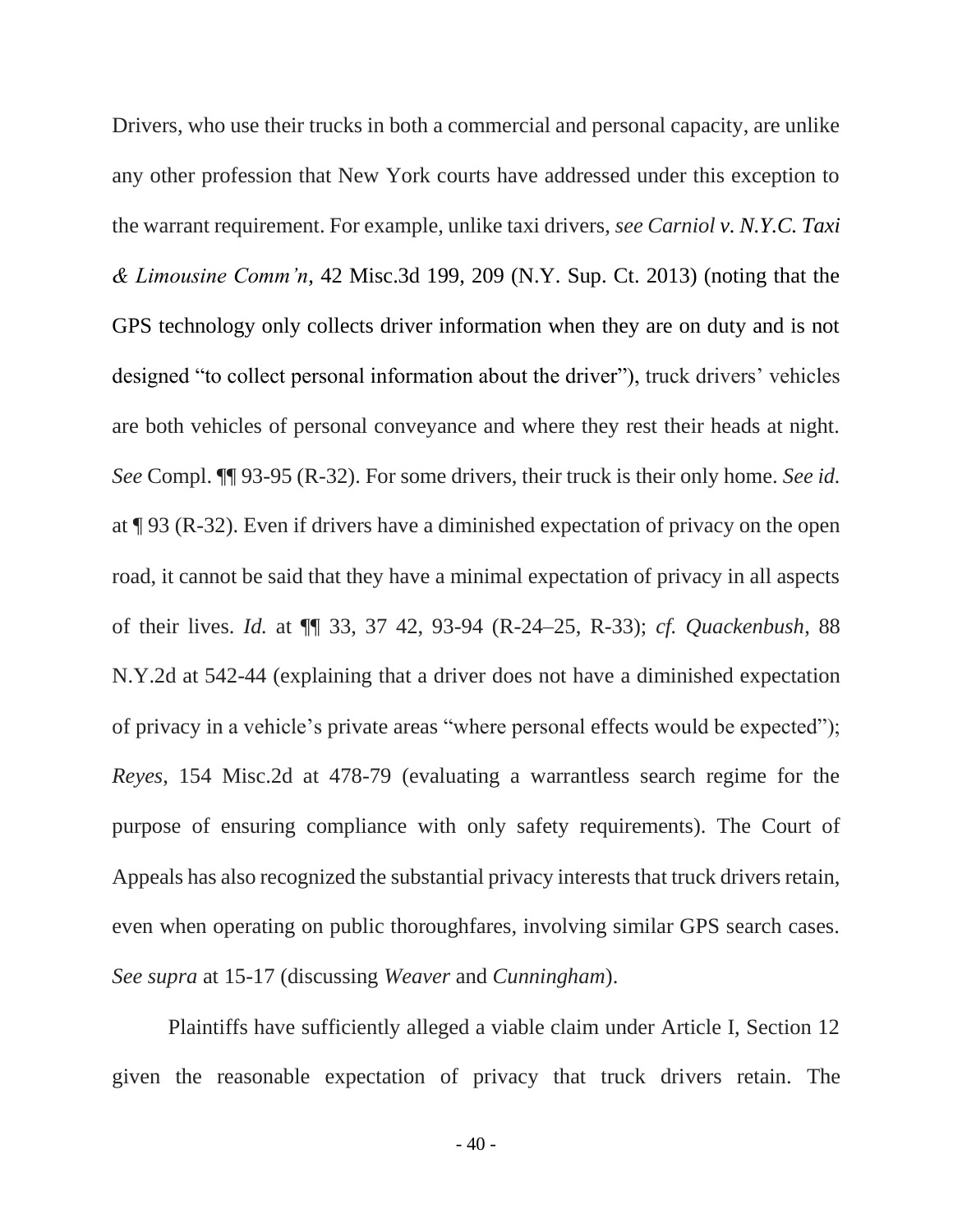unconstitutional intrusion into a person's right to privacy "is not rendered reasonable merely because it is authorized by a [regulation], for to so hold would allow [regulatory] bodies to override the constitutional protections against unlawful searches. *Burger*, 67 N.Y.2d at 344. A diminished expectation of privacy did not keep the Court of Appeals in *Weaver* and *Cunningham* from holding warrantless searches unconstitutional. Nor should a diminished expectation of privacy keep this Court from reversing the Supreme Court's dismissal. *See supra* Section A.2 (applying *Weaver* and *Cunningham* decisions).

## **2. NYSDOT has failed to demonstrate that warrantless searches are necessary.**

<span id="page-50-0"></span>An examination of the ELD Rule shows that NYSDOT failed to demonstrate that *warrantless* searches are necessary to further the regulatory regime. But that is precisely NYSDOT's burden and the inquiry required by New York courts, including the Supreme Court below, under the closely regulated business exception. Whether the ELD Rule is intended to "further a goal . . . to reduce accidents" attributable to driver fatigue," May 6 Op. at 9 (R-13), is not determinative of the ELD Rule's constitutionality. *See Keta*, 79 N.Y.2d at 500 (stating that a *warrantless* search must also be necessary because a substantial government interest alone is not sufficient to justify the search). Nor is it determinative that a search is necessary to further the government objective. Instead, the inquiry is why a *warrantless* search is necessary.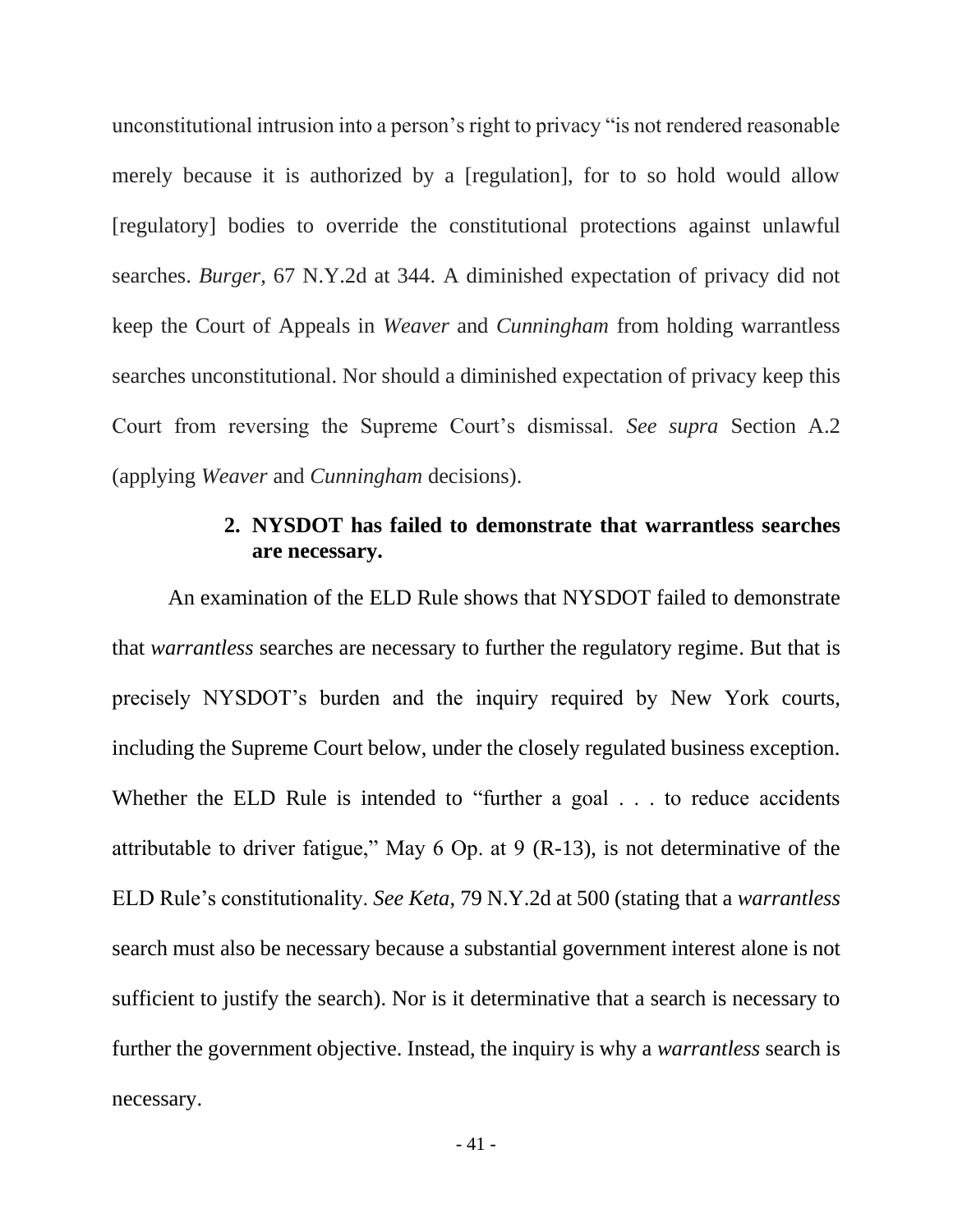If the Supreme Court determined that warrantless GPS tracking is necessary, it did not do so based on any argument offered by Defendants or any explanation provided in NYSDOT's rulemaking. *See* May 6 Op. at 8-9 (R-12–13); March 20, 2019 Emergency Rule Making at R-75–76 (describing the needs and benefits of adopting the ELD mandate); April 24, 2019 Notice of Adoption at R-150 (explaining the adoption of the ELD mandate without change in response to OOIDA's comments). It is difficult to imagine one. *Cf. Patel*, 576 U.S. at 427 (rejecting the argument that requiring a warrant will undermine the enforcement regime when there are other mechanisms to achieve the requisite judicial oversight). To the extent that NYSDOT offered any justification for authorizing warrantless searches—other than relying on inapposite Fourth Amendment case law—it asserted that it was required to do so under federal law and its MCSAP contract with FMCSA. April 24, 2019 Notice of Adoption at R-149–150 (explaining the adoption of the ELD mandate without change in response to OOIDA's comments). Neither is true. NYSDOT was not required under federal law to adopt the ELD Rule or to adopt it without a warrant requirement. And NYSDOT's voluntary assumption of MCSAP contractual obligations does not abrogate the protections guaranteed by and NYSDOT's obligations under Article I, Section 12 of the New York Constitution.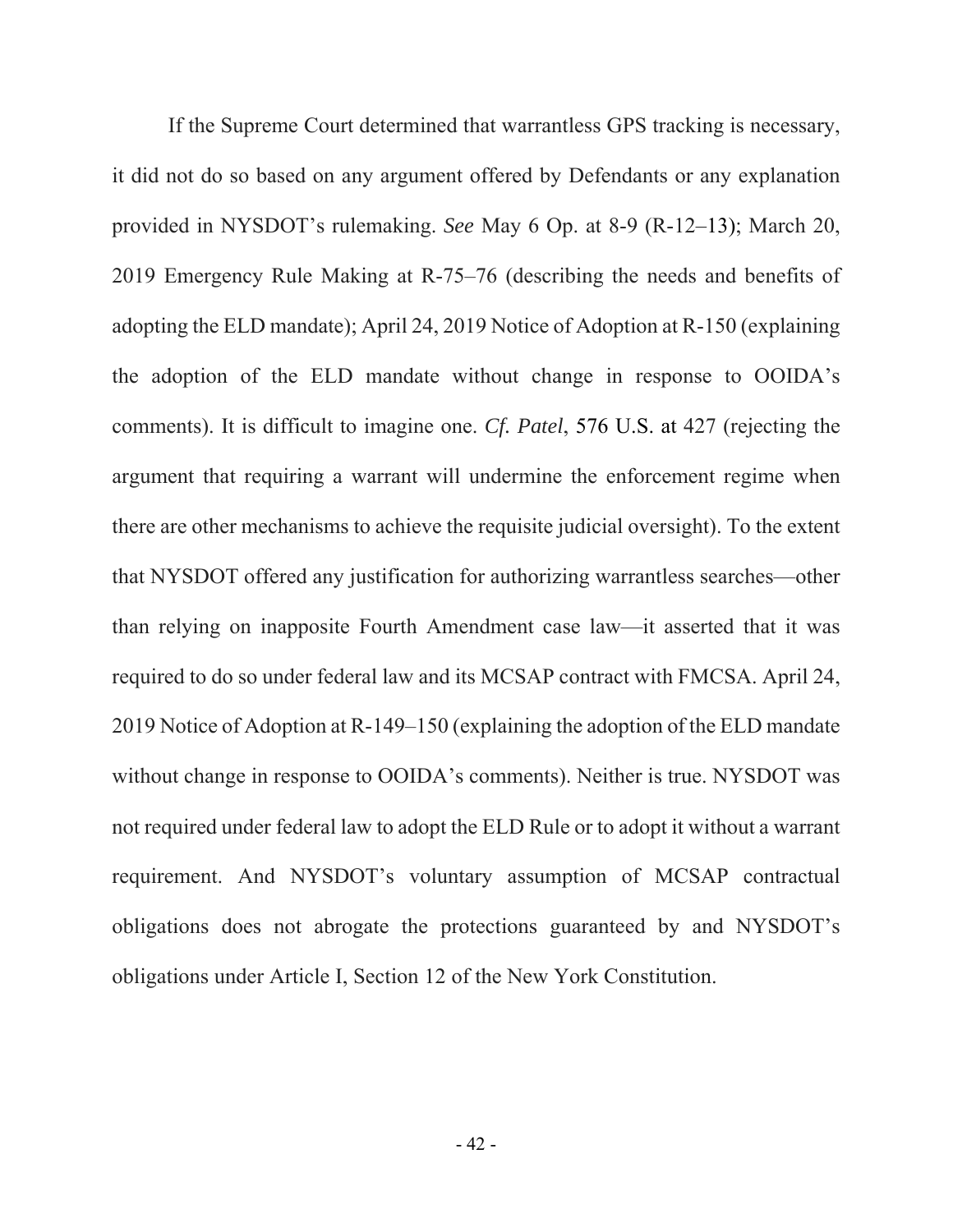## **3. The ELD Rule does not include explicit, meaningful limitations on its warrantless searches, which are required to provide a constitutionally adequate substitute for a warrant.**

<span id="page-52-0"></span>If this Court were to find that truck drivers have a minimal expectation of privacy (they do not) and that warrantless searches are necessary (they are not), the ELD Rule still fails to satisfy the condition that it must be circumscribed by explicit, meaningful limitations to provide "certainty and regularity of application." *Keta*, 79 N.Y.2d at 502; *see* Compl. ¶¶ 7, 12-13, 130-34 (R-21, R-22, R-36–37). Contrary to the Supreme Court's assessment of the ELD Rule, the constitutionality of a warrantless search regime turns on much more than the "quantity and quality of information to be recorded by the ELD." May 6 Op. at 8 (R-12).

This final condition is particularly demanding. Numerous cases make clear that a warrantless administrative search regime is unconstitutional if the authorizing statute does "not set forth a minimum or maximum number of times that a particular establishment may be searched within a given time period" and if it does not "furnish guidelines for determining which establishments may be targeted." *Keta*, 79 N.Y.2d at 499-500. Similarly, a statute authorizing warrantless searches under the closely regulated business exception is facially unconstitutional if it does not contain "limits on the time, place, and scope of searches." *Collateral Loanbrokers Ass'n*, 178 A.D.3d at 600 (holding the warrantless search regime of pawnbroker business facially unconstitutional); *see also Karakus*, 114 A.D.3d at 423 ("Even assuming a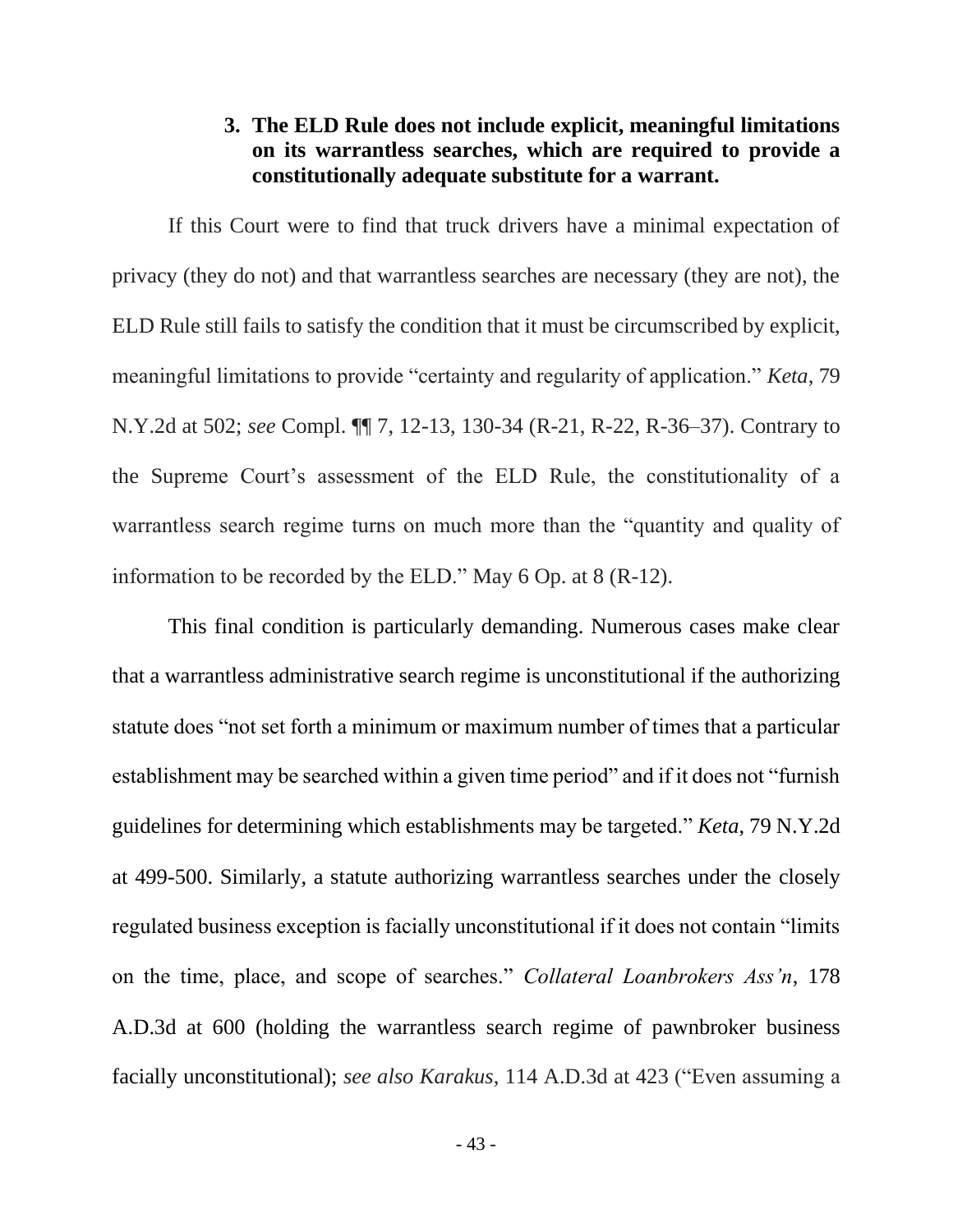compelling government interest in surprise inspections of pedicabs in the absence of particularized suspicion, such stops do not meet constitutional standards unless 'undertaken by some system or uniform procedure, and not gratuitously or by individually discriminatory selection.'" (quoting *Quackenbush*, 88 N.Y.2d at 544 n.5)); *Reyes*, 154 Misc.2d at 479-80 (citing *Patchogue-Medford Congress of Teachers*, 70 N.Y.2d at 70, and *People v. Ingle*, 36 N.Y.2d 413, 419 (1975). These limitations are necessary to ensure that enforcement does not occur purely based on the discretion of enforcement officials. *See Collateral Loanbrokers Ass'n*, 178 A.D.3d at 600-01; *Matter of Casalino Interior Demolition Corp. v. Martinez*, 29 A.D.3d 691, 692 (2d Dept. 2006) (holding a search unconstitutional because it was not conducted "according to nonarbitrary, nondiscriminatory, uniform procedures for detecting violations"); *Davis*, 156 Misc.2d at 930-31, 933.

Yet the ELD Rule, on its face and consistent with Plaintiffs' allegations, lacks any constraints on the discretion of enforcement officials. There are no limits as to the time, location, or frequency of an enforcement official's request to inspect and/or download ELD-recorded information. *See* Compl. ¶¶ 133, 143-44, 155, 158-59, 167- 69, 174 (R-37, R-38–39, R-40, R-41). The ELD Rule also does not refer, even obtusely, to other regulations that might limit the discretion of enforcement officials. *See id.* at ¶¶ 66, 132, 134-35, 159, 169 (R-28, R-37–38, R-40, R-41); March 20, 2019 Emergency Rule Making at R-75–76; April 24, 2019 Notice of Adoption at R-149–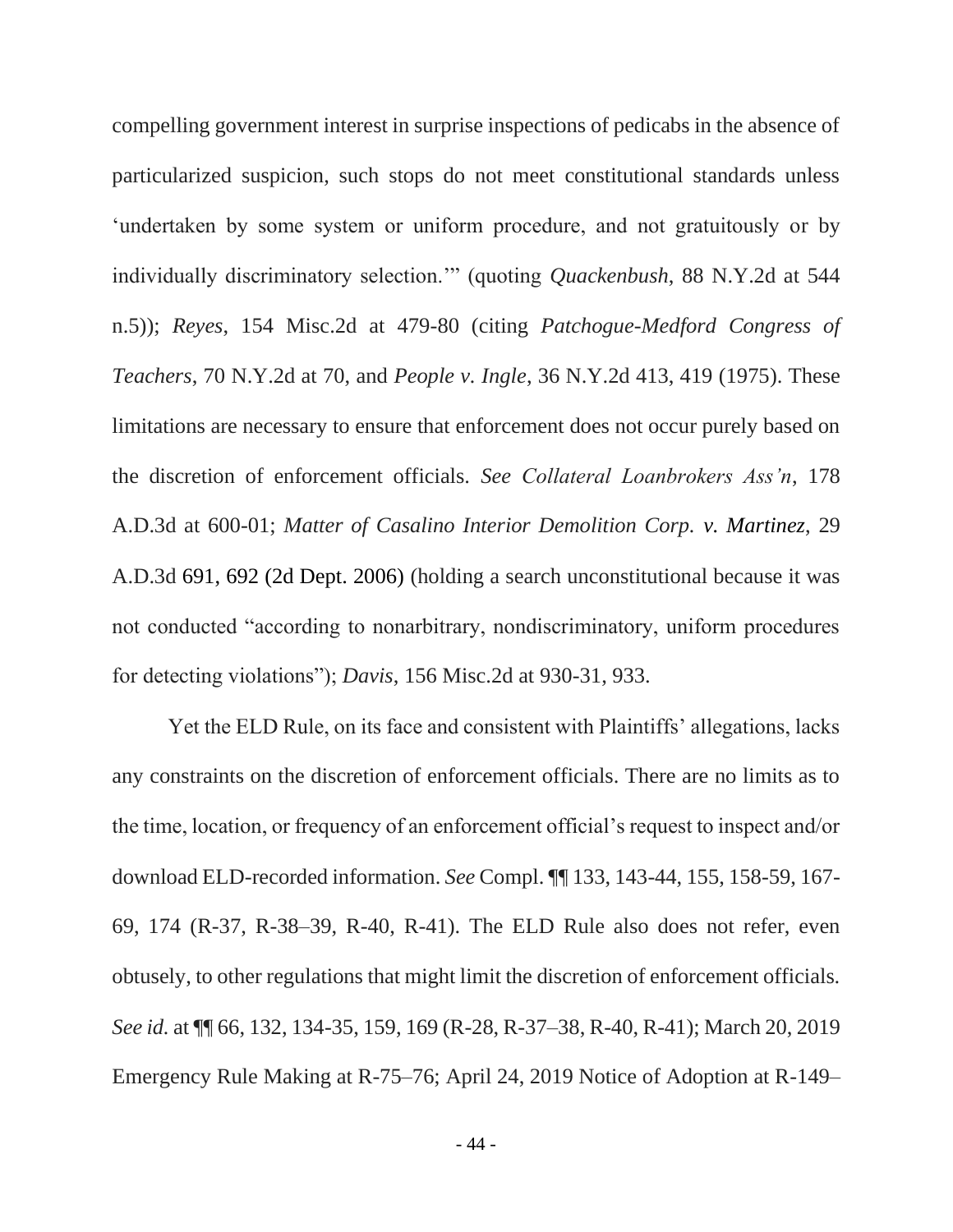150; *Collateral Loanbrokers Ass'n*, 178 A.D.3d at 600 ("Contrary to defendants' argument, [the law] is not merely a general authorizing statute that looks to other sources to articulate and refine specific legal standards for searches.").

The Supreme Court ignored Plaintiffs' allegations and the considerations that numerous New York courts have consistently applied to evaluate the constitutionality of warrantless searches under the closely regulated business exception. *See* May 6 Op. at 8-9 (R-12–13). Instead, the Supreme Court, in granting Defendants' motion to dismiss, advanced a breathtaking expansion of this narrow exception to Article I, Section 12's warrant requirement. This Court should not affirm the Supreme Court's dismissal and the constitutionally of a warrantless search regime that so casually ignores limits designed to protect an individual's constitutional right.

## <span id="page-54-0"></span>**D. NYSDOT failed to comply with the New York Administrative Procedures Act in promulgating the ELD Rule.**

The Supreme Court committed reversible error in dismissing Plaintiffs' Article 78 cause of action and concluding that Defendants complied with SAPA § 202. May 6 Op. at 3-4 (R-7–8). When promulgating the ELD Rule, Defendant NYSDOT did not take into account, or demonstrate that it had considered, Plaintiffs' extensive comments detailing the proposed Rule's incongruity with New York State constitutional law, and the dearth of a factual record supporting the need for, and merits of, such a rule.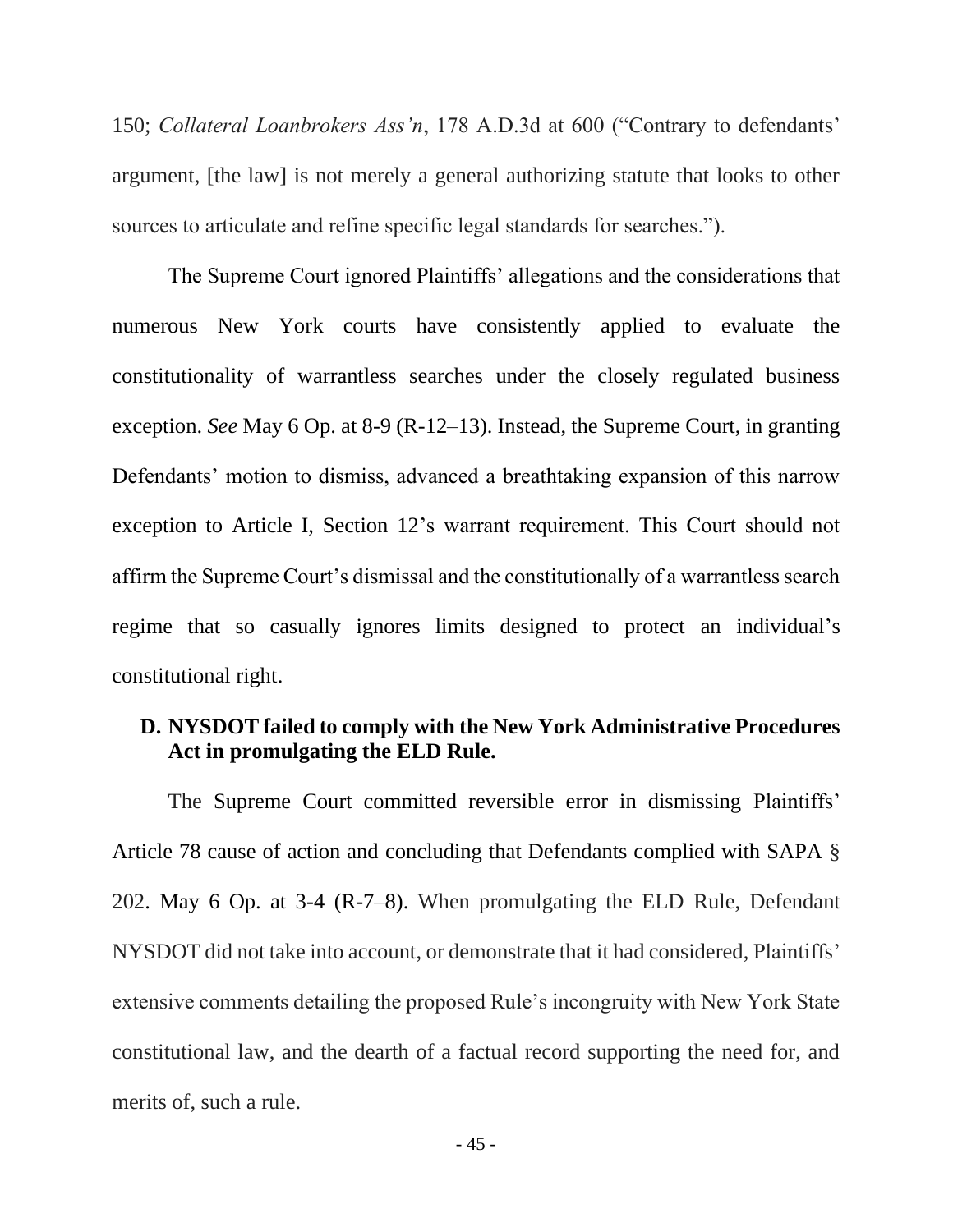An action taken by an administrative agency is subject to review in an Article 78 proceeding and must be reversed if it is "arbitrary and capricious" and/or when "it is taken without sound basis in reason or regard to the facts." *Resto v. State of New York, Dep't of Motor Vehicles*, 135 A.D.3d 772, 773 (2d Dept. 2016); *see also Pell v. Board of Ed. of Union Free School Dist.*, 34 N.Y.2d 222, 231-32 (1974). SAPA § 202 also establishes two relevant agency obligations during the rulemaking process. First, the agency must provide a summary and analysis of the issues raised by public comments and the alternatives suggested by such comments. *See* SAPA §  $202(5)(b)(i)$ . Second, the agency must provide a statement of the reasons why any significant alternatives were not incorporated into the rule. *Id.* § 202(5)(b)(ii). In this case, Defendant NYSDOT did not satisfy either its Article 78 or SAPA § 202 obligations.

In dismissing Plaintiffs' Article 78 challenge to Defendants' adoption of the Rule, the Supreme Court summarily concluded that NYSDOT "addressed each of [plaintiffs'] concerns" that had been set forth in Plaintiffs' 28-page public comments on the proposed rule. May 6 Op. at 3-4 (R-7–8). But an examination of NYSDOT's Notice of Adoption readily demonstrates that it did *not* address many of Plaintiffs' comments—the agency failed to make findings required under SAPA § 202(5)(i)- (ii). *See* April 24, 2019 Notice of Adoption at R-149–150. To the extent that NYSDOT did address Plaintiffs' constitutional challenges, its adoption of the Rule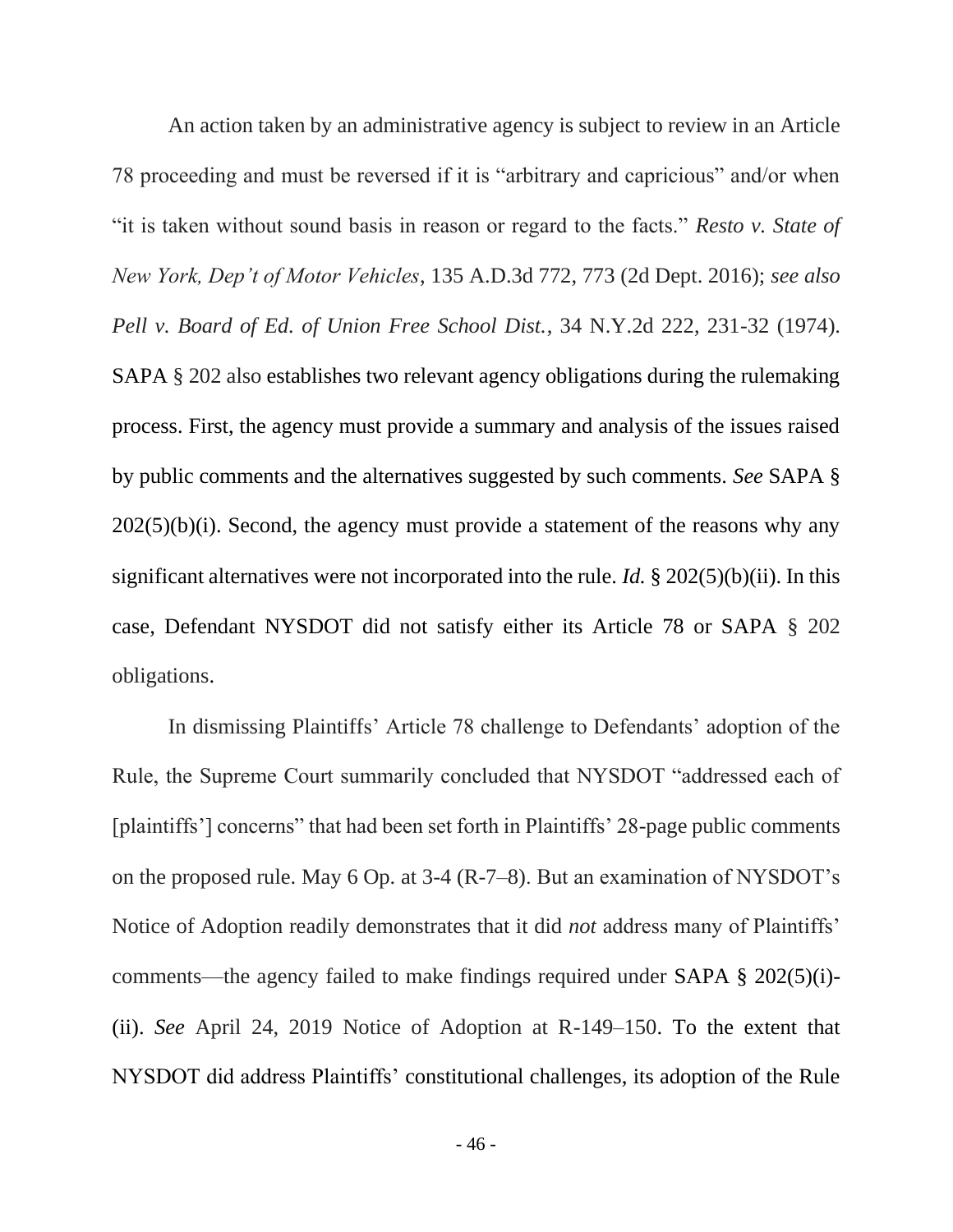was arbitrary and capricious because it was predicated on federal Fourth Amendment law—contravening binding Article I, Section 12 precedent—thus depriving thousands of truckers using New York roads of their heightened protections against warrantless searches guaranteed by the New York Constitution. NYSDOT's failure to address OOIDA's comments deprived the Supreme Court (and deprives this Court) of a meaningful administrative record upon which to determine compliance with SAPA  $\S 202(5)(b)(i)$ -(ii). Accordingly, this Court should reverse the Supreme Court's dismissal of Plaintiffs' Article 78 action.

## **1. Because the NYSDOT failed to consider controlling law and Plaintiffs' substantive comments in its promulgation of the ELD Rule, its adoption of the rule was arbitrary and capricious.**

<span id="page-56-0"></span>Whether an action taken by an administrative agency is arbitrary and capricious includes an assessment of whether the action was taken consistent with prevailing case law. *See, e.g.*, *Civil Serv. Employees Ass'n, Inc., v. City of Schenectady*, 178 A.D.3d 1329, 1332 (3d Dept. 2019) (reversing the dismissal of an Article 78 arbitrary and capricious claim because it was "not precluded as a matter of law by the relevant precedent from the Court of Appeals"); *Inc. Vill. of Hempstead v. Pub. Emp't Relations Bd.*, 137 A.D.2d 378, 383-84 (3d Dept. 1988) (holding that a line of cases was distinguishable and thus did not demonstrate that the agency's actions were arbitrary and capricious). Accordingly, the administrative agency is responsible for considering binding precedent when promulgating new regulations.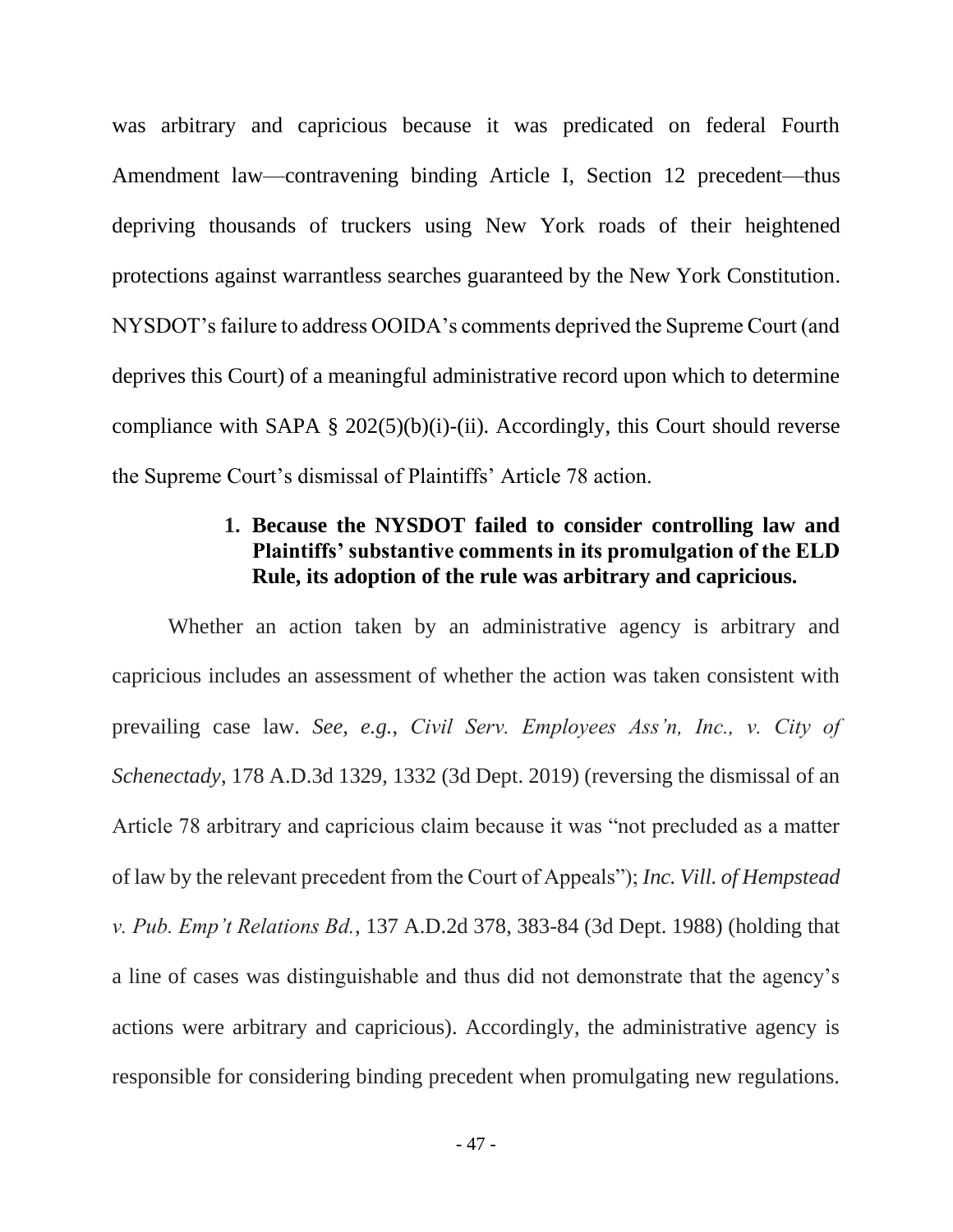*See Huff v. Dep't of Corrections*, 52 A.D.3d 1003, 1005 (3d Dept. 2008) (overturning an agency decision because it erroneously departed from its own prior precedent based on "a perceived change in decisional law").

During the lengthy rulemaking process that culminated in the adoption of the ELD Rule in April 2019, Plaintiffs submitted comments to NYSDOT establishing that there were numerous constitutional defects which precluded its adoption under the New York Constitution and prevailing New York caselaw. *See* Public Comment of OOIDA in Response to an Emergency/Proposed Rulemaking at R-85–86, R-102– 03. Most importantly, Plaintiffs explained the longstanding expansive construction that Article I, Section 12 has been afforded by New York courts, and the narrow exceptions that have been permitted for warrantless searches. *Id.* at R-87–R-103. 6 Plaintiffs further demonstrated that the ELD Rule's authorization of pervasive warrantless searches was antithetical to those core protections. *Id.*

<sup>&</sup>lt;sup>6</sup> Plaintiffs also challenged the New York ELD Rule under Article I, Section 6 alleging that the Rule is not rationally related to any legitimate public interest. *See* Compl. ¶¶ 139-41 (R-38). In fact, there is evidence, which was also brought to NYDOT's attention, that incidents of accidents had increased after the adoption of the federal ELD Rule. Public Comment of OOIDA in Response to an Emergency/Proposed Rulemaking at R-98–99 (citing Alex Scott, Andrew Balthrop, & Jason Miller, *Did the Electronic Logging Device Mandate Reduce Accidents?* (Jan. 11, 2019), *available at* https://papers.ssrn.com/sol3/papers.cfm?abstract\_id=3314308). Plaintiffs adequately alleged a violation of Article I, Section 6 to prevail against Defendants' motion to dismiss and Plaintiffs are entitled to discovery to demonstrate that the ELD Rule has been entirely ineffective in furthering New York's safety interests. This Court need not reach Plaintiffs' Article I, Section 6 claim, however, because of the New York ELD Rule is facially unconstitutional under Article I, Section 12 and consistent with *Weaver*, *Cunningham*, *Keta*, and *Collateral Loanbrokers*.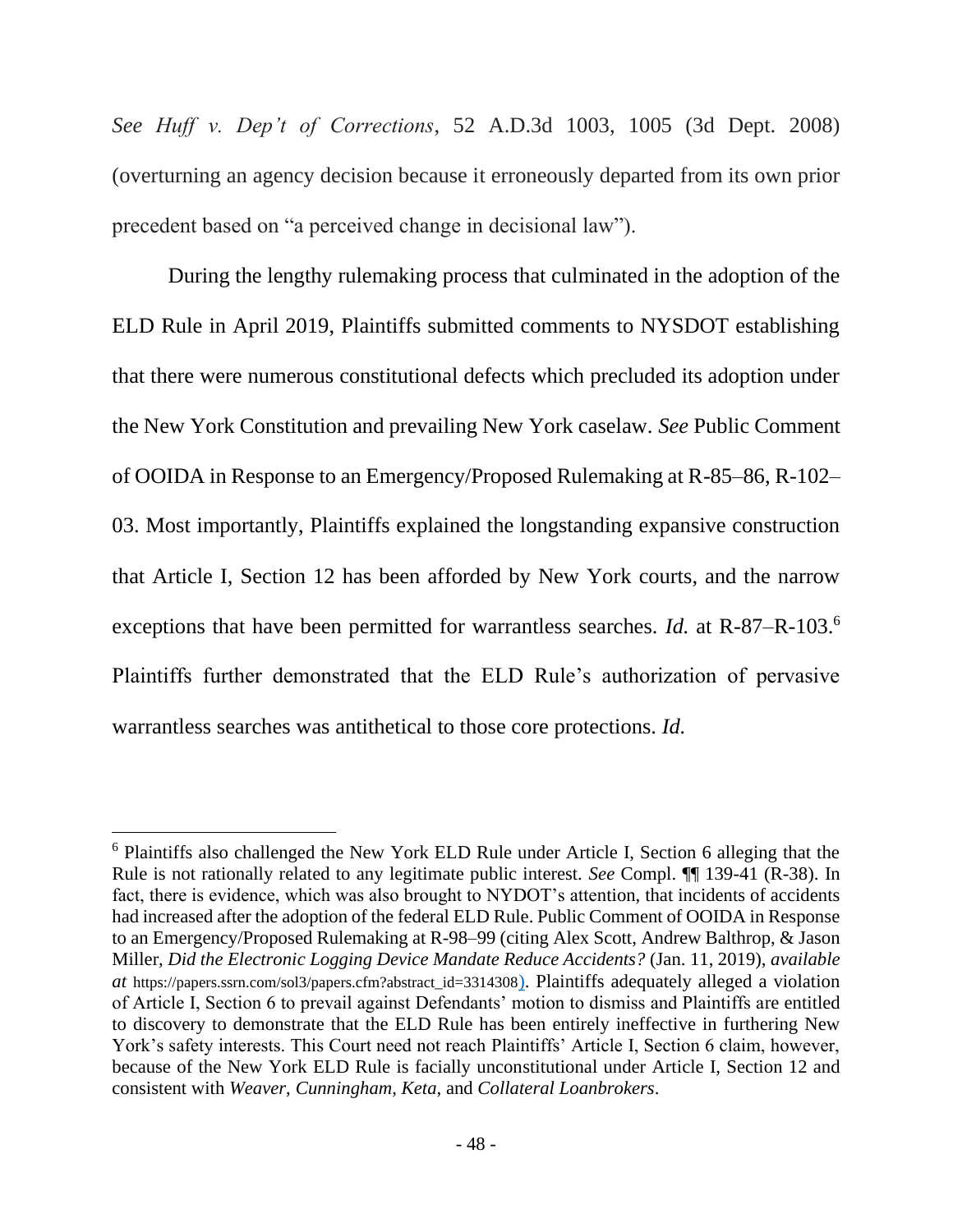In response, NYSDOT chose not to discuss or distinguish Article I, Section 12 caselaw to justify the ELD Rule but to ignore it entirely. Instead, relying on a Seventh Circuit decision decided under the federal Constitution, and the New York Supreme Court's decision in *Calhoun*, which also applied the Seventh Circuit's analysis, NYSDOT concluded that OOIDA's "arguments lack merit under the controlling legal authority." *See* April 24, 2019 Notice of Adoption at R-149–150. 7 In dismissing Plaintiffs' Article 78 challenge, the Supreme Court similarly concluded that the Seventh Circuit's decision was "binding" on Plaintiffs, and that *Calhoun* "constituted persuasive and rational authority for the position taken by respondents." May 6 Op. at 4 (R-8).

This was error. Neither case constitutes "controlling legal authority." First, both NYSDOT's and the Supreme Court's reliance upon *Calhoun* has now been entirely *nullified* by this Court's dismissal of that case as "moot." *Karas*, 133 N.Y.S.3d at 684. Second, as explained in OOIDA's comments before both the agency and the Supreme Court below, federal Fourth Amendment jurisprudence is not controlling for determining the scope of Article I, Section 12's privacy protections. *See* Public Comment of OOIDA in Response to an Emergency/Proposed Rulemaking at R-102–03; *see also supra* at 23-26. In fact, the Court of Appeals

<sup>7</sup> The Notice of Adoption cited *OOIDA v. U.S. Dep't of Transp.*, 840 F.3d 879, 892-96 (7th Cir. 2016) (upholding the federal ELD Rule under the Fourth Amendment) and *OOIDA v. Calhoun*, 62 Misc.3d 909 (N.Y. Sup. Ct. 2018).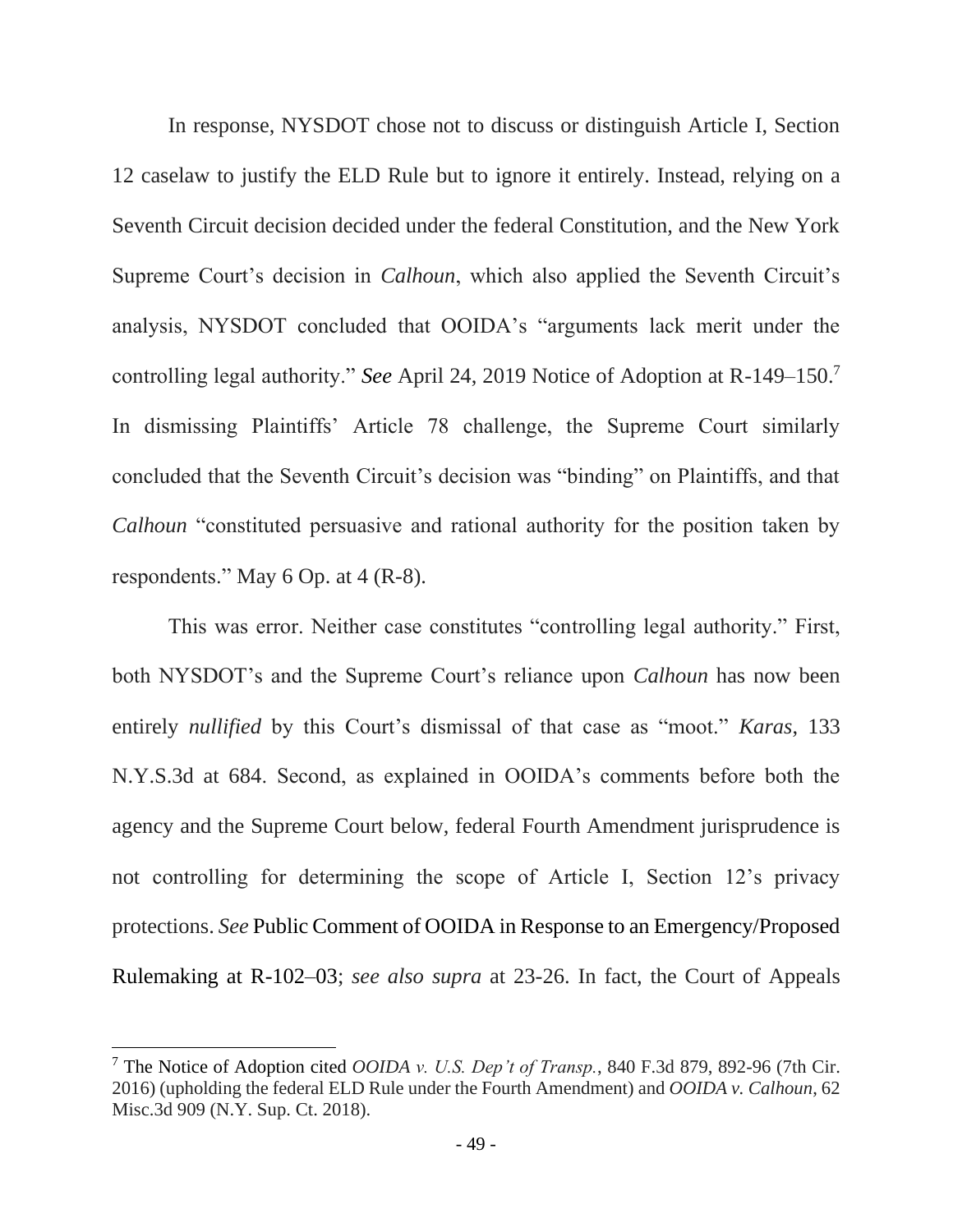expressly rejected an interpretation of Article I, Section 12 consistent with the Fourth Amendment because "the principles and standards set forth in *New York v. Burger* do not adequately serve" the privacy values instilled in the New York Constitution. *Keta*, 79 N.Y.2d at 498. Thus, NYSDOT was bound by the Court of Appeals' prior ruling in *Burger*, not the Seventh Circuit's application of Fourth Amendment jurisprudence under *New York v. Burger*. *Keta*, 79 N.Y.2d at 499 (citing *Burger*, 67 N.Y.2d 338 (1986)).

NYSDOT's reliance on federal Fourth Amendment case law was all the more inappropriate because OOIDA's comments specifically explained that Article I, Section 12 provides greater privacy protection than the Fourth Amendment. *See*  Public Comment of OOIDA in Response to an Emergency/Proposed Rulemaking at R-84–104. In particular, OOIDA cautioned that the Court of Appeals in *Weaver* prohibited precisely the type of GPS monitoring of an individual mandated by the ELD Rule. *See id.* at R-89.

Based upon the foregoing, NYSDOT's willful disregard of New York Court of Appeals precedent was arbitrary and capricious, and it was plain error for the Supreme Court to approve of NYSDOT's reliance on the Seventh Circuit decision as binding or its reasoning as "persuasive and rational."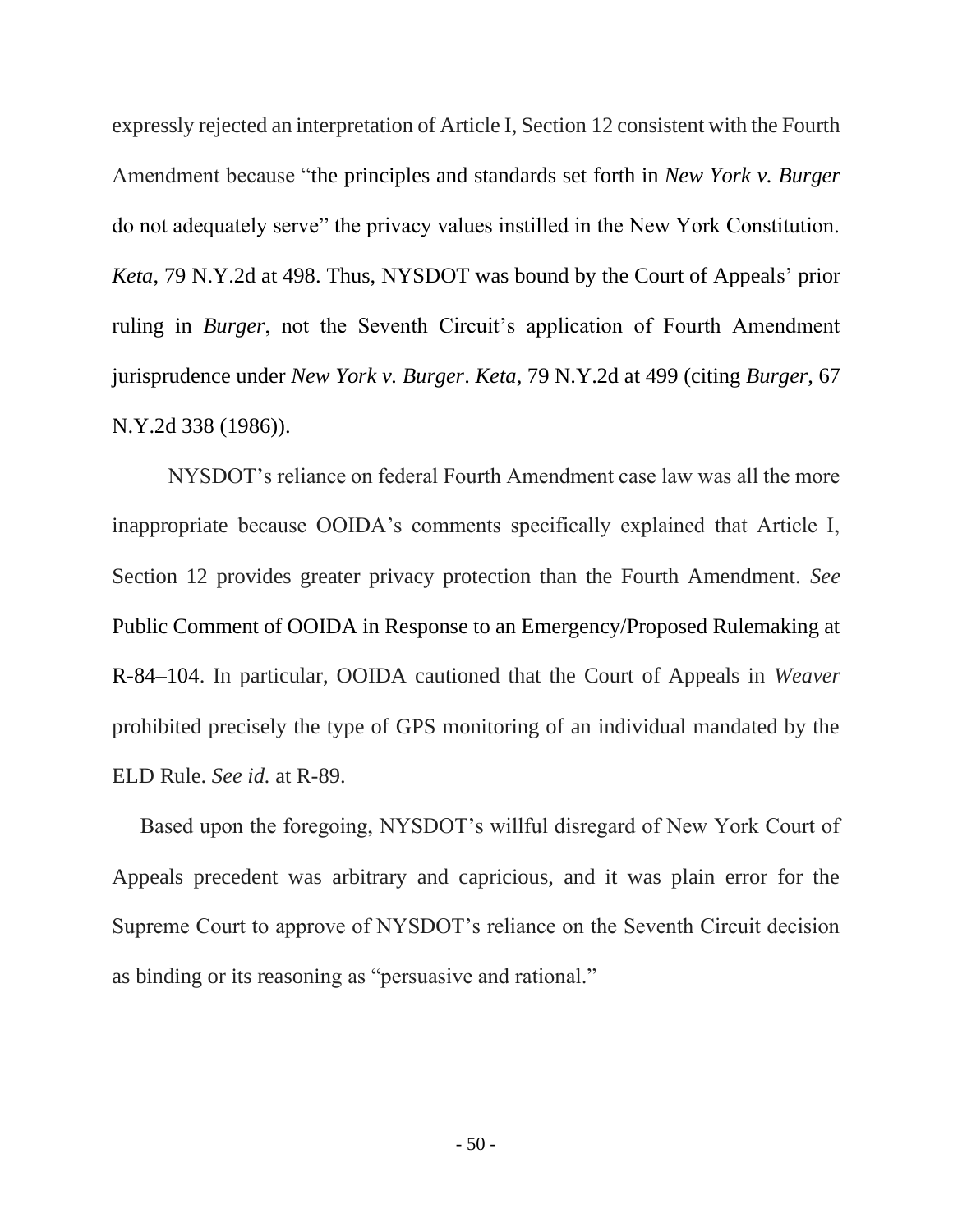## **2. NYSDOT failed to comply with New York's Administrative Procedures Act when it failed address or incorporate alternatives in its promulgation of the ELD Rule.**

<span id="page-60-0"></span>The Supreme Court also erroneously dismissed Plaintiffs' Article 78 challenge demonstrating that NYSDOT failed to comply with its obligations under SAPA to provide a statement of the reasons why any significant alternatives were not incorporated into the rule. SAPA  $\S$  202(5)(b)(ii). In that regard, Plaintiffs' comments explained that the rule imposed unreasonable burdens and costs, without any commensurate benefit, as follows:

- "The ELD mandate does little more than substitute one method of recording duty status for another – manual ELD entries of changes in duty status for manual log book entries – *but at a greater monetary and privacy cost than paper logbooks*." *See* Public Comment of OOIDA in Response to an Emergency/Proposed Rulemaking at R-100 (emphasis added).
- The proposed rule lacked any procedures or safeguards for the use of the captured data, and would thus fail "to protect drivers' privacy and limit the use of ELD data disclosed to law enforcement officers." *See id.* at R-103– 04 ("[N]ew York must protect drivers' privacy and limit use of data recovered during out of service inspections. NYSDOT's proposed regulation does neither.").

NYSDOT failed to respond to any of these comments or specify any mitigating alternatives of any kind. Instead, it referenced conclusions reached by the Federal Motor Carrier Safety Administration—in a separate federal proceeding—as an excuse for failing to conduct an appropriate analysis of Plaintiffs' comments to the proposed ELD rule. *See* April 24, 2019 Notice of Adoption at R-150. Thus, in clear dereliction of its duties under SAPA § 202, Defendant NYSDOT failed to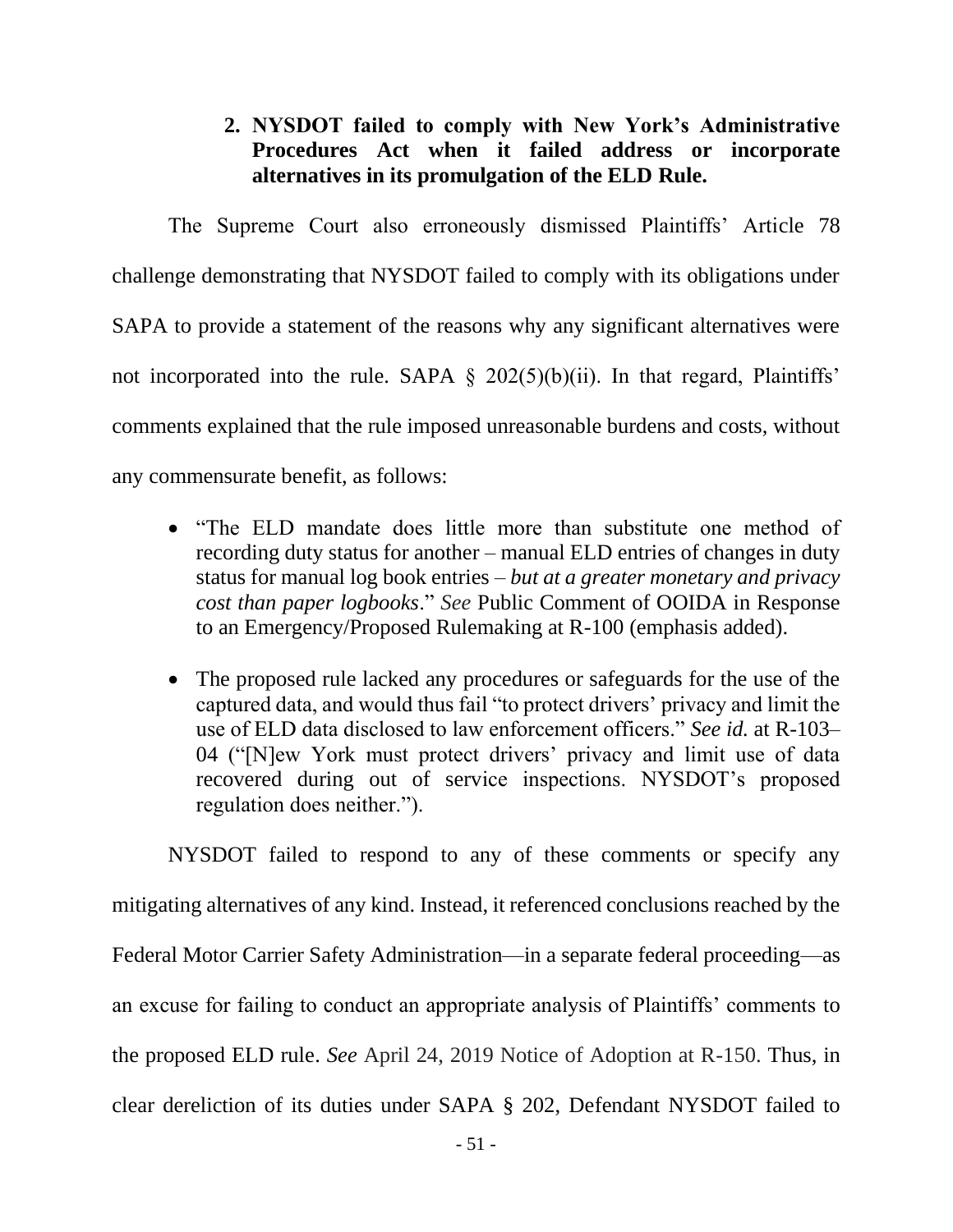consider *any* alternatives to its adoption of the ELD Rule. Additionally, Defendant NYSDOT could have analyzed and adopted the constitutionally mandated alternative of requiring a warrant, or the requisite limitations discussed above, *see supra* Section C.3, for a constitutionally defensible warrantless administrative search regime. Contrary to these requirements, NYSDOT neither discussed nor provided any alternatives, but instead summarily adopted the ELD Rule, without even attempting to modify or harmonize it with the New York Constitution.

Based on the foregoing, NYSDOT's adoption of the rule was in patent violation of its obligations under SAPA § 202, and the Supreme Court committed error in dismissing Plaintiffs' Article 78 challenge.

### <span id="page-61-0"></span>**E. Plaintiffs' facial challenge to the constitutionality of the ELD Rule is consistent with established, binding Article I, Section 12 precedent.**

Contrary to the Supreme Court's assessment, it is of no consequence, certainly not at the motion to dismiss stage, that Plaintiffs have brought a facial challenge to the ELD Rule. *See* May 6 Op. at 6 (R-10). Plaintiffs' facial challenge is consistent with established precedent invaliding similar warrantless search regimes. While facial legal challenges may impose a "heavy burden" on Plaintiffs, that burden is not impossible to satisfy, and such challenges are not disfavored. *See Amazon.com, LLC v. N.Y. State Dep't of Taxation & Fin.*, 81 A.D.3d 183, 194 (1st Dept. 2010); *Patel*, 576 U.S. at 417-19. New York courts have long entertained them, *see People v. Stuart*, 100 N.Y.2d 412, 429 (2003) (Kaye, J., concurring), including those brought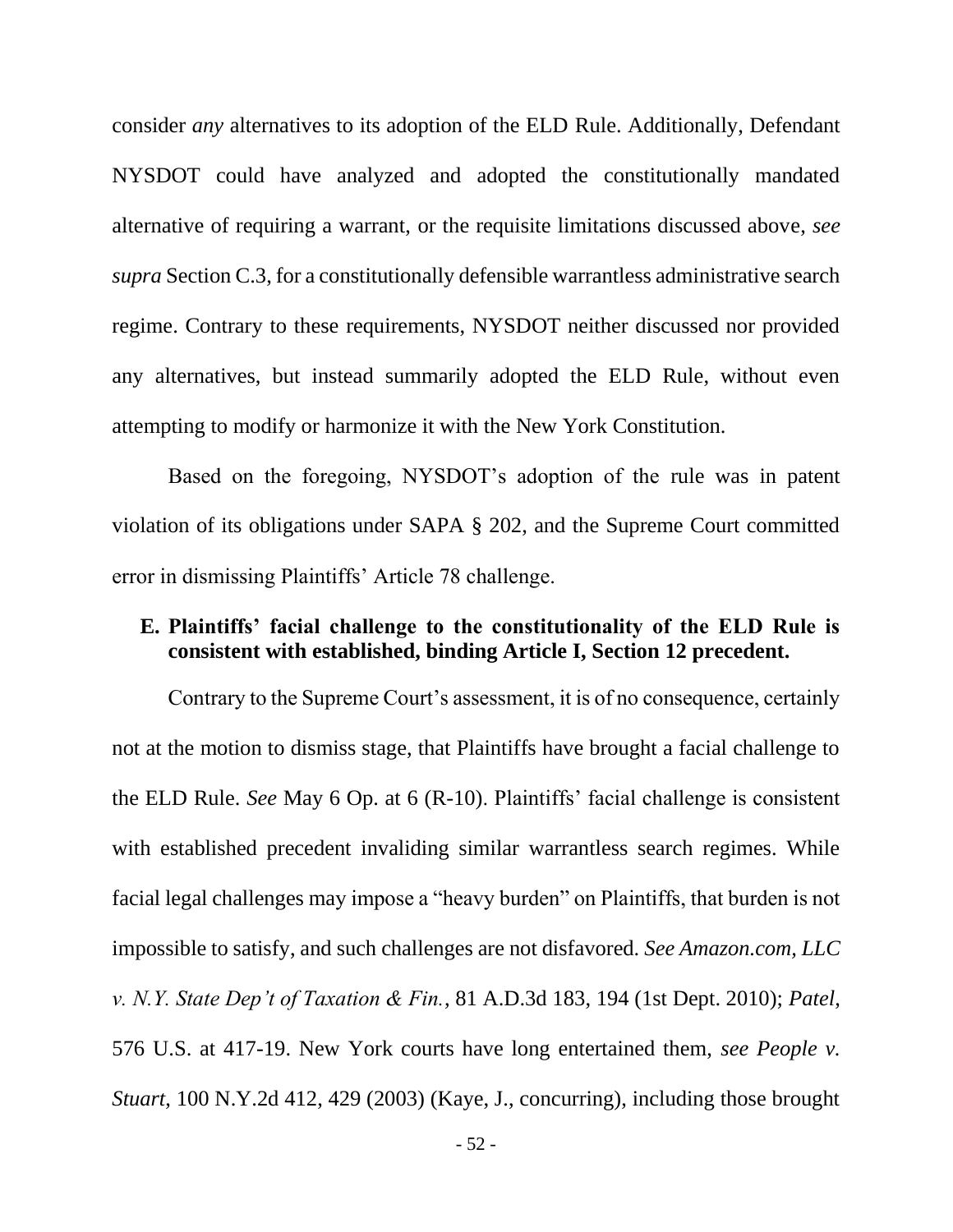under Article I, Section 12. *See, e.g., Patchogue-Medford Congress of Teachers*, 70 N.Y.2d 57 (1987); *Collateral Loanbrokers Ass'n of New York, Inc. v. City of New York*, 178 A.D.3d 598 (1st Dept. 2019); *accord supra* at 32 (discussing the holding of *People v. Burger*).

The Appellate Division First Department's recent decision in *Collateral Loanbrokers* should guide this Court's analysis. There, the First Department held a warrantless administrative search regime of pawn brokers facially unconstitutional even while recognizing that pawn brokers are subject to the closely regulated business exception. *See Collateral Loanbrokers Ass'n*, 178 A.D.3d at 599-600. Because it was a facial challenge, the court examined "the words of the statute on a cold page and without reference to defendant's conduct." *Stuart*, 100 N.Y.2d at 421. The authorizing statute was facially unconstitutional because it contained "no limits on time, place, and scope" for enforcement—constitutional prerequisites for warrantless administrative searches. *Collateral Loanbrokers Ass'n*, 178 A.D.3d at 600. And the statute was not saved by other "limiting rules and procedures" because they were not incorporated explicitly or by reference. *Id.* (citing *Gem. Fin. Serv., Inc. v. City of New York*, 298 F. Supp. 3d 464, 499 (E.D.NY. 2018)). The Court opined that those rules may mitigate an as-applied challenge, but do not change the unconstitutional "facial overbreadth" of the authorizing statute. *Id.*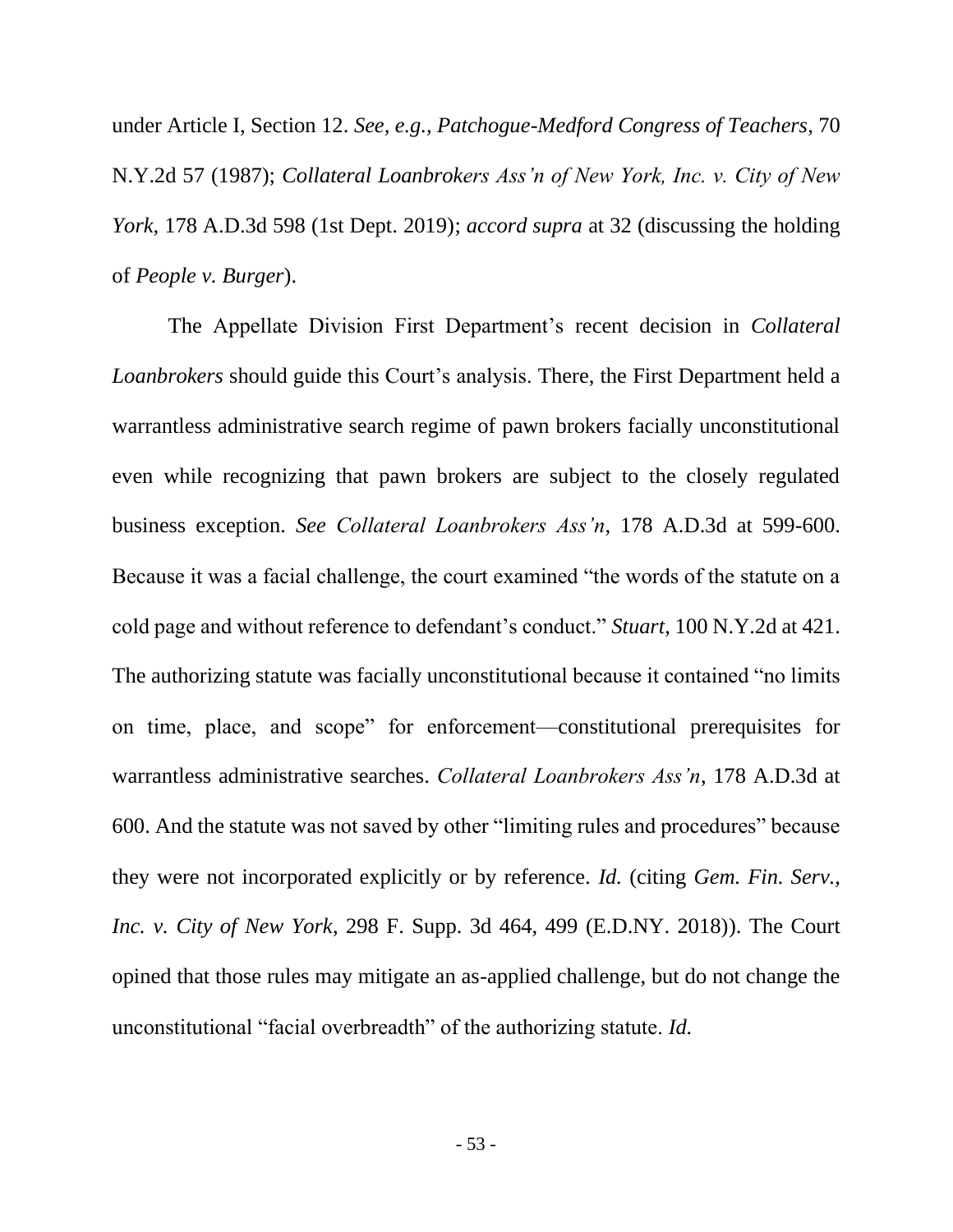The U.S. Supreme Court's recent analysis of facial challenges also provides additional useful guidance, even if it is not binding. *Cf. Stuart*, 100 N.Y.2d at 421 (relying on the Court's analysis in *United States v. Salerno*, 481 U.S. 739 (1987) and *Village of Hoffman Estates v. Flipside, Hoffman Estates, Inc.*, 455 U.S. 489 (1982)). In *Patel*, the Court assessed a facial challenge to a Los Angeles ordinance that required hotel guest records to be made available for inspection upon request. 576 U.S. at 412-13. In holding that the ordinance was a warrantless search in violation of the Fourth Amendment, the Court made clear three important principles of facial challenges to warrantless search regimes. *See id.* at 419, 426-27.

First, facial challenges to warrantless search regimes "are not categorically barred or especially disfavored." *Id.* at 415. As evidence of their viability, the United States Supreme Court has repeatedly entertained facial challenges to such searches, and those challenges have been successful. *Id.* at 416-17 (collecting cases). Second, "when assessing whether a statute is [unconstitutional in all its applications], the [courts have] considered only applications of the statute in which it actually authorizes or prohibits conduct." *Id.* at 418. A facial challenge is not defeated because the warrantless search would be permissible where the enforcement officials conducted the search under exigent circumstances or under a local policy that created the predictability required by the Constitution. *See id.* at 417-18. Finally, facial challenges to warrantless search regimes conducted under the pervasively regulated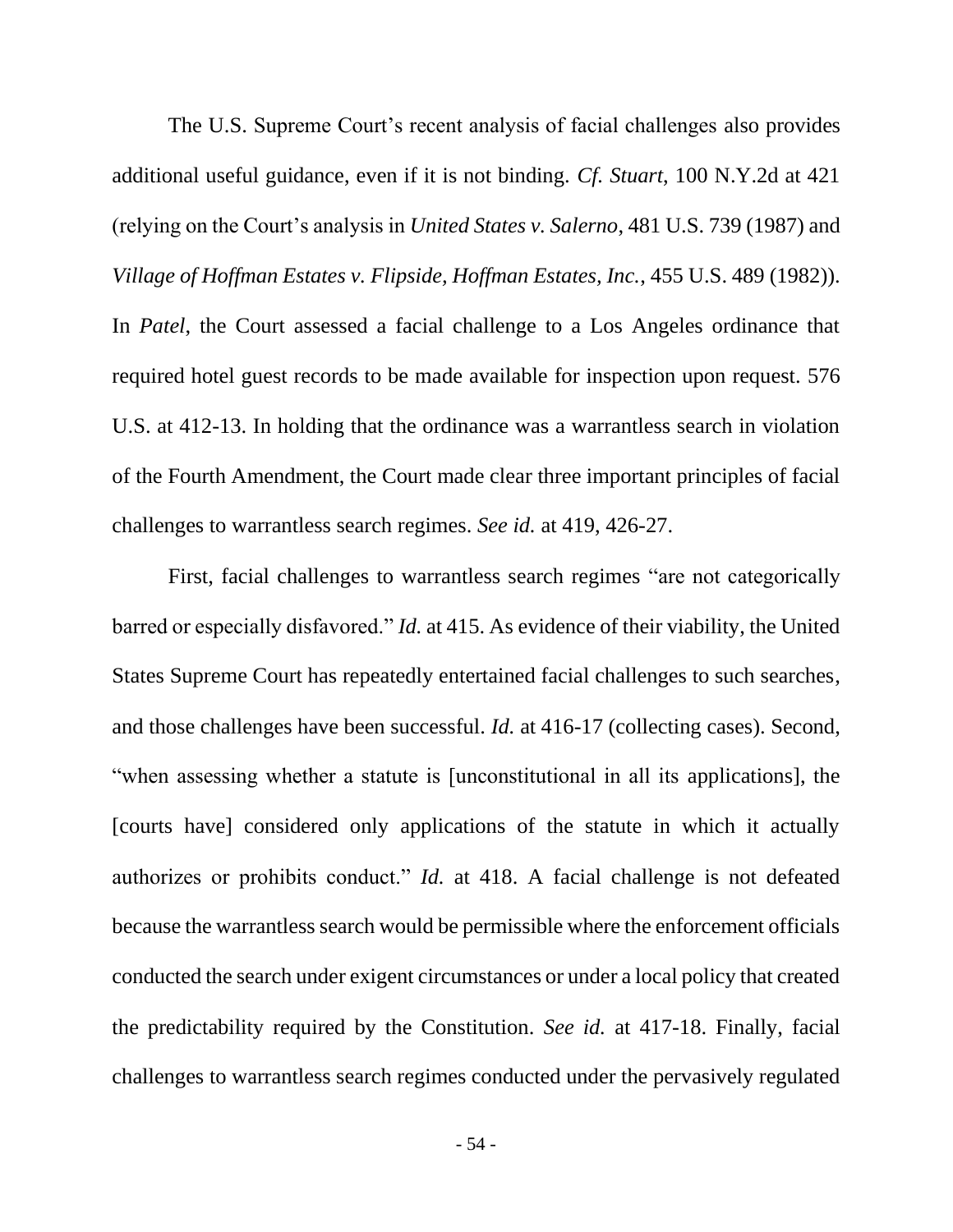industry exception, pursuant to Fourth Amendment nomenclature, can be successful where the authorizing statute fails to ensure, at least under the federal standard, "certainty and regularity." *Id.* at 427-28.

Whatever Plaintiffs' burden is in bringing a facial challenge to the ELD Rule under Article I, Section 12, that burden does not present an obstacle for this Court to reverse the Supreme Court's dismissal in light of Plaintiffs' allegations and established precedent. The case law discussed above demonstrates that warrantless searches, including searches almost identical to the GPS tracking mandated by the ELD Rule, have been held unconstitutional under the New York Constitution.

### **CONCLUSION**

<span id="page-64-0"></span>It is crystal clear that 24/7 GPS tracking of individuals is a *per se* a violation of privacy protections under Article I, Section 12 of New York's constitution. Legitimate concerns about truck driver safety and efforts to further hours-of-service compliance do not excuse the abject violation of constitutionally protected privacy rights. New York courts have never tolerated the warrantless wide-spread tracking of individuals urged by Defendants and upheld by the Supreme Court. It should not start doing so now. This Court should reverse the dismissal of Plaintiffs' claims and instruct the Supreme Court to apply the standard as set forth by controlling Court of Appeals precedent in *Weaver*, *Cunningham*, and *Keta*.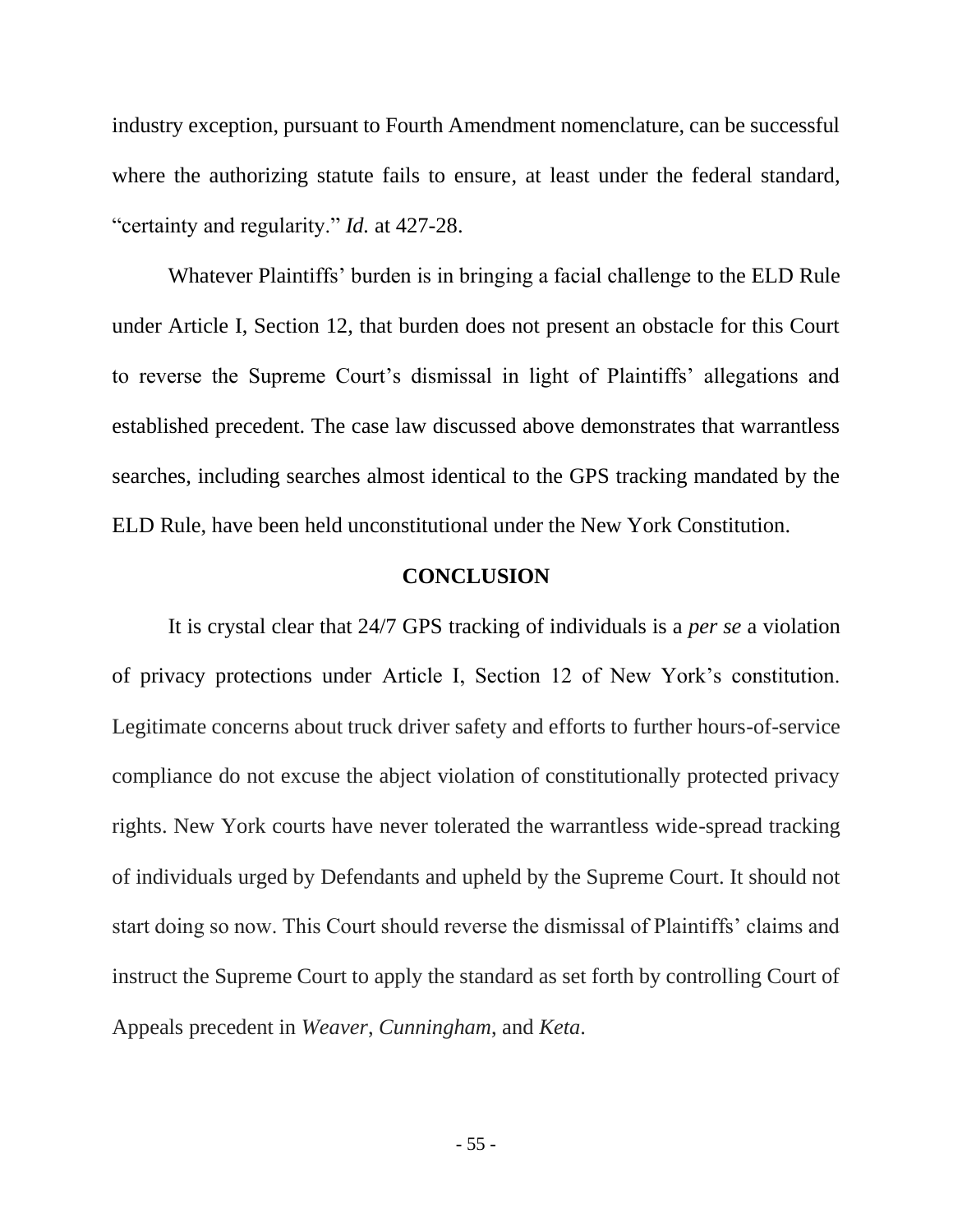The fundamental error made by the court below in depriving drivers of these constitutional protections rests on its conclusion that the ELD Rule authorizes an *administrative* inspection of GPS tracking data. Under certain limited circumstances, participants in a qualifying pervasively regulated industry can fall outside of these constitutional protections. The court below made several serious errors, however, in concluding that the ELD Rule gives rise to this exception.

GPS tracking data is gathered to document movements of individual drivers in order to support enforcement of hours-of-service regulations violation of which is a penal offence under New York law. The court below ignored two disqualifying circumstances that prevent the ELD Rule from being treated as an *administrative* inspection. First, inspections specifically designed to uncover evidence of penal violations are not properly classified as administrative inspections and are always subject to a warrant requirement. Second, administrative inspections are universally understood to be limited to the inspection of business *premises*. No appellate court in New York has ever held that administrative inspections include the search of persons. Finding either of these disqualifying conditions warrants reversal of the court below.

Further, even if these disqualifying circumstances are ignored, the warrantless search regime here contains insufficient regulatory provisions protecting drivers against arbitrary or abusive enforcement. In constitutional terms, the regulatory

- 56 -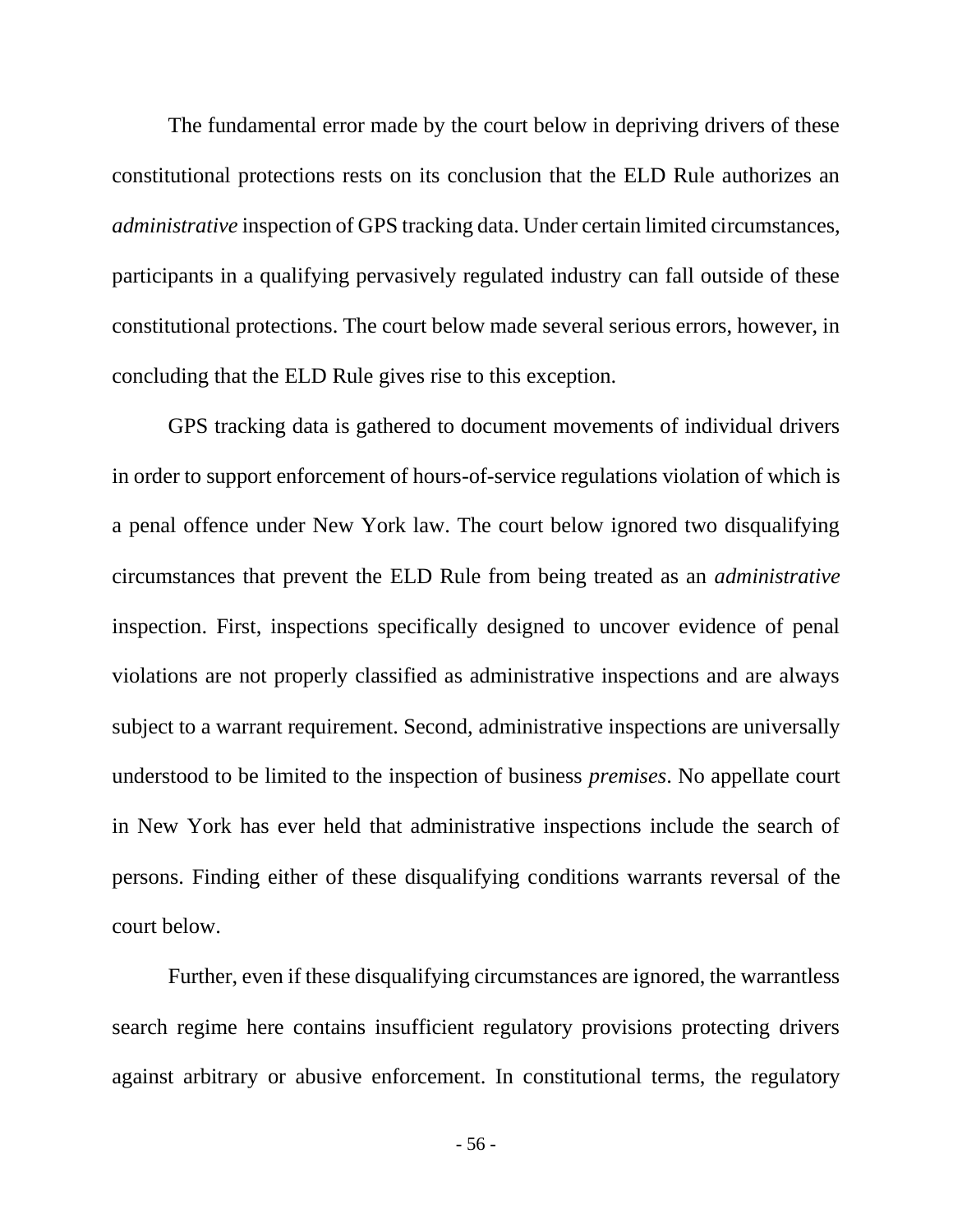regime fails to include protections to serve as a constitutionally adequate substitute for a warrant. Further, Defendants have never offered justification that a *warrantless* inspection of driver tracking data is needed. *Post hoc* rationalization now by opposing counsel will simply come too late to save Defendants from deficiencies in the administrative record of the rule's promulgation.

The Defendants acted arbitrarily and capriciously when promulgating the ELD Rule. The administrative record failed to address Plaintiffs' concerns with the proposed rule and now fails to assist this Court in any meaningful way in dealing with the important issues raised in this litigation. The ELD Rule should also be overturned for deficiencies in its promulgation.

Dated: March 25, 2021 Respectfully submitted, Albany, New York

/s/Thomas R. Fallati Thomas R. Fallati, Esq. **Tabner, Ryan & Keniry, LLP** 18 Corporate Woods Blvd. Albany, New York 12211 (518) 512-5307 *Co-Counsel for Plaintiffs-Appellants*

**The Cullen Law Firm, PLLC** 1101 30th Street, NW, Suite 300 Washington, D.C. 20007 (202) 944-8600 *Lead Counsel for Plaintiffs-Appellants*